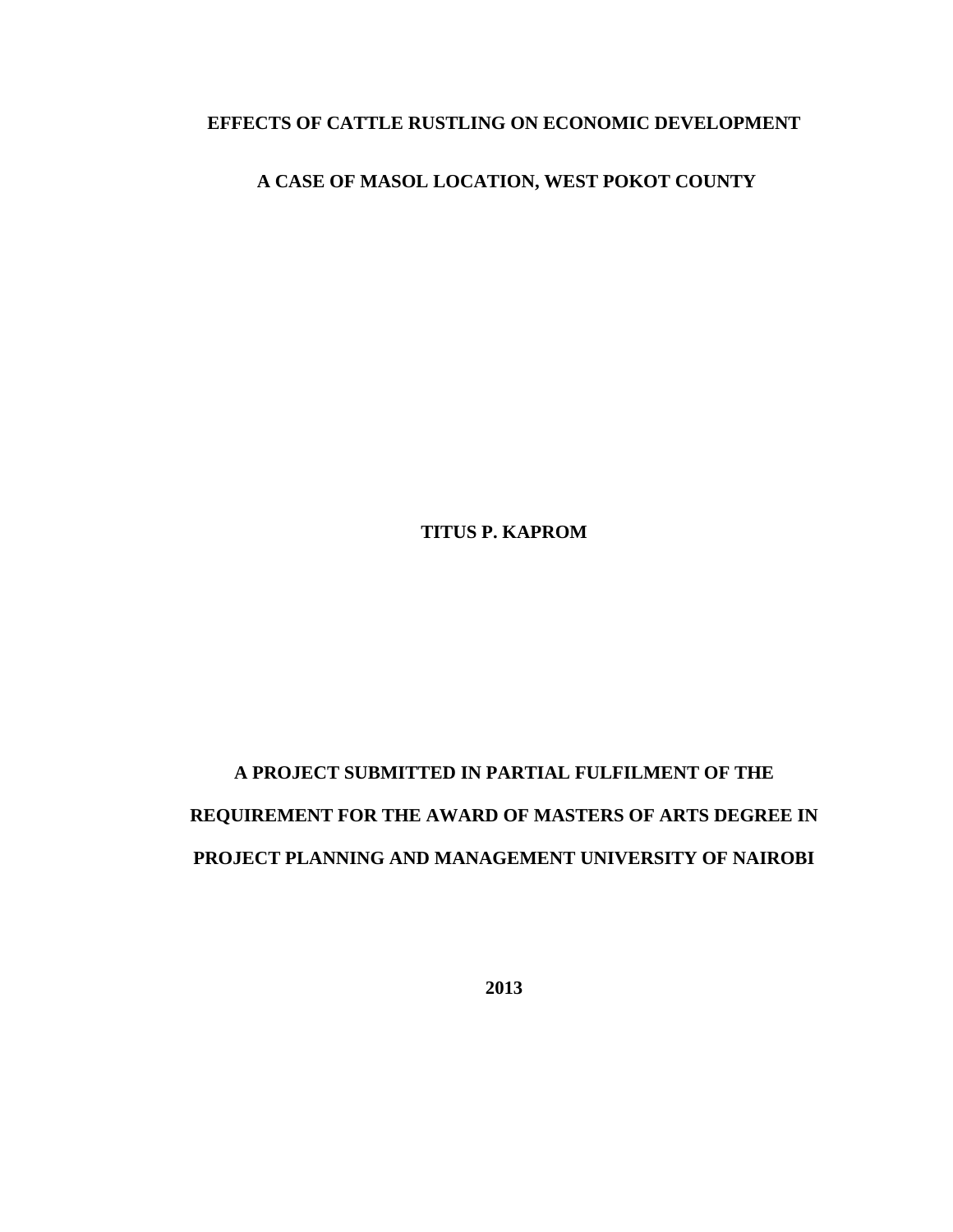## **DECLARATION**

I declare that this research project is my original work and has not been submitted in any other university for any award of degree.

**Signed…………………………… ………………………………..** 

**Titus P. Kaprom Date** 

**L50/65003/2010** 

This project has been submitted for examination with my approval as university supervisor.

Signed**……………………………. ……………………………..** 

**Mr. Julius Koring'ura Date**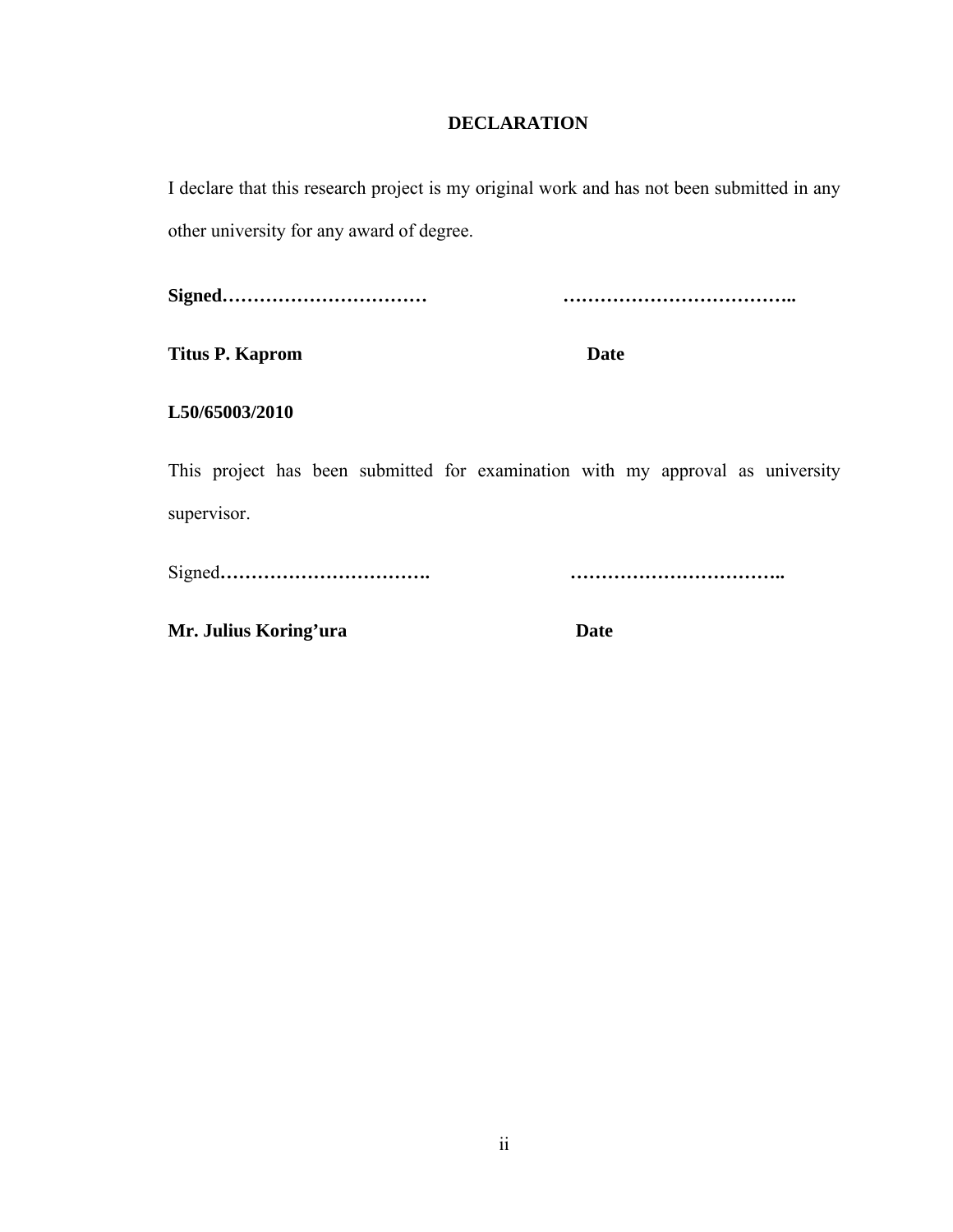## **DEDICATION**

I dedicate this project to my mother Catherine Dedeng and my entire family for moral support and encouragement, during the writing of this project.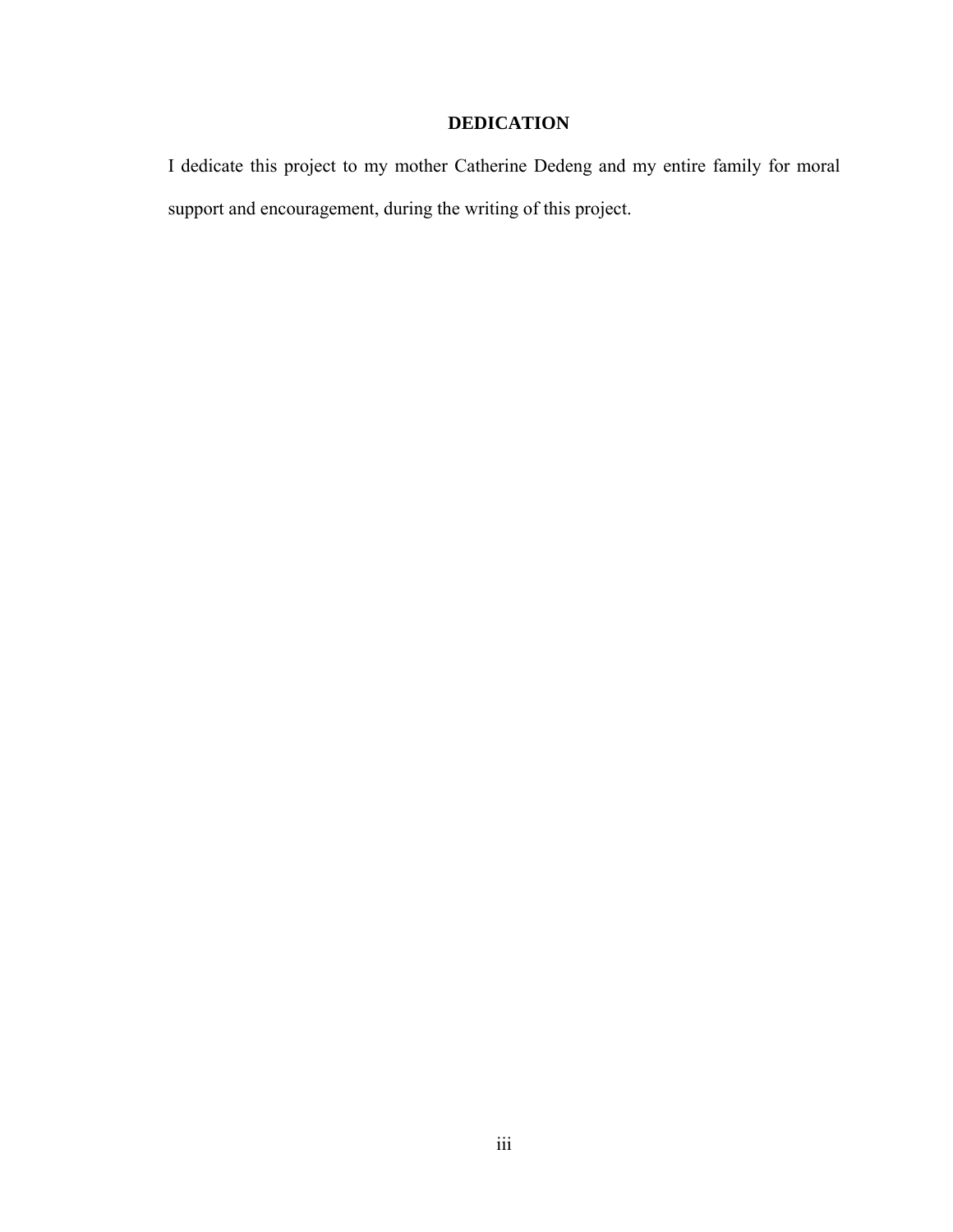### **ACKNOWLEDGEMENT**

I am heavily grateful to my supervisor Mr Koring'ura who guided me through the process of writing this project. Gratitude also goes to the School of Education and Distance Learning University of Nairobi for providing me with conducive environment for developing this project. Much appreciation also goes to my family members for their dedicated and tireless support throughout the development of this project. I also extend much appreciation to my class mates who gave me moral support during preparation of this project. Special thanks to my lecturers in the school of education and distance learning. They shaped me and gave me the right stuff that is compliant to the current economic and social challenges.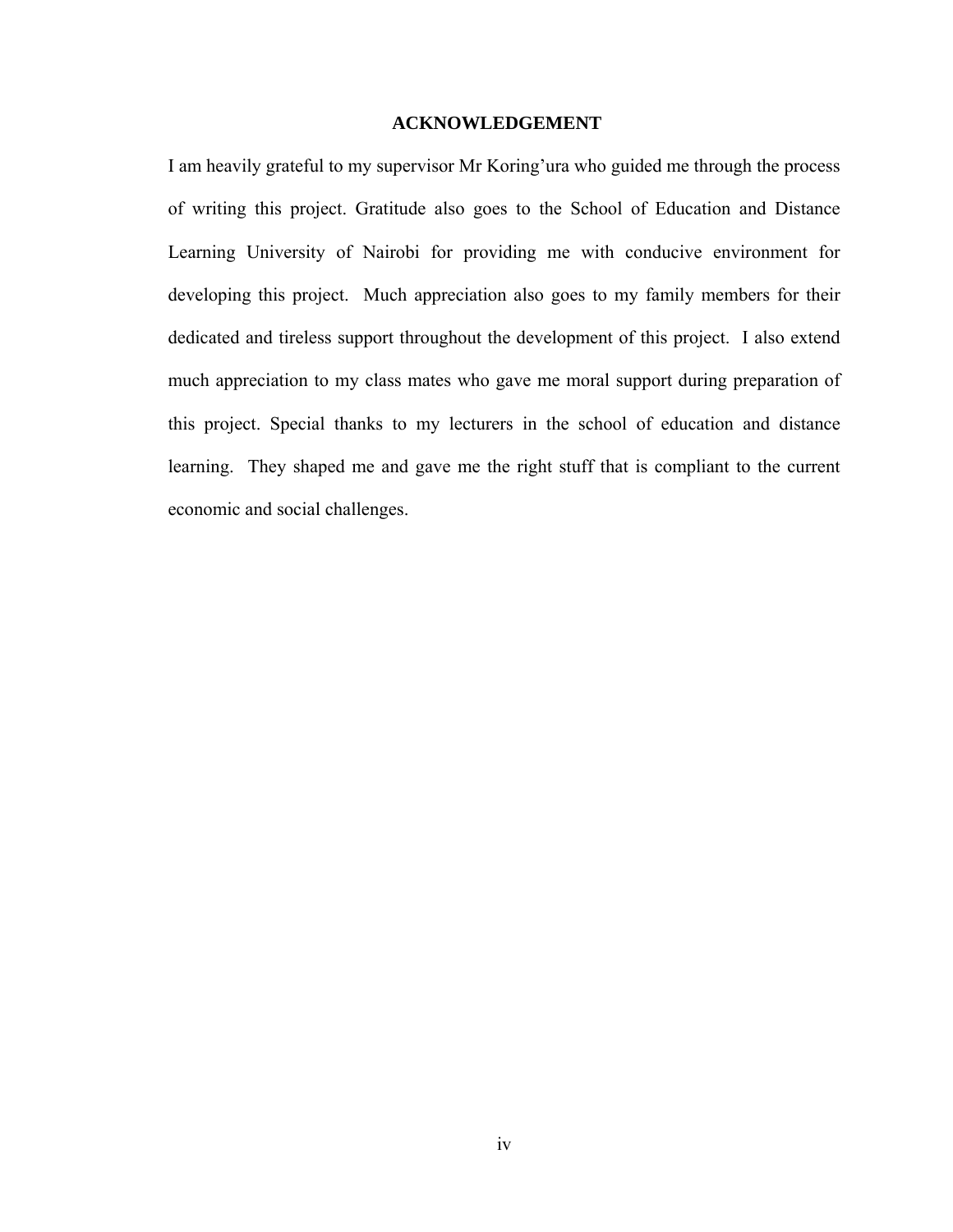#### **ABSTRACT**

Cattle's rustling is an ancient practice of stealing either for economic gain or social gain. It is a practice at was reported even in the American Old West where it was considered a serious offense, and it did frequently result in lynching by vigilantes. Conflict over alleged rustling was a major issue in the Johnson County War in the U.S. state of Wyoming. The study sought to establish the effects of cattle rustling on economic development a case of Masol location in west Pokot County. The guiding objectives of the study were; to determine the economic activities in Masol Location, find out history of cattle rustling in Masol Location, establish the effects of cultural practices on cattle rustling and finally determine the effects of cattle rustling on the economic development of Masol Location of West Pokot County. The significance of this study was to enable the community and researchers understand how cattle rustling affect economic development. The study also assisted ininforming the government and other service providers to implement ways of curbing cattle rustling practice hence reduce crimes attributed to cattle rustling. The population of this study consists of young herders and pastoralists who add up to a target population of 323. The research narrowed down to young herders and pastoralists because they are the most appropriate and directly relating to the research topic. The study selected a sample size of 175 respondents from the targeted 323.The study employed convenience sampling in selecting the respondents that participated in this study. The data collected was analyzed using descriptive methods. Descriptive methods were used in analyzing qualitative data. The frequencies and proportions were used in interpreting the respondent's perception of issues raised in the questionnaires to answer the research questions in table format. The conclusion highlighted that cattle rustling have impacted negatively on the economic development of this region. The study recommended that community empowerment should be forefront and diversification to other economic activities like farming be encouraged.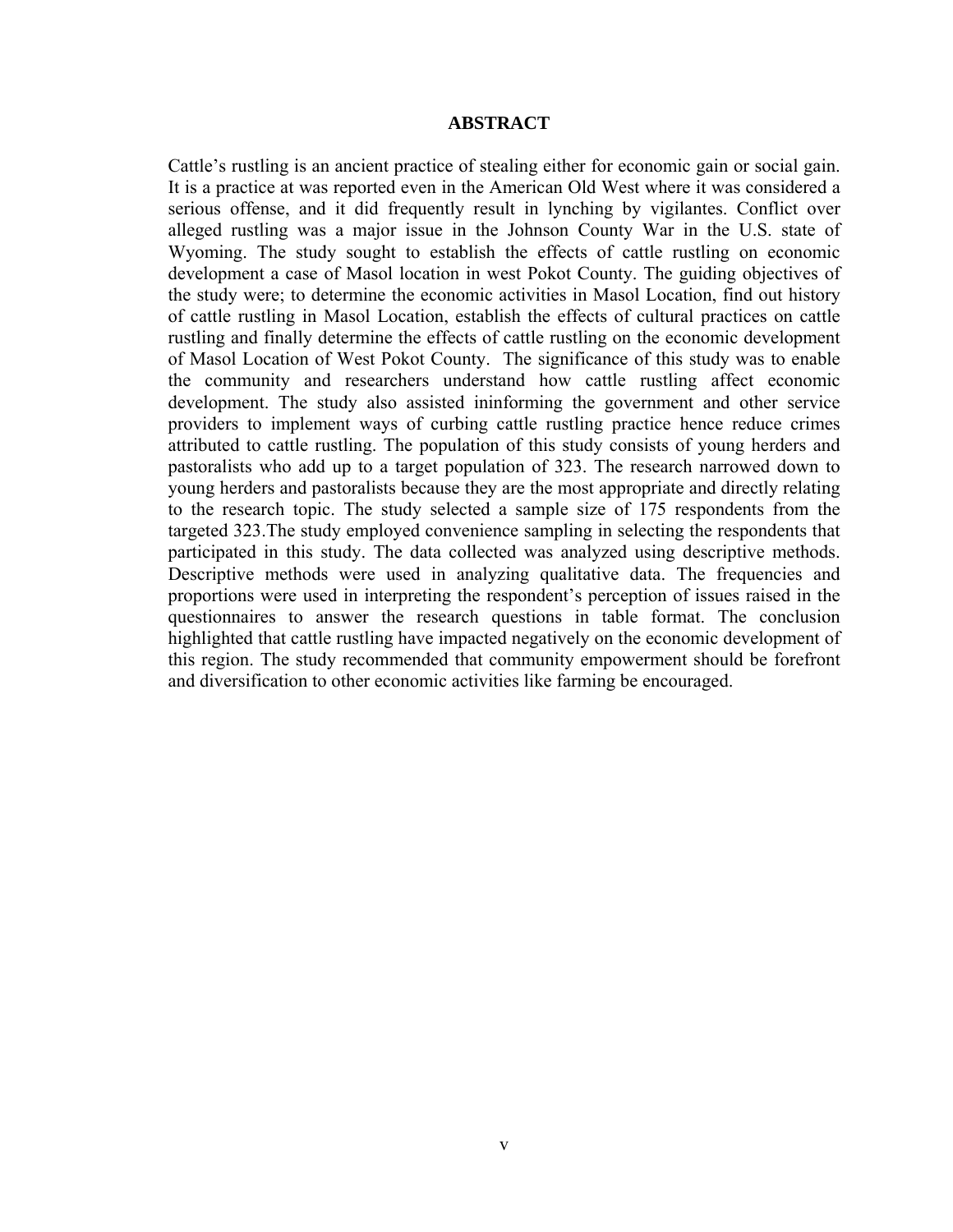| 2.2 The History of Cattle-rustling: Recent Developments and New Trends  12 |  |
|----------------------------------------------------------------------------|--|
| 2.2.1 History of cattle rustling in relation to environment and Ecology 13 |  |
|                                                                            |  |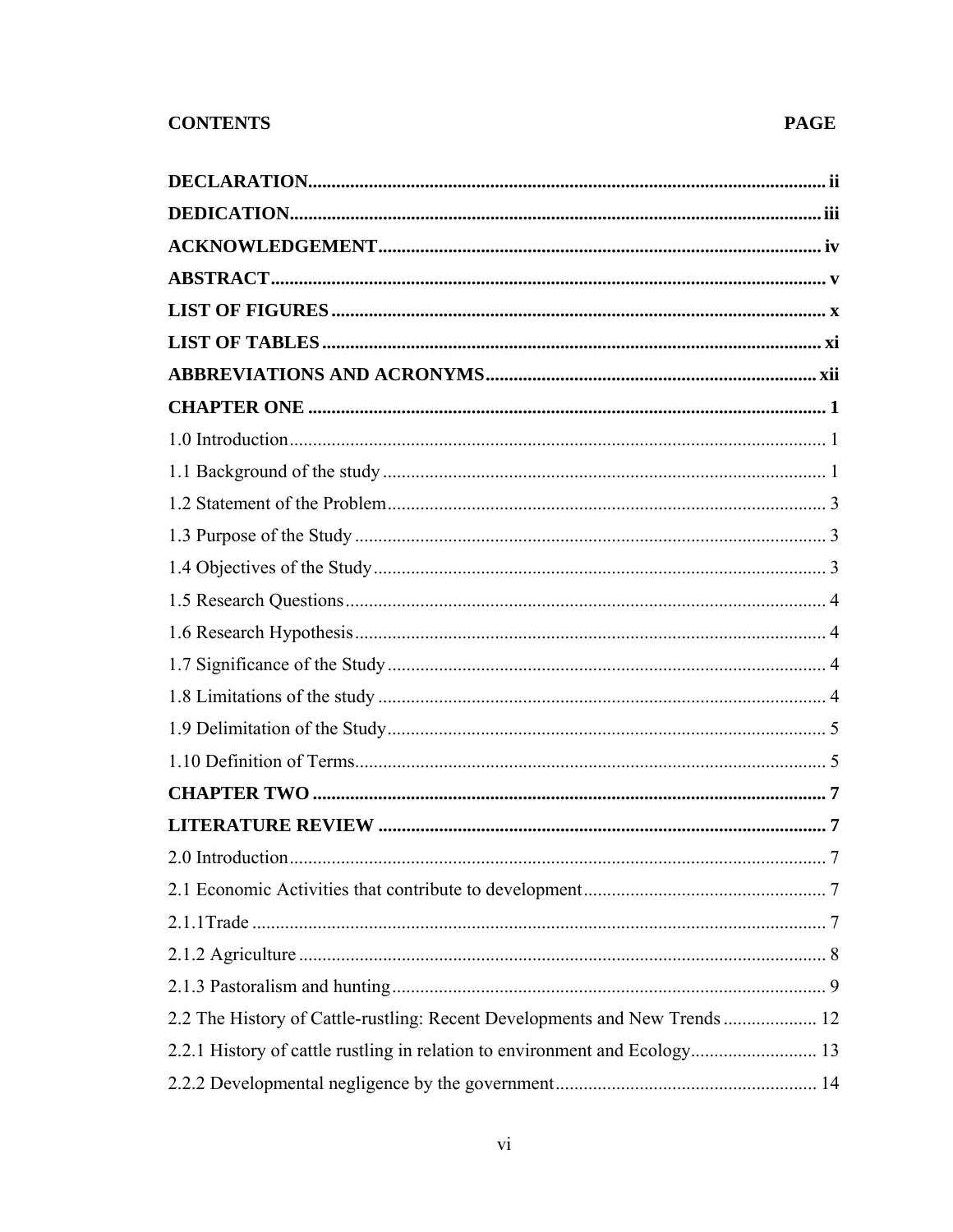| 2.2.3 Proliferation of Small Arms and light weapons contributing the history of cattle    |  |
|-------------------------------------------------------------------------------------------|--|
|                                                                                           |  |
|                                                                                           |  |
| 2.2.5 Political Influence on territorial boundaries contributing to the history of cattle |  |
|                                                                                           |  |
| 2.2.6 Literature Related to The marginalization of the pastoralists 18                    |  |
| 2.3 Literature Related to Effects of cultural practices on Cattle-rustling  19            |  |
|                                                                                           |  |
|                                                                                           |  |
|                                                                                           |  |
|                                                                                           |  |
|                                                                                           |  |
|                                                                                           |  |
|                                                                                           |  |
|                                                                                           |  |
|                                                                                           |  |
|                                                                                           |  |
|                                                                                           |  |
|                                                                                           |  |
|                                                                                           |  |
|                                                                                           |  |
|                                                                                           |  |
|                                                                                           |  |
|                                                                                           |  |
|                                                                                           |  |
|                                                                                           |  |
|                                                                                           |  |
|                                                                                           |  |
|                                                                                           |  |
|                                                                                           |  |
|                                                                                           |  |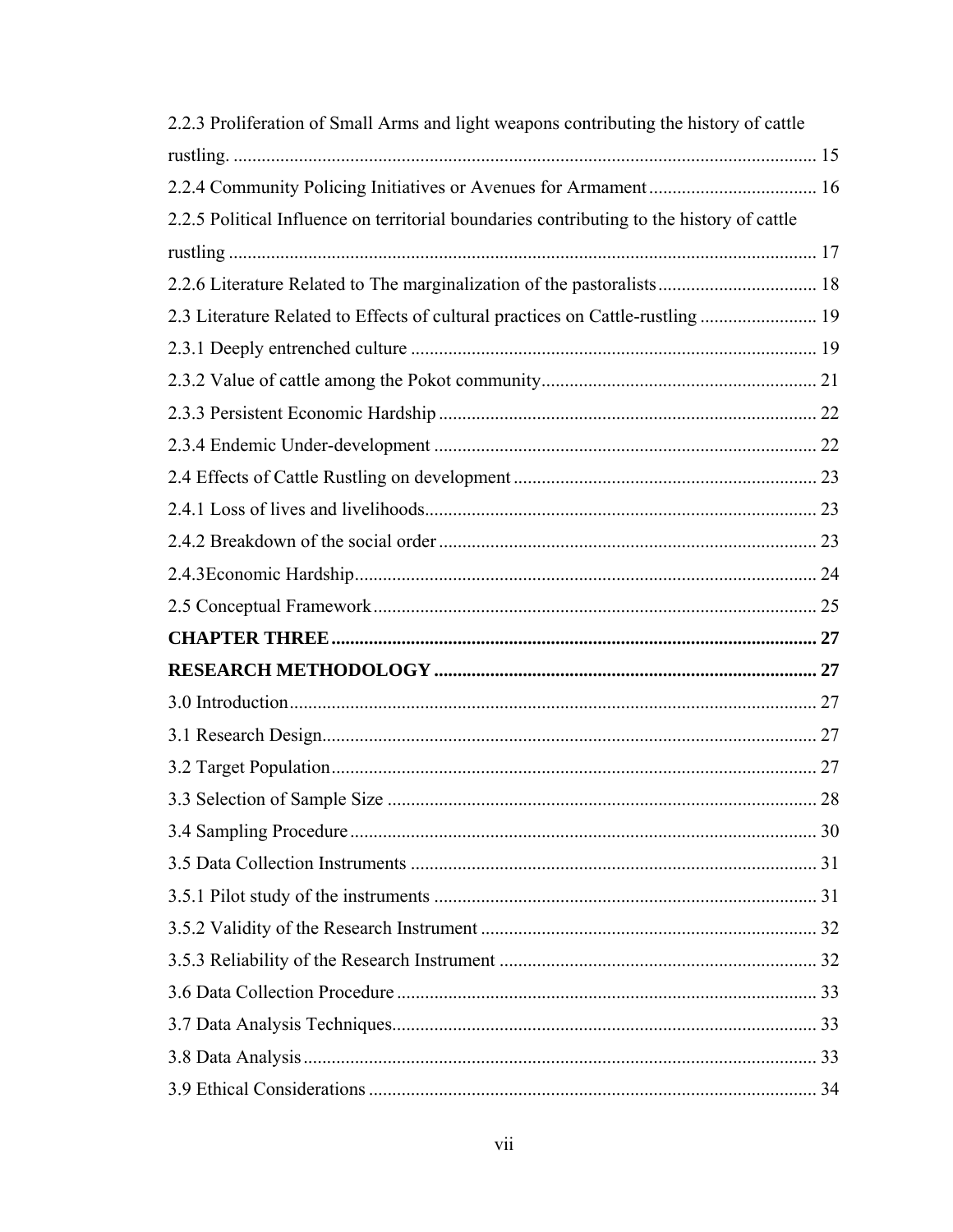| DATA ANALYSIS, PRESENTATION AND INTERPRETATION  35                                    |  |
|---------------------------------------------------------------------------------------|--|
|                                                                                       |  |
|                                                                                       |  |
|                                                                                       |  |
|                                                                                       |  |
|                                                                                       |  |
| 4.3 The Economic Activities in Masol Location of West Pokot County 39                 |  |
|                                                                                       |  |
| 4.3.4 Cattle rustling has contributed immensely on the development of Masol community |  |
|                                                                                       |  |
| 4.4 History of Cattle Rustling In Masol Location of West Pokot County 42              |  |
|                                                                                       |  |
|                                                                                       |  |
|                                                                                       |  |
|                                                                                       |  |
|                                                                                       |  |
|                                                                                       |  |
|                                                                                       |  |
| 4.6.1 Superior communities become wealthy through cattle rustling 48                  |  |
|                                                                                       |  |
|                                                                                       |  |
|                                                                                       |  |
|                                                                                       |  |
|                                                                                       |  |
|                                                                                       |  |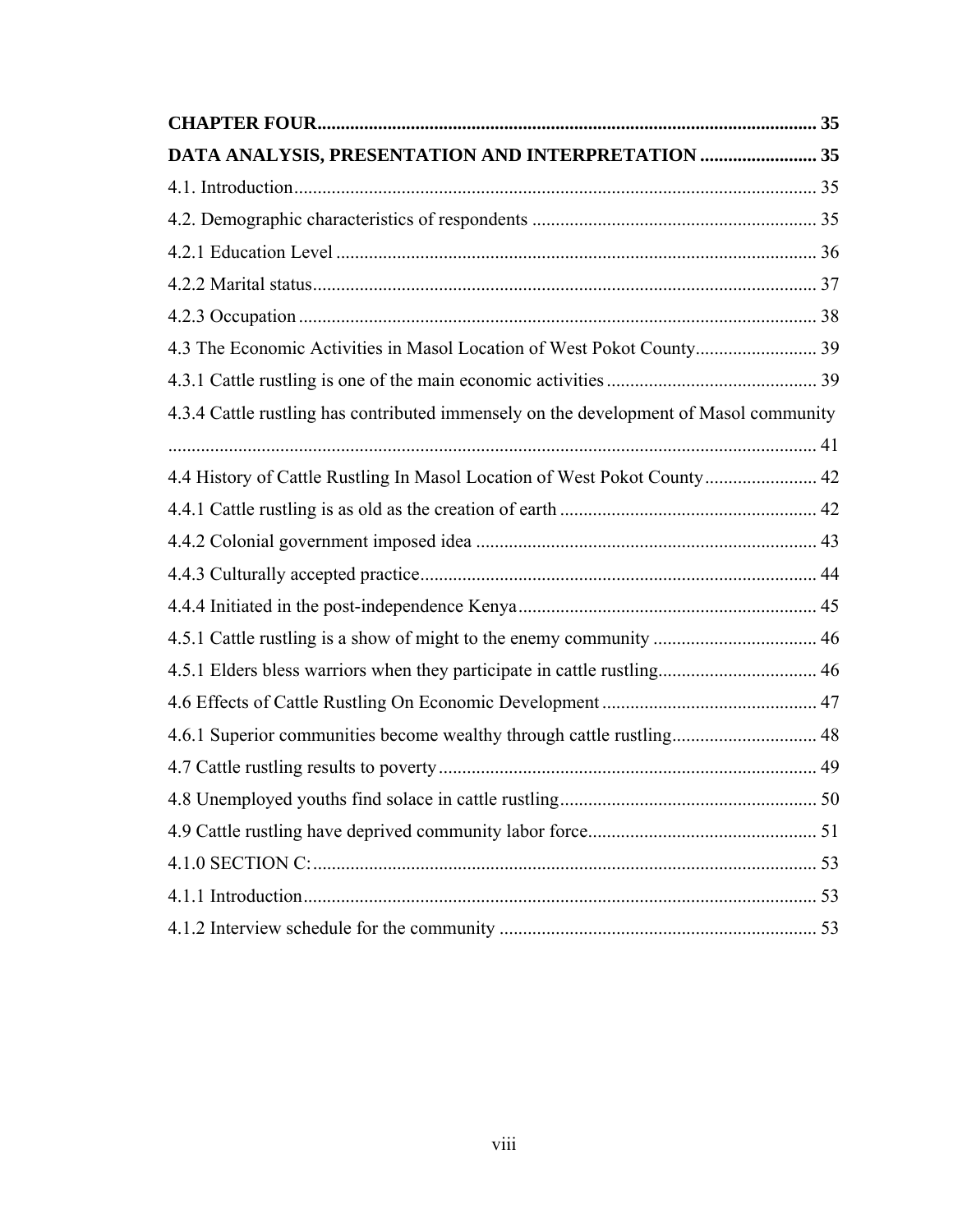| SUMMARY OF FINDINGS, DISCUSSIONS, CONCLUSIONS AND                                       |  |
|-----------------------------------------------------------------------------------------|--|
|                                                                                         |  |
|                                                                                         |  |
|                                                                                         |  |
| 5.2.1 To determine the economic activities in Masol Location of West Pokot County  55   |  |
|                                                                                         |  |
| 5.2.3 Effects of Cultural Practices on Cattle Rustling In Masol Location of West Pokot  |  |
|                                                                                         |  |
|                                                                                         |  |
|                                                                                         |  |
| 5.3.1 to determine the economic activities in Masol Location of West Pokot County 61    |  |
|                                                                                         |  |
| 5.3.3. Effects of Cultural Practices on Cattle Rustling In Masol Location of West Pokot |  |
|                                                                                         |  |
|                                                                                         |  |
|                                                                                         |  |
|                                                                                         |  |
|                                                                                         |  |
|                                                                                         |  |
|                                                                                         |  |
|                                                                                         |  |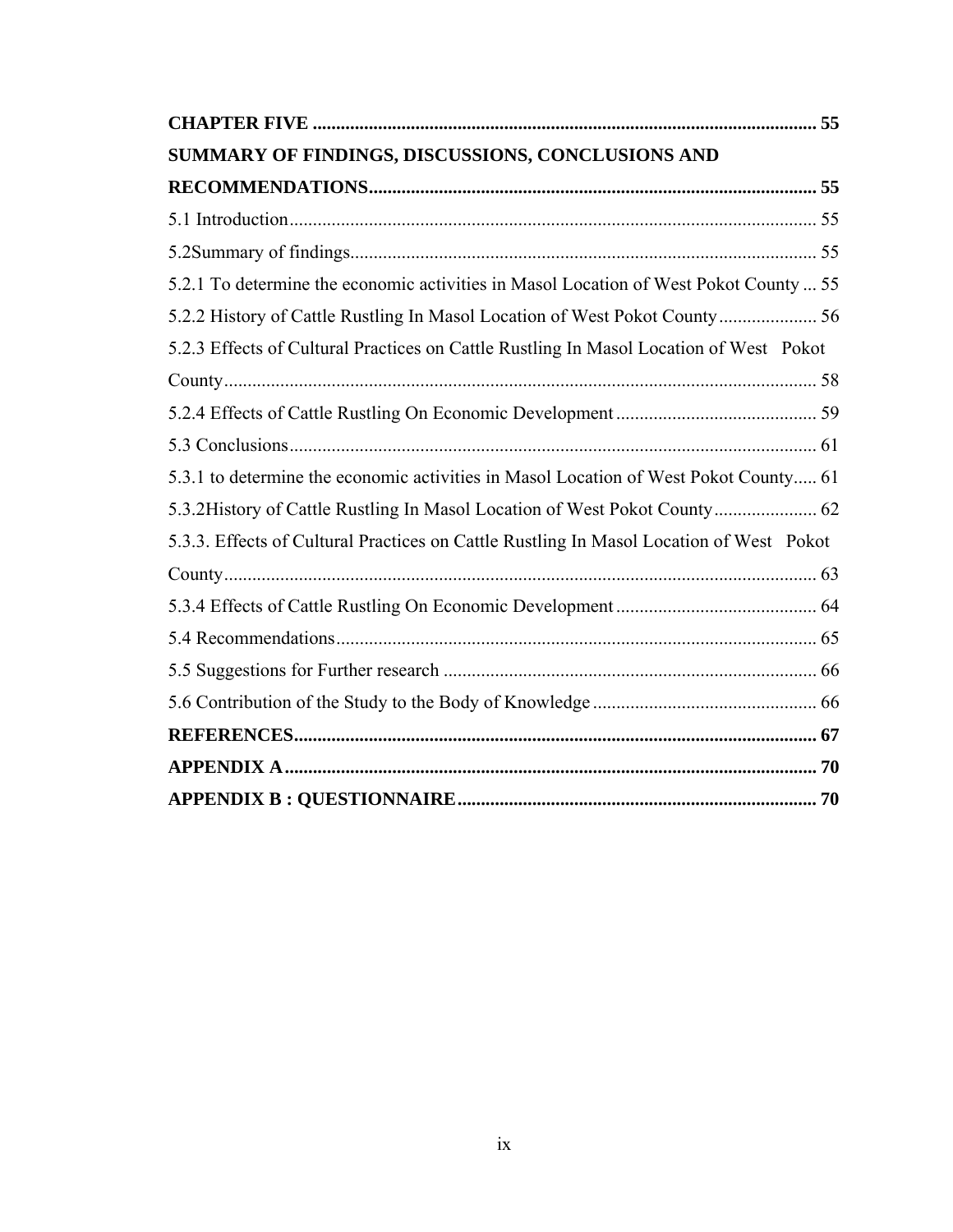# **LIST OF FIGURES**

| Figure 1: Graphical Illustration of the Economic, Social and Cultural Effects of Cattle- |  |
|------------------------------------------------------------------------------------------|--|
|                                                                                          |  |
|                                                                                          |  |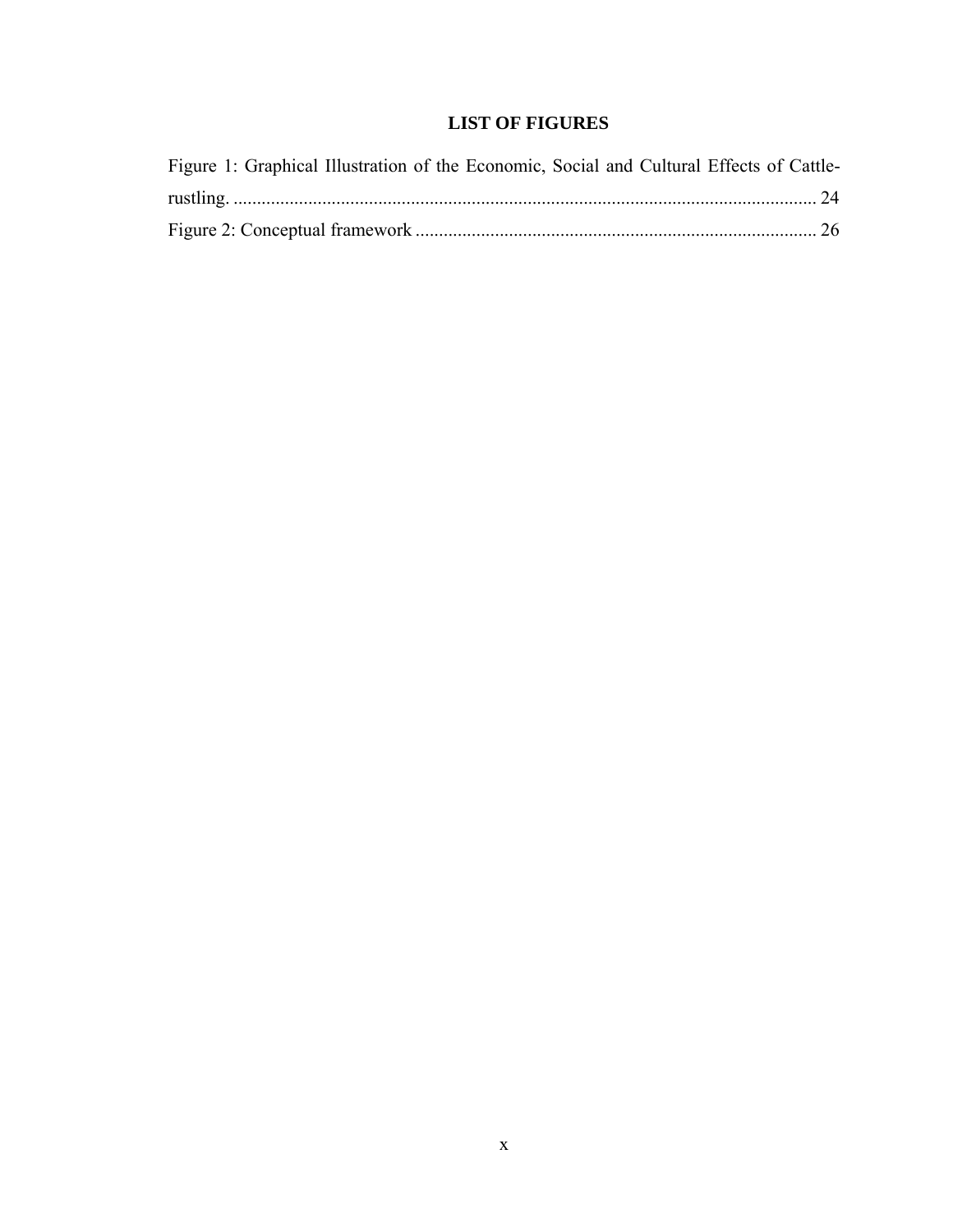|  | <b>LIST OF TABLES</b> |
|--|-----------------------|
|--|-----------------------|

| Table 4.3.1 Cattle rustling is one of the main economic activities 40                |  |
|--------------------------------------------------------------------------------------|--|
|                                                                                      |  |
| Table 4.3.3: Cattle rustling contributing to economic development of Masol community |  |
|                                                                                      |  |
|                                                                                      |  |
|                                                                                      |  |
|                                                                                      |  |
|                                                                                      |  |
| Table 4.5.0 Cattle rustling is a show of might to the enemy community  46            |  |
| Table 4.5.1 Elders bless warriors when they participate in cattle rustling  47       |  |
| Table 4.6.0: Superior communities become wealthy through cattle rustling  48         |  |
|                                                                                      |  |
|                                                                                      |  |
|                                                                                      |  |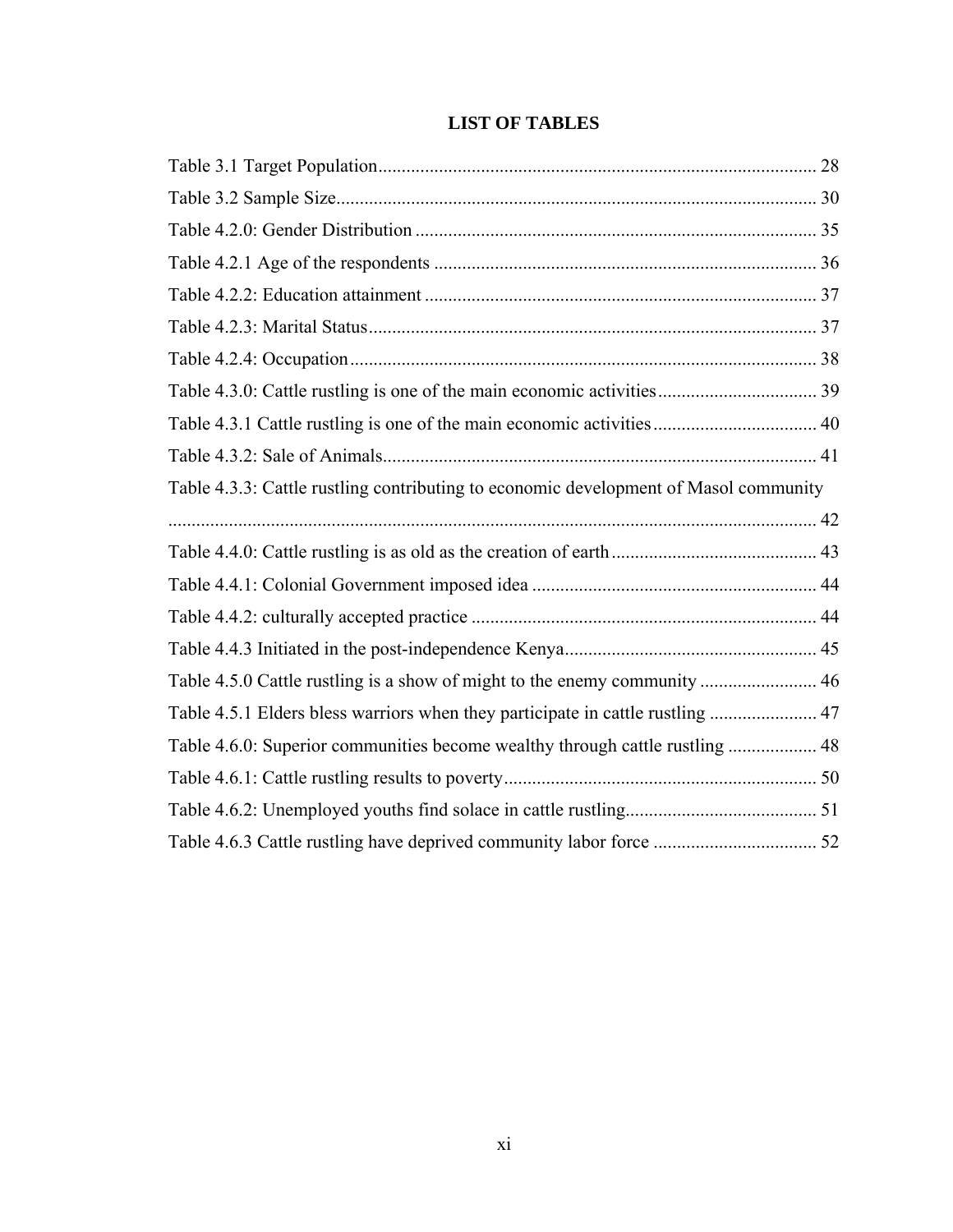# **ABBREVIATIONS AND ACRONYMS**

| GDP:             | Gross domestic product                             |
|------------------|----------------------------------------------------|
| <b>ASAL:</b>     | Arid and Semi-Arid Lands                           |
| SLDF:            | <b>Sabaot Lands Defence Force</b>                  |
| <b>KNHCR:</b>    | Kenya National Commission on Human Rights          |
| <b>IMLU:</b>     | <b>Independent Medical Unit</b>                    |
| <b>SALW:</b>     | Small Arms and Light Weapons                       |
| NGO:             | Non-Governmental Organization                      |
| <b>KPR:</b>      | Kenya Police Reservist                             |
| <b>KAMATUSA:</b> | Kalenjin Maasai Turkana Samburu                    |
| <b>UNCTAD:</b>   | United Nations Conference on Trade and Development |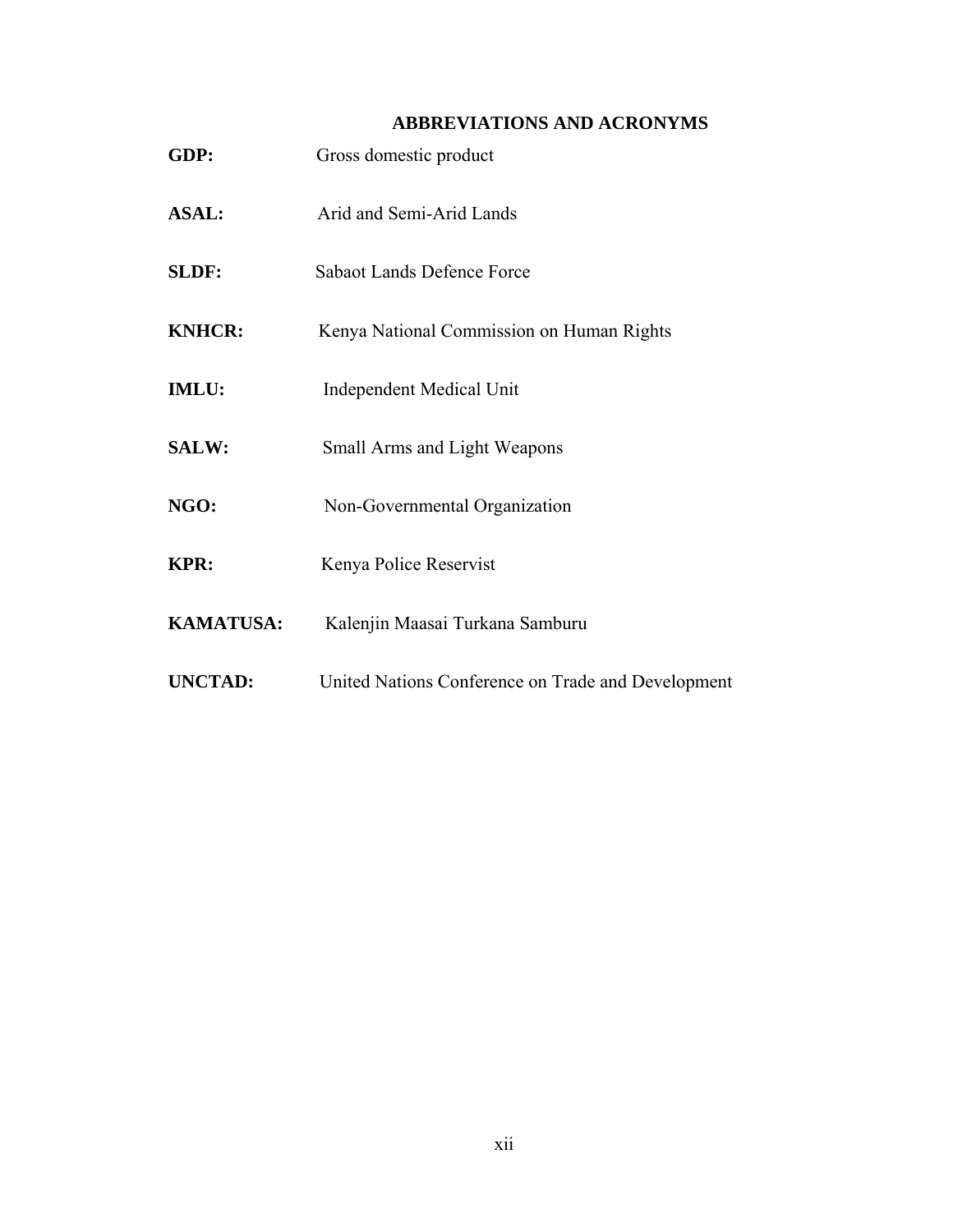#### **CHAPTER ONE**

#### **1.0 Introduction**

This project gives the background of the study, statement of the problem, purpose of the study, objectives of study, research questions, significance of the study, limitation and scope of the study and operational definition of terms.

#### **1.1 Background of the study**

Cattle's rustling is a practice that has robed pastoralist communities their right to achieving millennium development goals. This is a practice of stealing livestock for either economic or social gain. According to (Behnke, 2008), livestock is a fundamental form of pastoral capital, besides functioning as a means of production, storage, transport and transfer of food and wealth. Natural resources such as pasture, water, natural vegetation and livestock are key drivers of pastoralist's economy. This is where these communities derive their livelihoods. However, reduced access to these resources, in particular, land and water, has increasingly put pastoralists under intense pressure. As a result, they are increasingly finding themselves fighting for their survival through engaging in cattle rustling. Furthermore conflicts affect development and provision of essential services in pastoralists' areas through disruption of the communities' livelihood systems by restricting economic development. Conflict encourages the spread of diseases through raiding of infected animals (in some cases but not always). This is in addition to loss of livestock that is the main source of livelihood for the pastoralists. Conflict leads to destruction of social amenities already put in place. For example, the education system is affected when teachers are forced to withdraw from conflict stricken areas and the communities re-locate their settlements for fear of being invaded. Education for children and the youth is affected and interrupted both in the short and long run. Conflict also acts as a disincentive to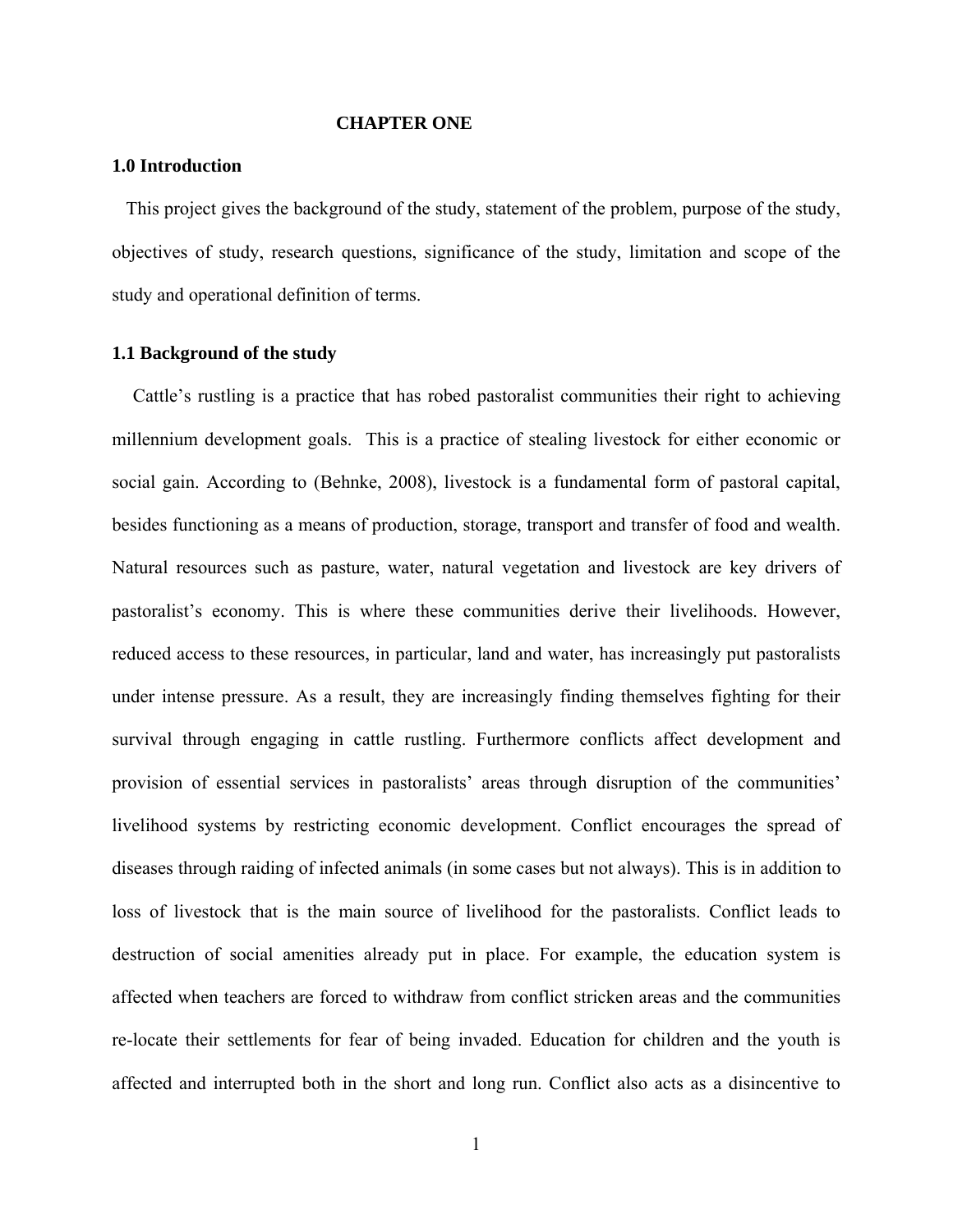investment by the communities and development agencies, both in the long-term and short-term. At the local level, a lot of effort and funds go to contain conflicts and to mitigate against conflictrelated effects rather than being channeled to development work. In the American Old West, rustling was considered a serious offense, and it did frequently result in lynching by vigilantes. Mexican rustlers were a major issue during the American Civil Wars, with the Mexican government being accused of this practice. Muhamud Adan, 2005 alludes that in African, pastoral communities have become synonymous with high levels of armed violence and severe under-development. Governments and international agencies alike often frame pastoralism as a thorn in the side of state-led development and violence reduction policies. There are a number of reasons for this: the fact that many pastoral communities function outside of state administrative and security frameworks; the view that the pastoral lifestyle is fundamentally incompatible with the state; malfunctioning conflict mediation systems within pastoral communities; and the apparent contradiction of the pastoral mode of production to agrarian economies. In Kenya, most of cattle rustling cases are found among the pastoralist communities. The Pokot is one of the pastoralist communities who are in constant conflict with their neighbors. Masol is one of the locations in west Pokot County that her residents experience and participate in cattle rustling. "Most conflicts are caused by competition over access to, and control of, scarce natural resources, including water and pasture" (Mohamud Adan and Ruto Pkalya, 2005). This situation has hence led to underdevelopment thus poverty among the residents of Masol Location of West Pokot County.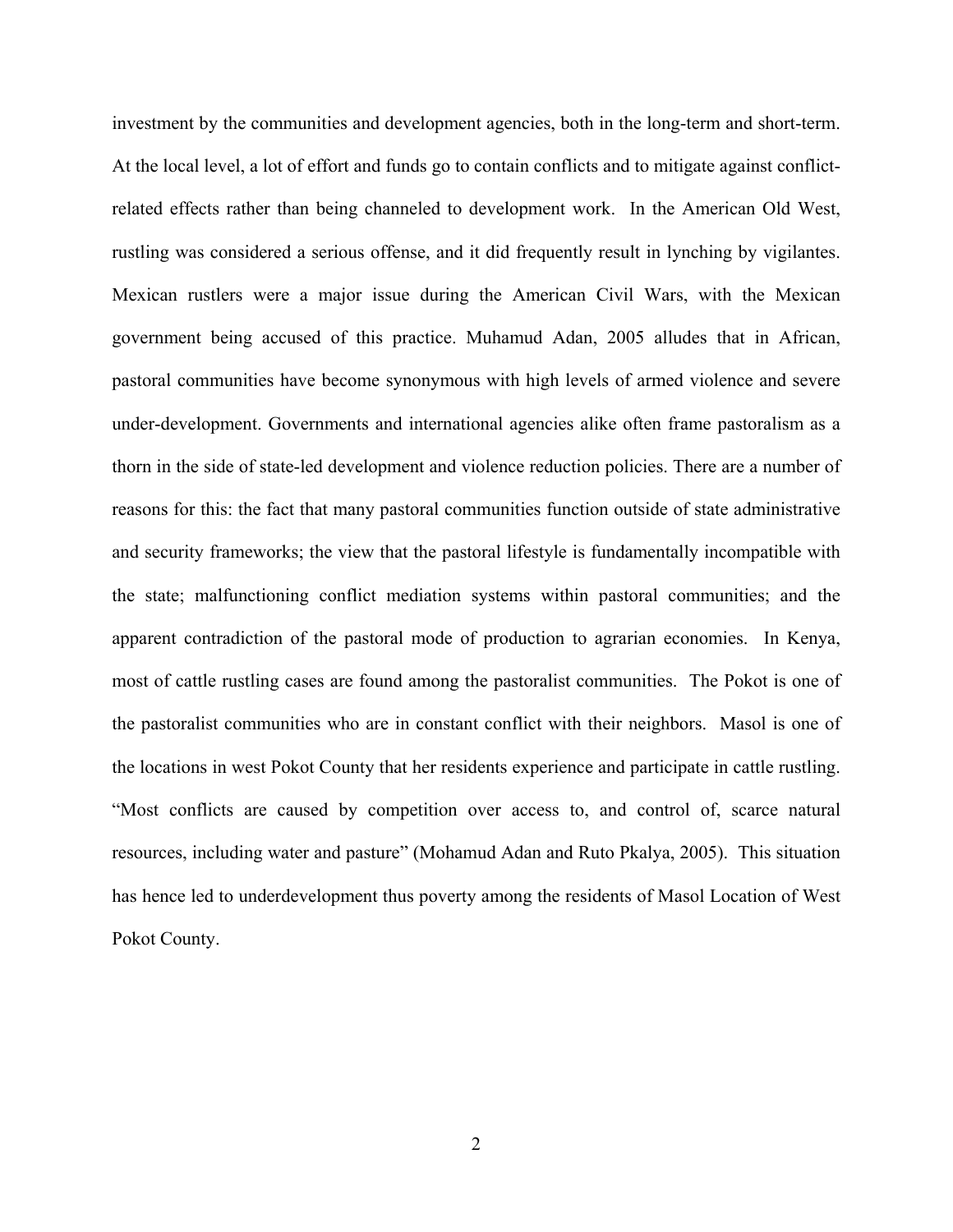#### **1.2 Statement of the Problem**

There has emerged a new system of predatory exploitation of economic resources in the form of banditry and cattle rustling (raids) in Kenya (Mkutu, 2006). This problem is manifesting itself in various forms and it is becoming endemic in north-western Kenya. Traditionally, cattle's rustling among the pastoral communities was considered as a cultural practice and was sanctioned and controlled by the elders. However, currently the phenomenon of cattle rustling is causing great concern. In the past there has been a tendency by scholars to underestimate the issue of cattle rustling as a mere cultural practice. Yet, over a period of time there have emerged new trends, tendencies and dynamics, leading to commercialization and internationalization of the practice thus leading to adverse effects on the economic development. This has resulted to poverty among communities who uphold the practice. The study aims at investigating effects of cattle rustling on economic development a caseof Masol location in West Pokot County.

#### **1.3 Purpose of the Study**

The study aimed at looking at the effects of cattle rustling on economic development a case of Masol location in West Pokot County.

## **1.4 Objectives of the Study**

The study sought to address the following objectives:

- i. To determine the economic activities in Masol Location of West Pokot County
- ii. To find out history of cattle rustling in Masol Location of West Pokot County
- iii. To establish the effects of cultural practices on cattle rustling in Masol Location of West Pokot County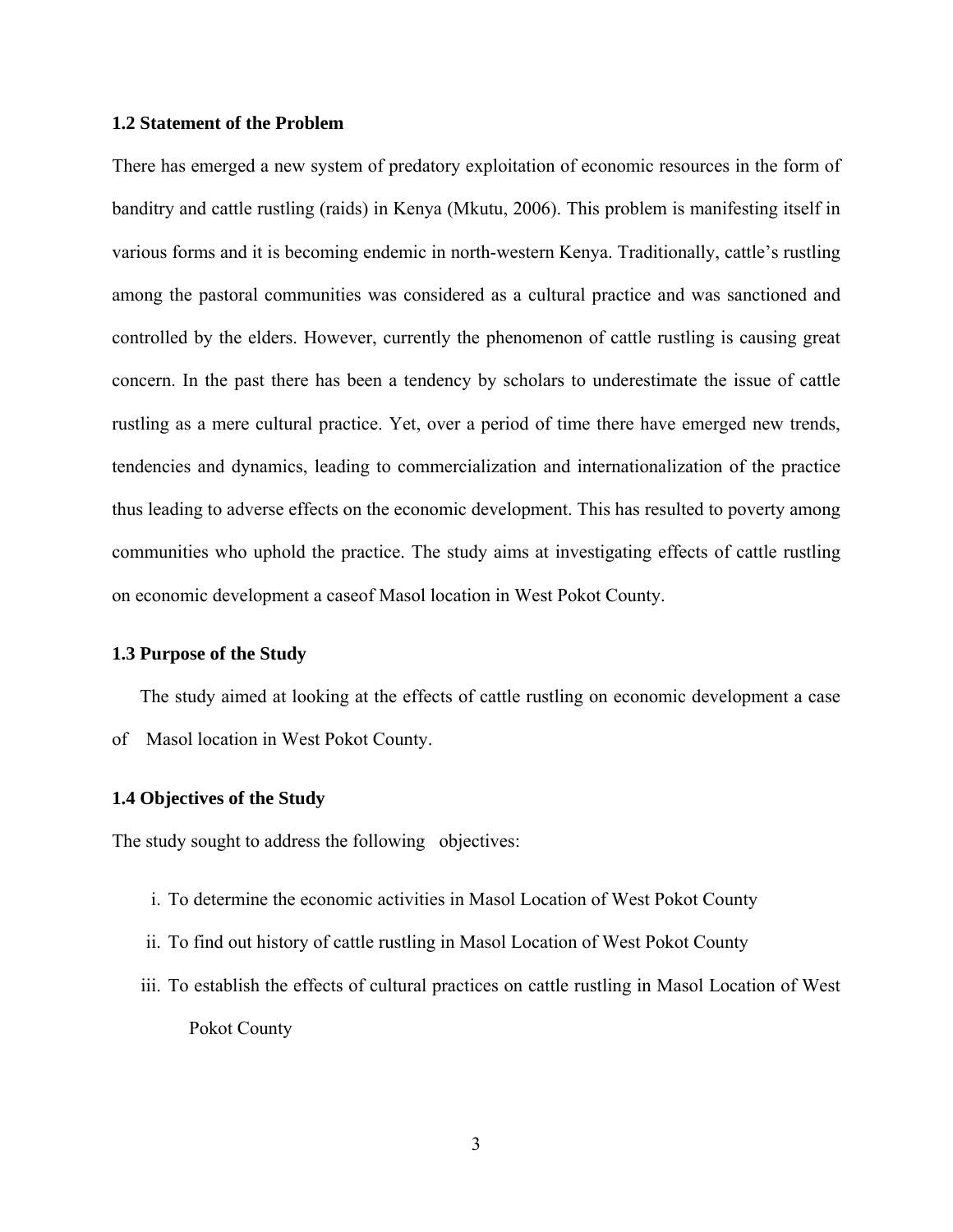iv. To determine the effects of cattle rustling on the economic development of Masol Location of West Pokot County

#### **1.5 Research Questions**

The following questions guided the study:

- i. What are the economic activities in Masol location of west Pokot country?
- ii. What is the history of cattle rustling in Masol location of West Pokot County?
- iii. What are the effects of cultural practices on cattle rustling in Masol Location of West Pokot County?
- iv. What are the effects of cattle rustling on economic development of Masol location of west Pokot country?

#### **1.6 Research Hypothesis**

- i. There is no relationship between cultural practices and cattle rustling.
- ii. Cattle rustling practice does not in any way affect economic development.

## **1.7 Significance of the Study**

The significance of this study was to enable the community and researchers understand how cattle rustling affect economic development. It was also to inform the government and other service providers to implement ways of curbing cattle rustling practice.

#### **1.8 Limitations of the study**

The Pokot community members were not willing to expose the secrets behind the practice of cattle rustling and were not honest enough to reveal the main reasons behind cattle rustling. This limitation was overcome by explaining to the respondents the purpose of the study, that it was only for academic and that confidentiality was upheld.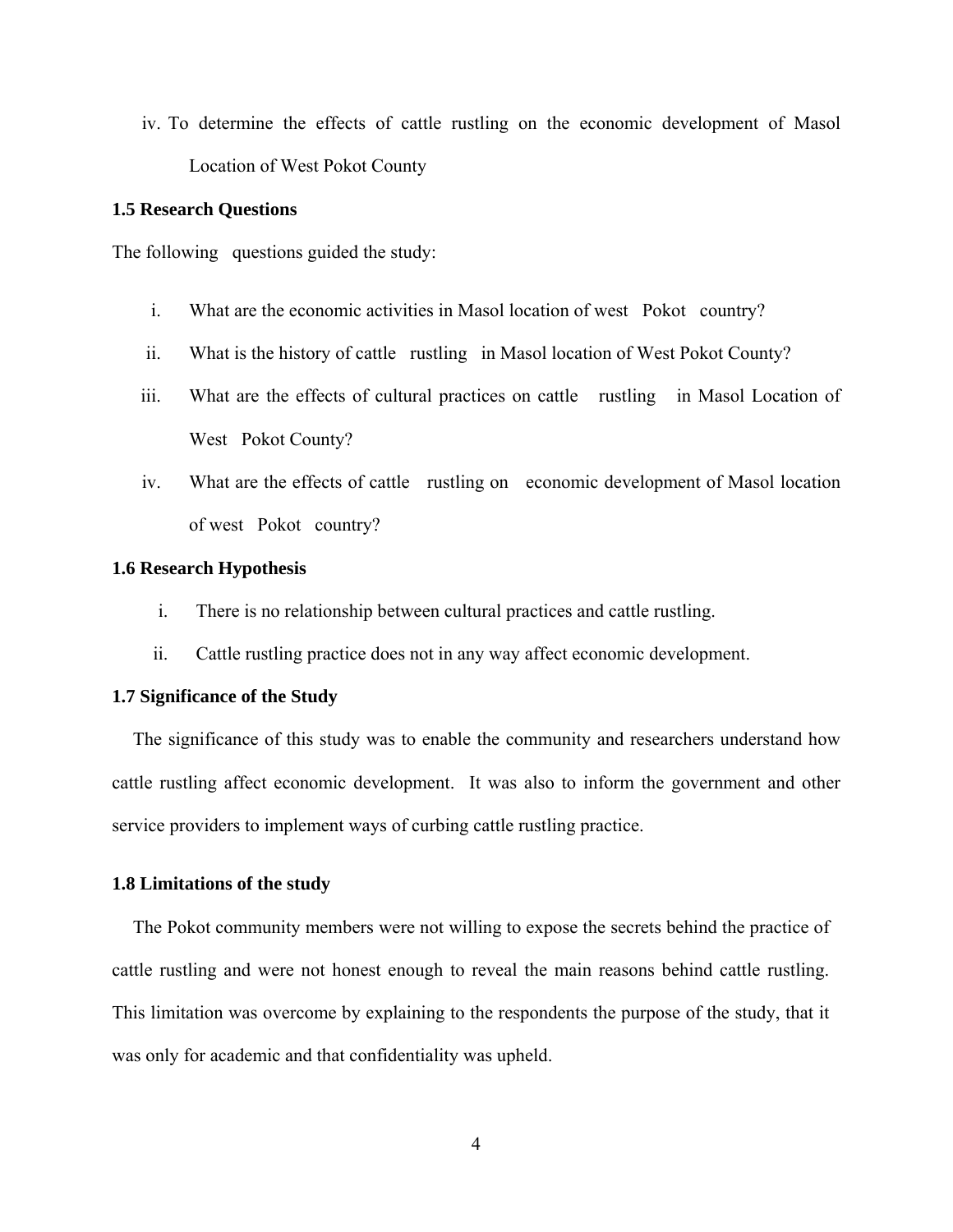#### **1.9 Delimitation of the Study**

The study was limited to establishing the effects of cattle rustling on economic development in Masol location of West Pokot County.

## **1.10 Definition of Terms**

**Cattle rustling-** cattle-rustling has been defined to mean, 'the stealing or planning, organizing, attempting, aiding or supporting the stealing of livestock by any person from any country or community where the theft is accompanied by dangerous weapons and/ or violence

**Development**- Development refers to the process as a result of which along with increase in real per capita income, there is a reduction in inequality, poverty, illiteracy and diseases.

**Economic Development**-This is the institutional changes made to promote economic betterment. It is the social organizational changes made to promote growth in an economy. It is also the process of improving the quality of human life through increasing per capita income, reducing poverty, and enhancing individual economic opportunities. In other words, the process of improving the quality of human life through increasing per capita income, reducing poverty, and enhancing individual economic opportunities is called economic development, Umar,  $(2004)$ .

**Raiding-**An act of getting to attack in large crowd with the aim of overcoming what is in contention

**Warriors-**A warrior is a person skilled in combat or warfare, especially within the context of a tribal or clan-based society that recognizes a separate warrior class.

**Bandit-**This is a robber, especially one who robs at gunpoint, an outlawed gangster and one who cheats or exploits others.

5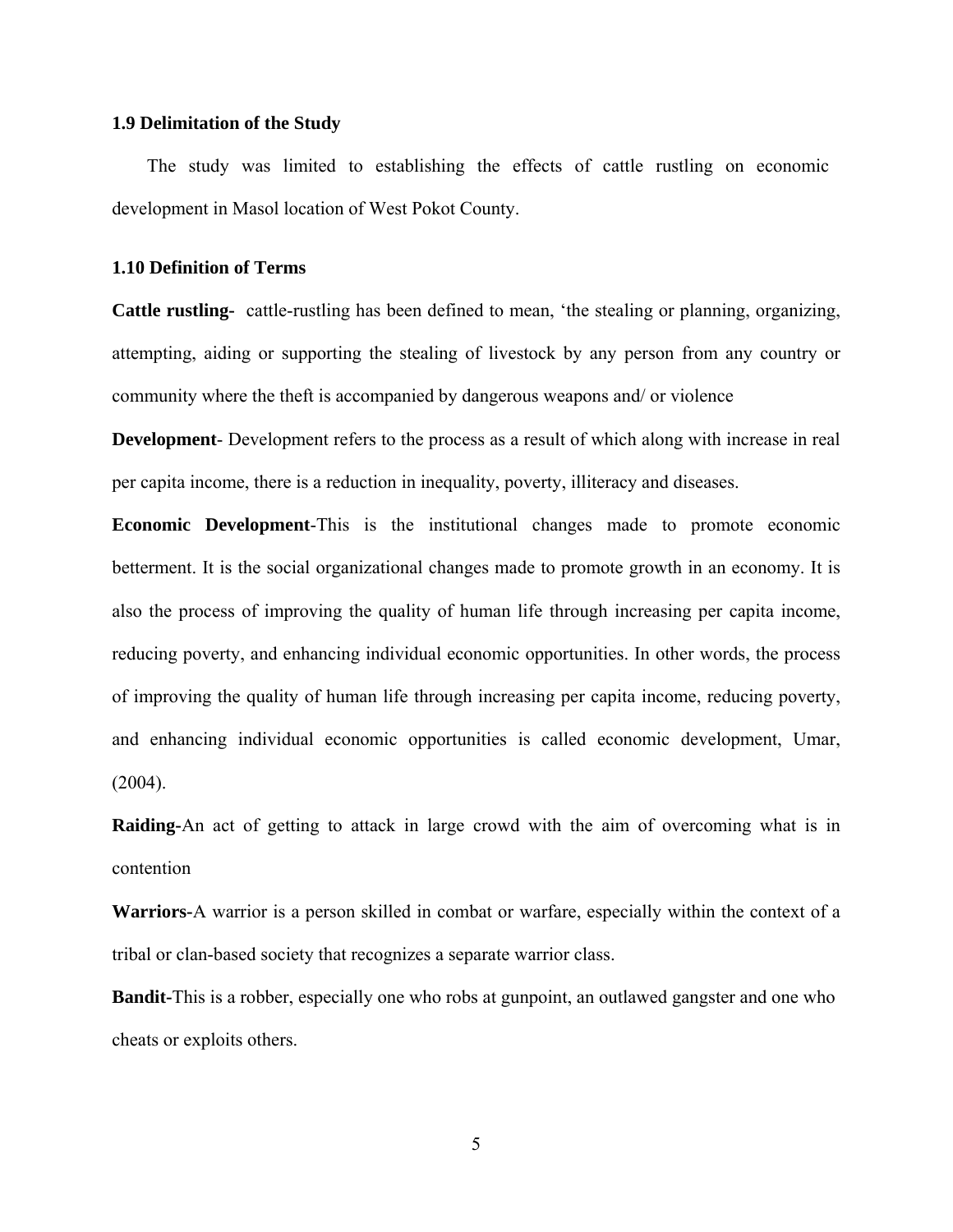**Poverty**- this is a condition where people's basic needs for food, clothing, and shelter are not being met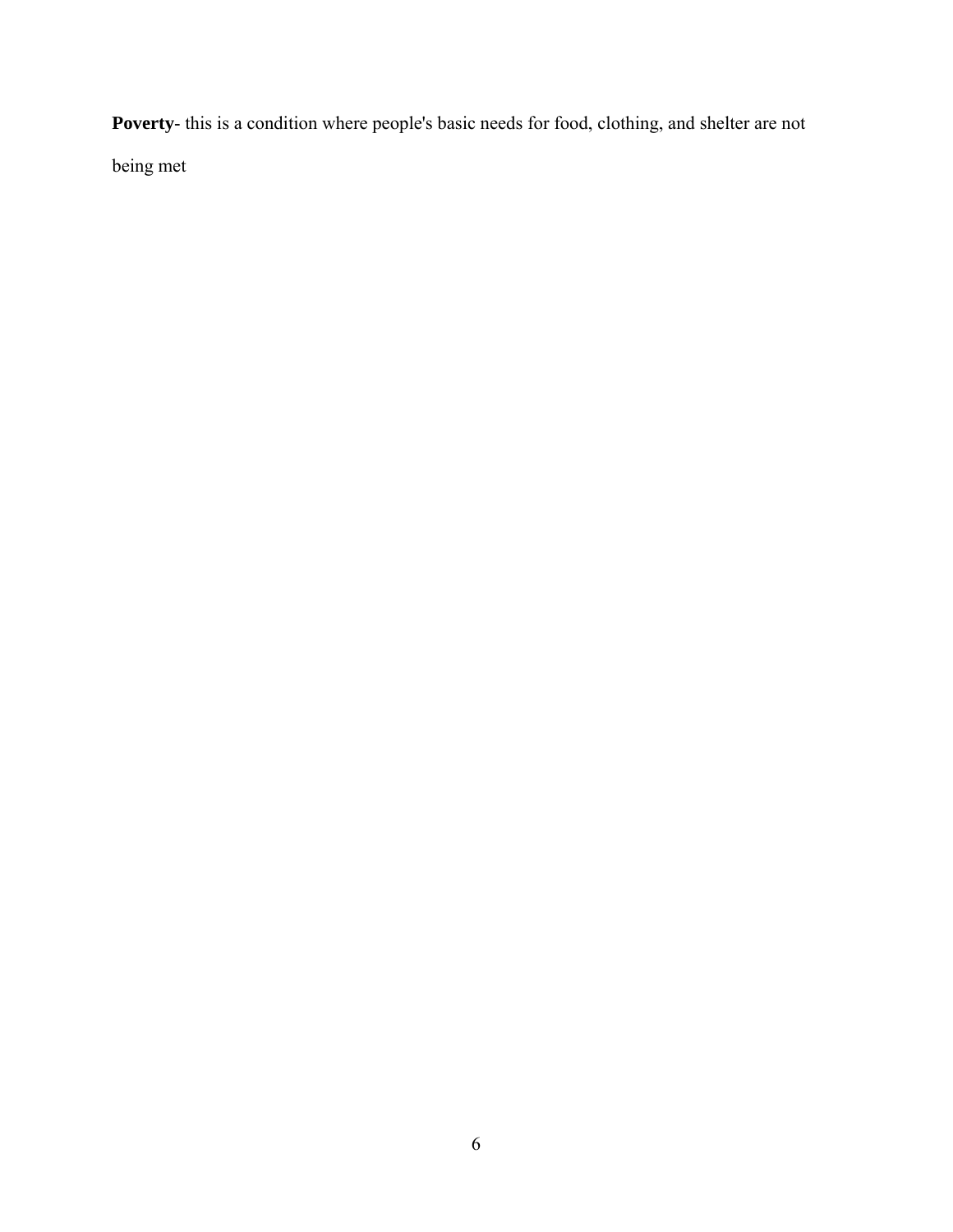#### **CHAPTER TWO**

#### **LITERATURE REVIEW**

#### **2.0 Introduction**

The modern, as opposed to the traditional, practice of cattle-rustling has been defined to mean, 'the stealing or planning, organizing, attempting, aiding or abetting the stealing of livestock by any person from any country or community where the theft is accompanied by dangerous weapons and/ or violence. The act of cattle-rustling mainly involves and affects the pastoral communities in Kenya and around its borders. The term "pastoralism" denotes 'a practice whose main ideology and production strategy is the herding of livestock on an extensive base or in combination with some form of agricultural activity' while "rustling" refers to armed attacks by one group on another with the purpose of stealing livestock and not necessarily for purposes of territorial expansion, Odegi-Awuondo, (1992). This practice has continuously robed pastoralist community their right to development as other Kenyans. Cattle's rustling has affected fundamental development indicators that propel economic growth of a country.

#### **2.1 Economic Activities that contribute to development**

#### **2.1.1Trade**

Trade is a key factor in economic development. Rodrik, Dani (2001) outlines that, trading in its outset can boost a country's development and create absolute gains for the trading partners involved. Trade has been touted as an important tool in the path to development by prominent economists. However trade may not be a panacea for development as important questions surrounding how free free trade really is and the harm trade can cause to domestic infant industries come into play. The current consensus is that trade, development, and poverty reduction is intimately linked. Rodríguez et al (1999) assures that, sustained strong growth over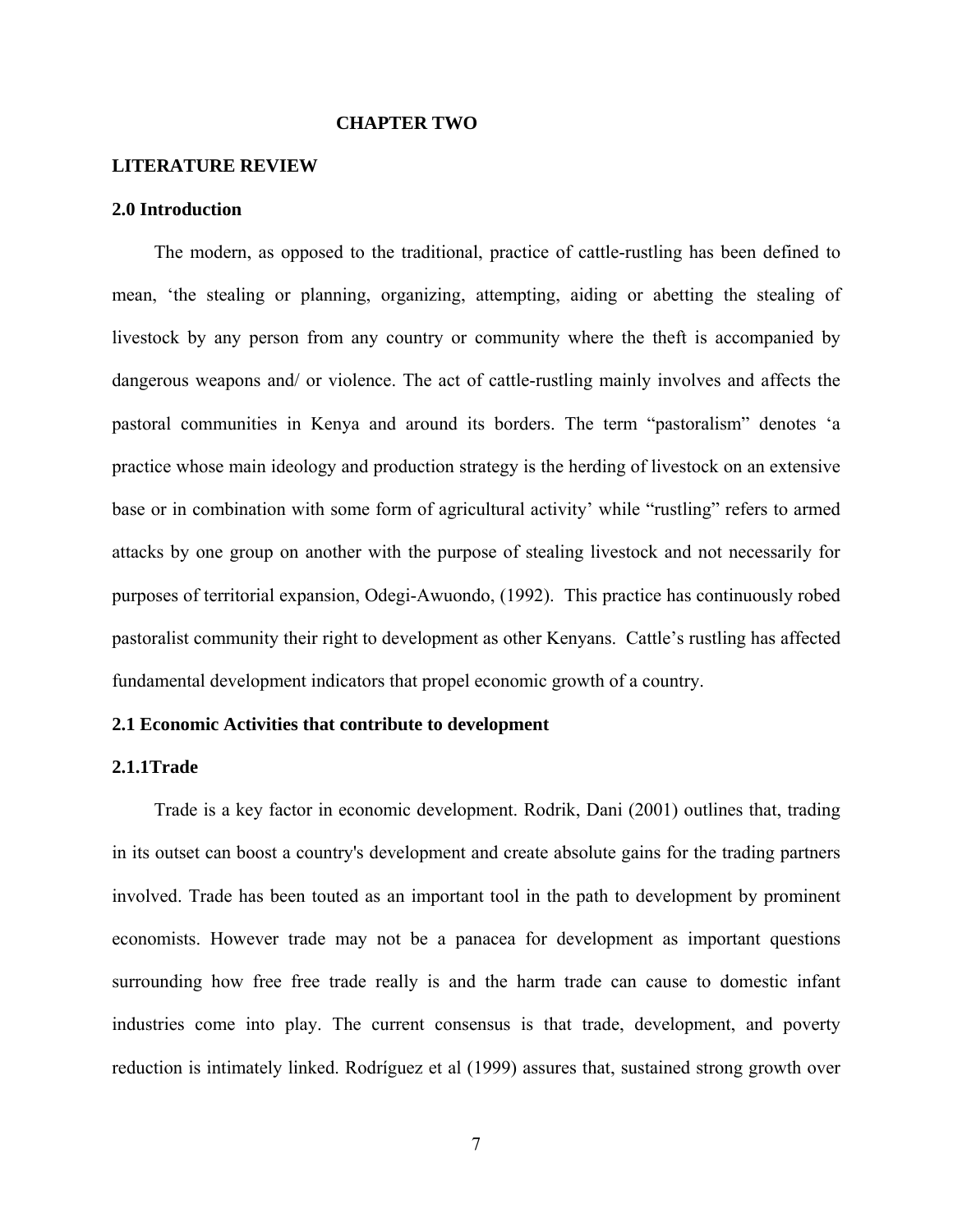longer periods is strongly associated with poverty reduction, while trade and growth are strongly linked. Countries that develop invariably increase their integration with the global economy, while export-led growth has been a key part of many countries' successful development strategies. Continents, countries and sectors that have not developed and remain largely poor have comparative advantage in three main areas: natural resource exploitation, i.e. running down of natural capital such as rain foresttimber and low-education labor-intensive manufacturing, due to high population densities and little suitable land per person. According to William Krist andJohn Sewella(2011), a number of African countries are growing rapidly, and have reduced the level of poverty. The opportunity now is to craft strategies to help these countries and those lagging behind to sustain and deepen progress. The good news is that exports from the 53 member countries of the African Union increased as a percent of total world exports from just over two percent in 1999 to slightly more than three

#### **2.1.2 Agriculture**

It is clear that economies of many underdeveloped nations depend entirely on rain fed agriculture. This is contrary to developed countries which have high levels of industrial employment. , Paula Palmer, (2010) states that low levels of agricultural employment indicate higher economic development. In a country like Britain, it has been reported that only 2 percent of the work force work in agriculture. A decline in agricultural employment over time may indicate a region or nation undergoing a process of economic development. Many countries depend entirely on agriculture In many developing countries, agriculture employs a large proportion of the labor force, whilst food consumption accounts for a large share of household income. The United Nations Conference on Trade and Development (UNCTAD) notes that this means that "even small changes in agricultural employment opportunities, or prices, can have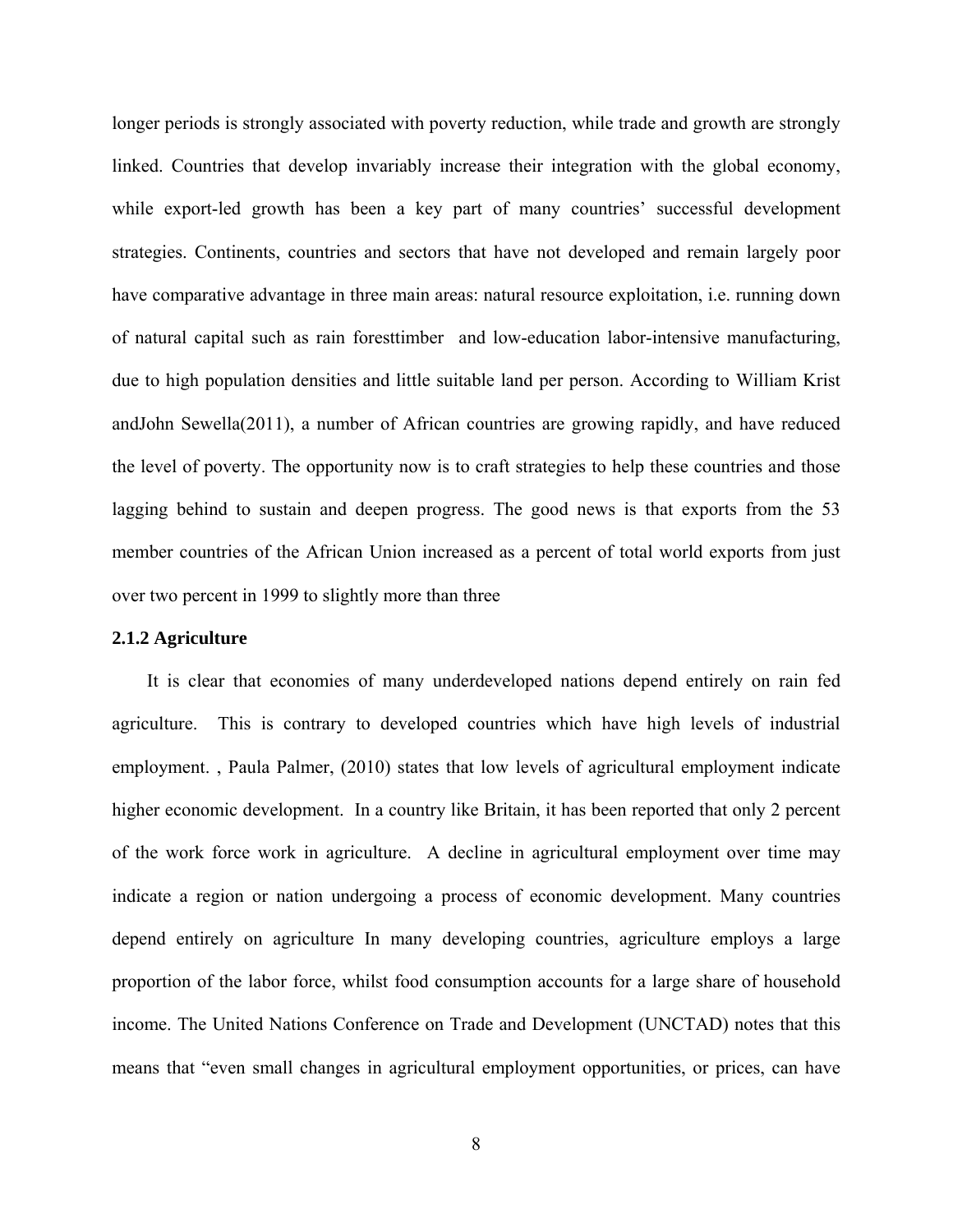major socio-economic effects in developing countries". Thus whatever the development strategy a particular country adopts, the role of agriculture will often be crucial. In 1994, the agricultural sector employed over 70% of the labor force in low-income countries, 30% in middle-income countries, and only 4% in high-income countries (UNCTAD 1999).In poor countries with low population densities and enough suitable land area, which includes most countries in Africa and especially the pastoralist regions, agriculture is central to the economy. In poor regions and rural areas within middle-income developing countries, the concentration of poverty in rural areas of otherwise better-off developing countries makes the development of agriculture vital there. In developing countries, there is a positive link between growing agricultural exports and increases in local food production, which makes agricultural development if anything even more important, as food security and the financial stability of the government are also at stake. Anderson et al. (1999) estimate annual welfare losses at \$19.8 billion for developing countries from agricultural tariffs. A combination of better market access, and domestic reforms and foreign aid to enhance the ability of developing countries to take advantage of it, could have a significant impact on poverty reduction, and help to meet the Millennium Development Goals.

#### **2.1.3 Pastoralism and hunting**

Pastoralism is the branch of agriculture concerned with the raising of livestock.Moran, Emilio F. (2006) describes pastoralism as animal husbandry ie the care, tending and use of animals such as camels, goats, cattle, and sheep. "Pastoralism" generally has a mobile aspect, moving the herds in search of fresh pasture and water. It is the use of extensive grazing on rangelands for livestock production. This is one of the key production systems in the world's ASAL areas. Nonetheless, throughout much of its long history its reputation has been poor and its practitioners marginalized by sedentary cultivators and urban dwellers. Pastoral societies have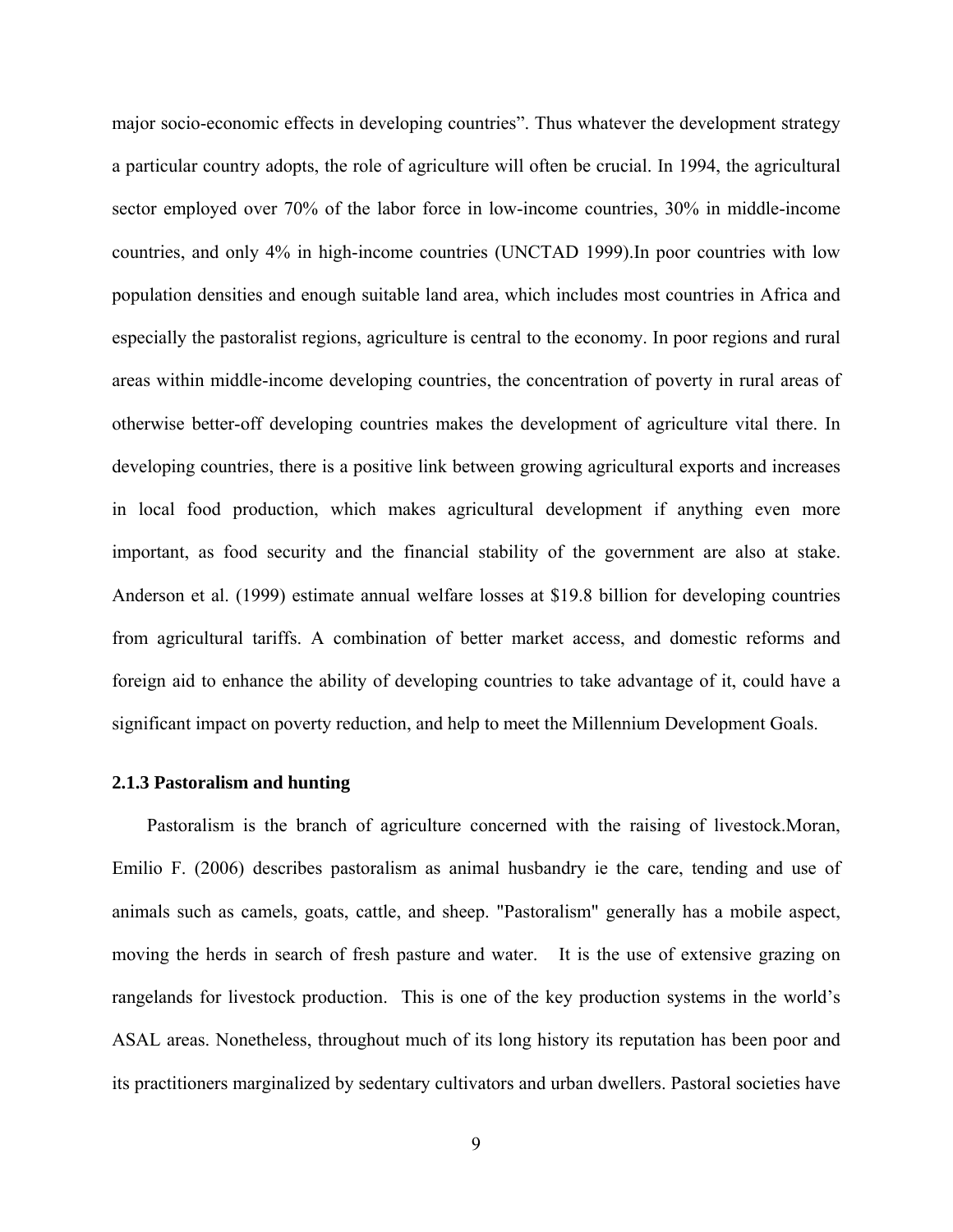risen and fallen, fragmented into isolated families or constructed empires that span the world; their demise has been announced regularly, often in the face of entirely contrary evidence for their persistence. Planners have degraded the mobility characteristic of pastoral societies and novelists have romanticized the wanderings of these same nomads. Development experts, noticing the enormous passing herds, first saw pastoral systems as rich in potential, but later castigated pastoralists as vulnerable and unable to invest in development. To all this, pastoralists have remained largely indifferent, since a certain skepticism towards the schemes and whims of the external world is an almost inevitable product of the independent image they have of themselves. In many environments, pastoralism and agriculture have effectively eliminated all but small animals and commensalism. However, especially in some parts of Africa like Kenya and particularly Masol Location of west Pokot County, herders still interact with significant wildlife populations. This has had two consequences ie the persistence of predators and the availability of hunted meat. Pastoralists have no sympathy with predators, and usually end up in conflict with conservation lobbies; especially the Kenya wild life service limited. Interestingly, few pastoralists are hunters. In contrast to farmers, who often regard hunting as a prestigious activity, pastoralists view hunting as a minor activity, often focused on particular species. Emilio F. (2006) explains that,pastoralism is a successful strategy to support a population on less productive land, and adapts well to the environment. For example, in savannas, pastoralists and their animals gather when rain water is abundant and the pasture is rich, and then scatter during the drying of the savanna. Pastoralists raise different types of livestock with different levels of drought and feed shortage sensitivity. The characteristics of the animals and the environmental conditions faced by the pastoralists determine the number and composition of the herds. Pastoral production systems are by and large a product of climatic and environmental factors. The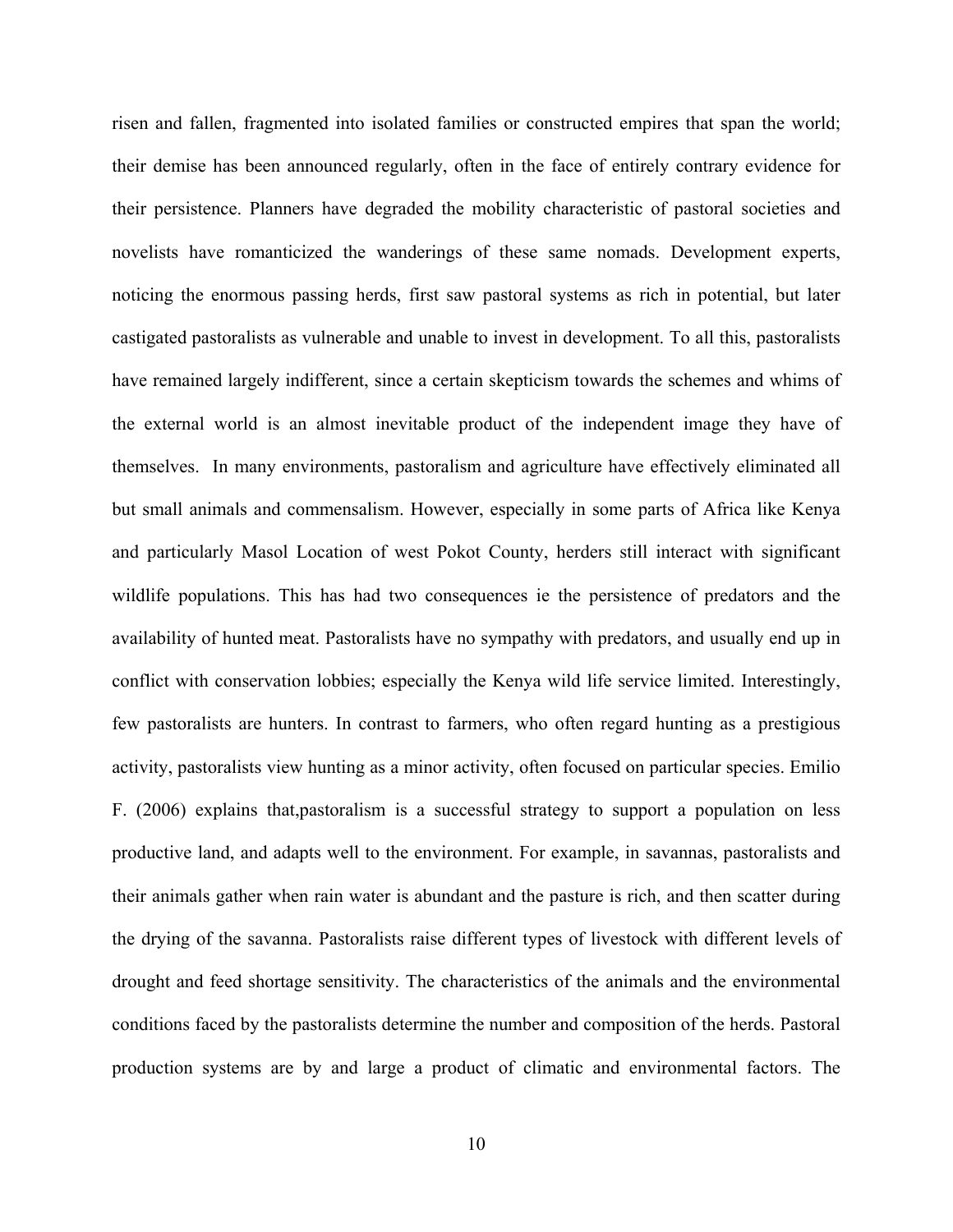objective of the pastoralist Livestock raids and cumulative effects of multiple poor seasons have adversely affected food security for the arid and semi-arid areas of the country. Pastoralists have lost significant numbers of cattle during the past few months and are, at the same time, less able to access dry season grazing areas and markets for the remaining livestock due to prevailing insecurity. A significant proportion of agro pastoral households in Marakwet District abandoned their farms after raids intensified toward the last quarter of 2002 and are now faced with empty granaries coupled with limited purchasing capacities, having lost their livestock to raids. In West Pokot, the northern and central divisions, which are predominantly pastoral, make up 45% of the district: the southwest which comprises 30% of the county, is a cropping zone; and the south east, an agro pastoral zone, makes up the remaining 25% of the district. Poor rains plagued the northern and central pastoral areas throughout 2002, and as a result, pasture, browse and water were all severely depleted, Ruto Pkalya, Mohamud Adan, & Isabella Masinde, (2009). Although the majority of the livestock had reportedly migrated to Uganda, the assessment team classified the food security status of sedentary household members, particularly in Alale, Sigor and Kasei Divisions, as "Alarm". The main concern for these remaining pastoralists is that their purchasing capacities have been severely eroded by the reduced value of livestock, while food prices are increasing. A similar situation was reported in the eastern and southern pastoral areas of Baringo, which borders West Pokot. A pastoral livelihood zone, situated to the east and south makes up 70% of Baringo District while the remaining 20% is an agro-pastoral area situated to the west. 10% of the district, mainly in the highlands, constitutes a smallholder mixed farming zone. Throughout 2002, rainfall was poor in Baringo, and the adverse impacts of the drought were worsened significantly by persistent livestock losses to raiding. In addition, a significant number of pastoralists in Baringo lost their livestock during the drought that extended from 1999 to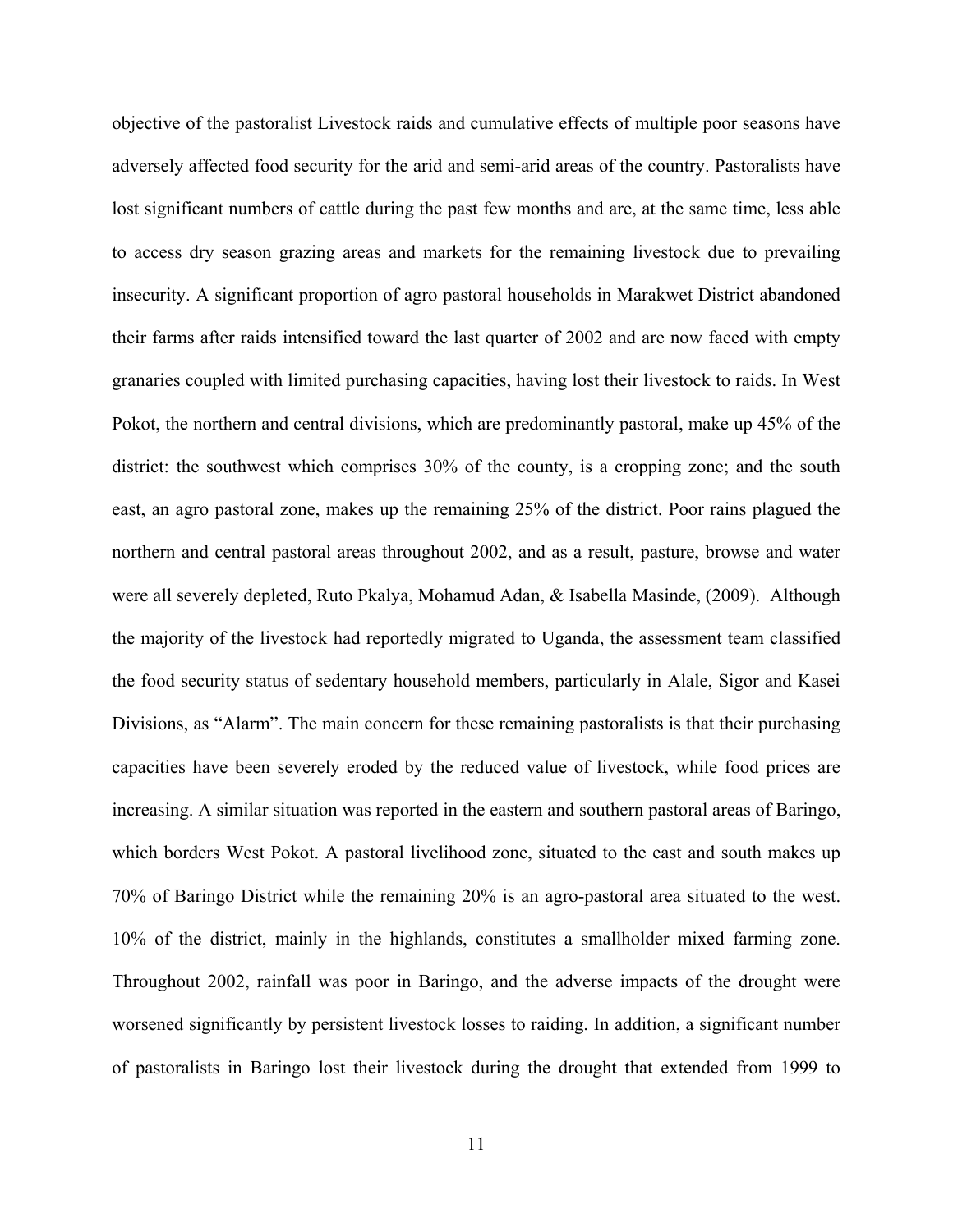present. The food security status in the east and south is presently classified as Alarm. Lokori, the predominantly pastoral southern division of Turkana, is similar to Marakwet District in that livestock raiding has been rife through the second half of 2002. Although rainfall has been fair, livestock production has been limited substantially by livestock raids. In particular, pasture, water resources and markets have been rendered inaccessible during the latter part of 2002. In addition to livestock losses through raids, pastoralists lost access to some of their livestock during the extended drought in West Pokot, when livestock were taken to Uganda, due to the cooler climate, (Markakis 1993).

#### **2.2 The History of Cattle-rustling: Recent Developments and New Trends**

The act of cattle-rustling has evolved over a period of time from being an accepted traditional practice sanctioned by the village elders into being a commercialized and criminal venture, with attendant grave human rights violations. Some of the causal factors that have contributed to the recent development and new trends in cattle-rustling in Kenya and her neighboring countries are discussed next. New Administrative Units as an Impediment to the Pastoral Way of Life The establishment of the colonial administration, which introduced the imposition of permanent tribal boundaries, had major ramifications on the pastoral communities as these boundaries were set up without due regard to the seasonal variations and demands of the nomadic lifestyles of the pastoralists. Although the new administrative units were meant to provide distinct and exclusive units of governance along ethnic lines, pastoral communities were oftentimes forced to ignore these colonial boundaries during times of drought. This has inevitably led to tensions between them and the agricultural communities over allegations of trespass. In the past, such conflicts have led to the loss of lives and damage to crops and property. An example of a conflict attributable to exclusive units of ethnic governance is the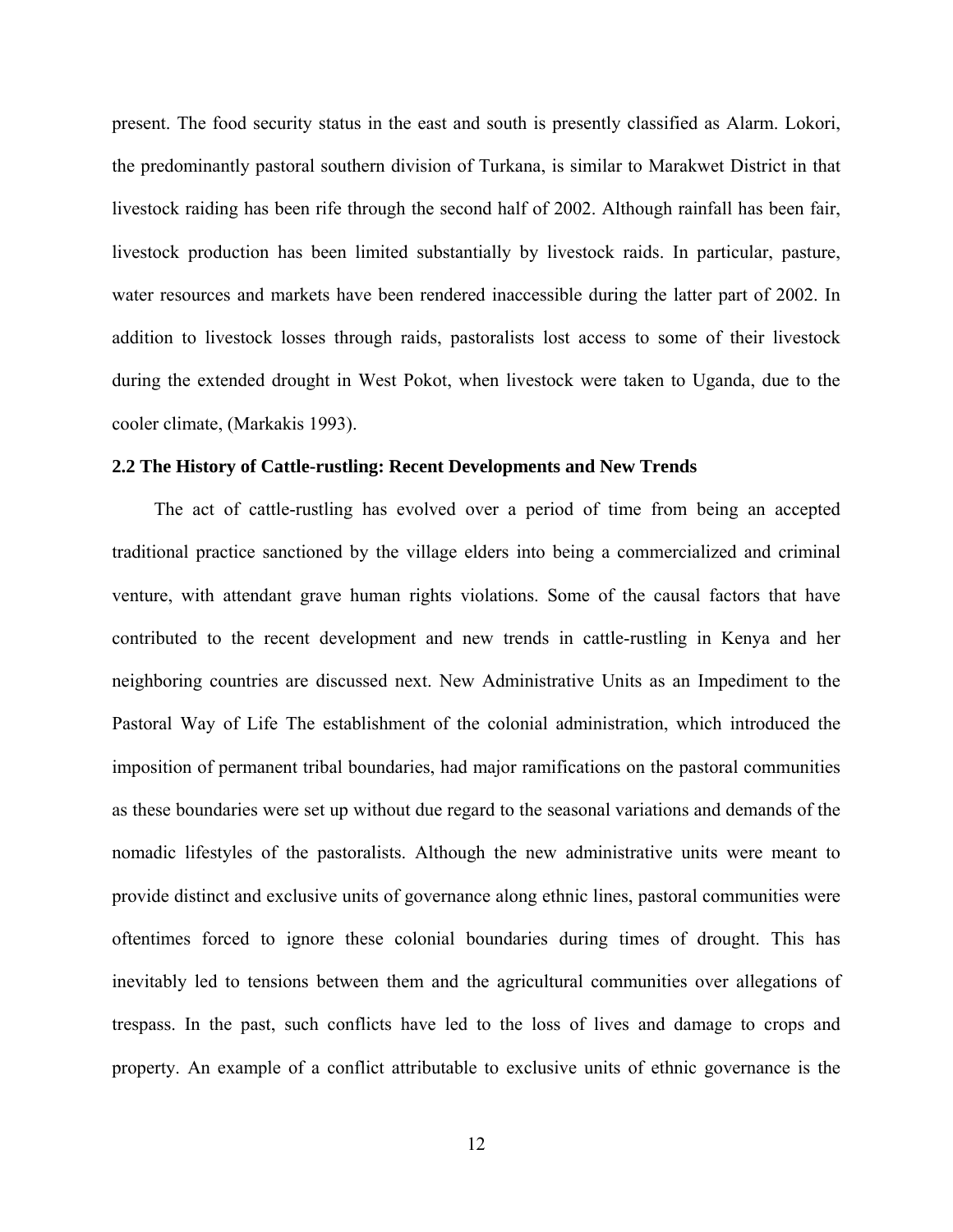attack between the Samburu pastoralists and the Laikipia farmers in February 1998 where the conflict ended with the fatalities of 70 people, Weiss, (2004).

#### **2.2.1 History of cattle rustling in relation to environment and Ecology**

According to Osamba, (2006) Pastoral systems are by and large products of climatic and environmental factors. Hence, apart from the Government's failure to take pro-active and corrective policy measures to improve the socio-economic conditions of the pastoralists, the problem of underdevelopment in the ASALs has been realized. This condition can be attributed to that fact that people living in these regions are prisoners of geography. Due to the prevalence of harsh climes in these regions, the livelihoods of pastoralists are often times seriously threatened by famine and drought. Environmental factor have therefore contributed largely to the practice of cattle-rustling. Every year, the effects of drought and famine lead to the death of hundreds of livestock since the communities fight in search of the meager resources available after harsh drought as stated by, Hendrickson, D, J and Mearns(1996). The long spells of drought experienced in most parts of the pastoralist communities, mainly the North Eastern, and North rift parts of the country including Masol in West Pokot County, has led to undue suffering of these communities, which has in turn led to a competition over pasture and water for livestock. This has led to the pastoralists crossing borders and trespassing to other communities' land in search of pasture and water. In the process, the pastoralists engage in inter-ethnic conflict mainly because of two reasons. Hendrickson, D, J and Mearns,(1996) argues that the effects of drought and famine leads to the death of hundreds of stock, and for this reason, the pastoralists desire to engage in rustling to restock and compensate for their lost cattle. Secondly, some of the pastoralists engage in rustling as a way of increasing their wealth or as conduits for unscrupulous businessmen out to make a quick kill from the miseries and hardships of the pastoralist, Paula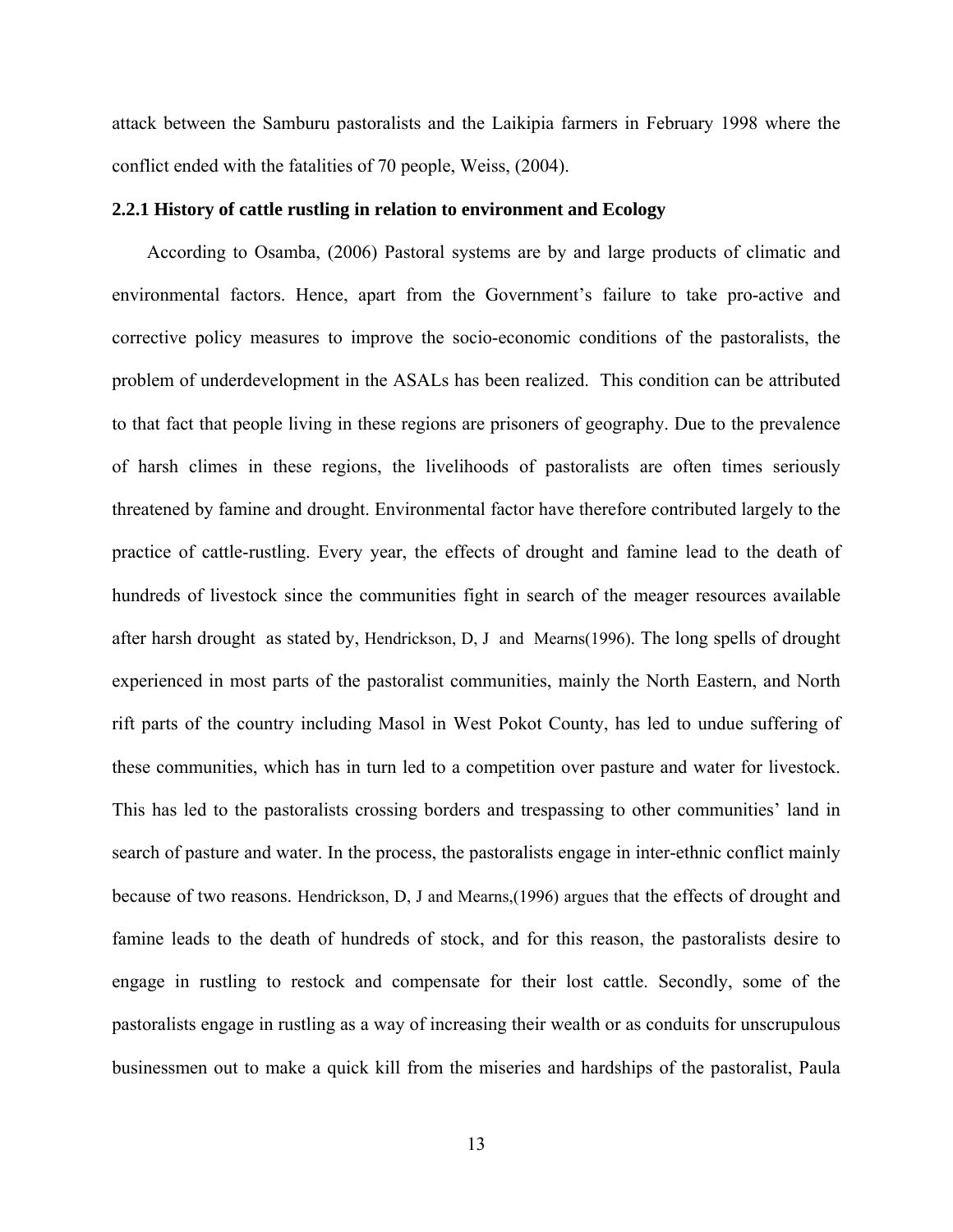Palmer, (2010). The increasing commercialization of livestock theft has led to further tension and conflict amongst the pastoralist communities. The sad reality of the commercialization of cattle-rustling is that while the pastoralists go for each other's necks (in order to satisfy the demand of the livestock buying middlemen), the meat-loving urbanite Kenyans are the unsuspecting collaborators of these crooked businessmen. Most urbanite Kenyans offer a ready market for conflict *nyamachoma*as they go about ordering the choicest cuts of meat in their funfilled weekend engagements in Nairobi, Nanyuki, Isiolo, Nyeri and other major towns unaware of the fact that they could be feasting on meat for which some other Kenyan living in the ASALs has paid for dearly, Satya, Ali Chemisto, (2010).

#### **2.2.2 Developmental negligence by the government**

Both the colonial and the post-colonial governments have subjected the pastoralists to undue repression through the state security agents. During the colonial period, free movement of people and animals in Northern Kenya region was restricted, and this adversely affected the economic and social development of the inhabitants of the region, who are mainly pastoralistsUmar, Abdi, (2004). Their region was heavily controlled by military officers. The pastoralists were viewed with suspicion as they were seen to be 'war-like', and were denied many of the state's privileges.Markakis, J.(1993) Further explains that any incidents of traditional cattle-raids amongst the pastoral communities where handled with maximum brutality, often leading to the deaths of many pastoralists. As already noted above, the brute force meted out on the pastoralists by the colonial government only led to the resistance from the pastoralists to colonial domination and influence, and in return, hampered the development of the new colonial economy that was taking root in other parts of the country. Unfortunately, the independent Kenyan Government seems to have borrowed a leaf from their colonial predecessors in that they adopted the same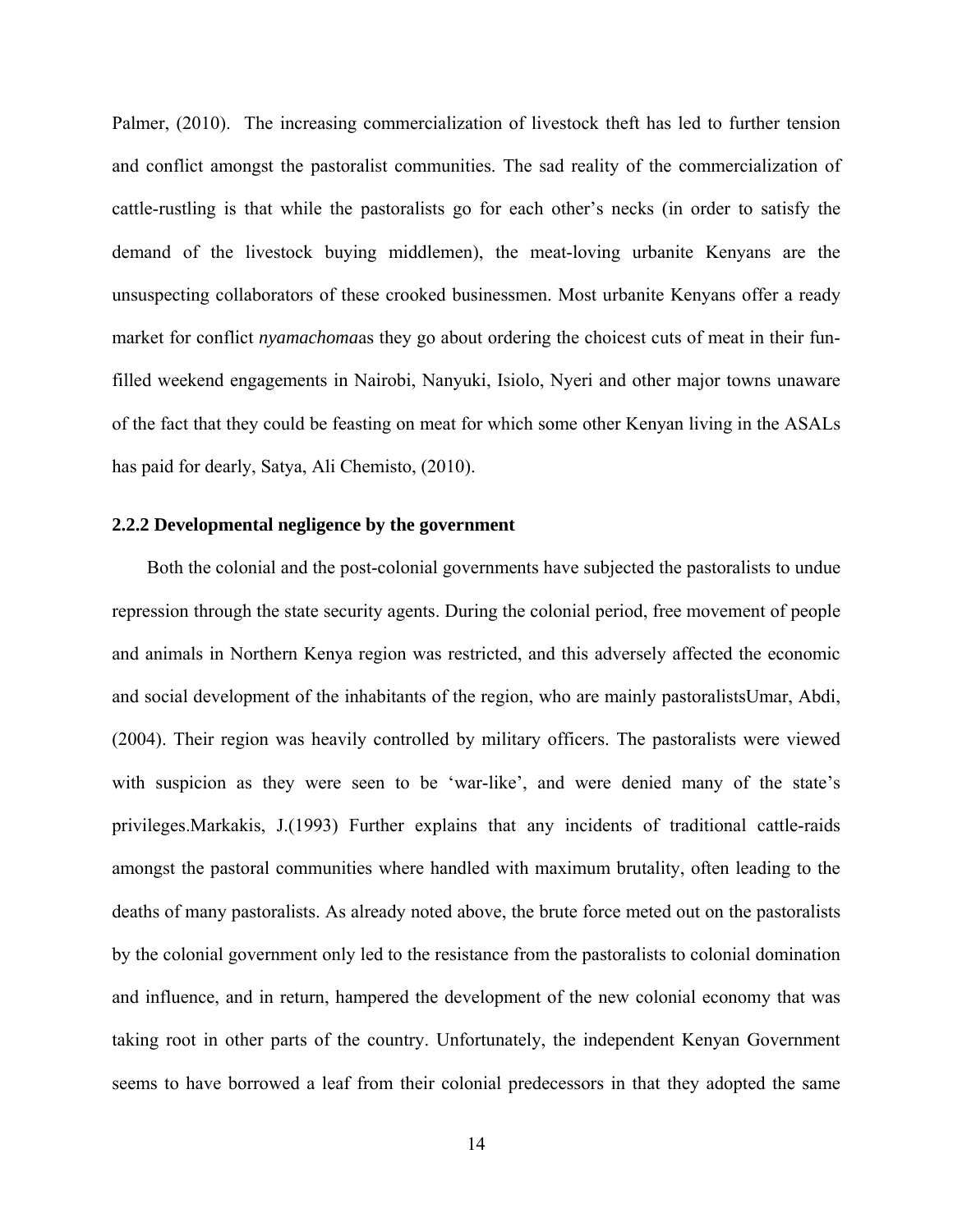heavy-handed approach to the issue of cattle-rustling among the pastoralist communities. Since independence, state security agents have contributed to the continued repression of the pastoralist communities by perpetrating serious human right violations among the communities during their so-called 'state-operations' in the ASALs. Oftentimes, these violations are carried under the terms of collective punishment where everyone the young, the old, the pastoralists and the men suffer in equal for committing real or imagined transgressions against the state. This blanket approach by state-security agents to security concerns in the ASALs has increased tension and animosity between the security agents and members of the communities, thereby impeding the likelihood of there being any effective collaboration in efforts aimed at curbing livestock theft, Weiss, (2004).

# **2.2.3 Proliferation of Small Arms and light weapons contributing the history of cattle rustling.**

Since time immemorial, the nature of the pastoralists' way of lifestyle demanded that they be armed with some form of weapon for purposes of protection or self-defense both for themselves and their cattle from attacks by wild animals and theft as presented by, Chemisto, (2010). Bows and arrows were the weapons of choice. However, in the past three decades, there has been an escalation of cattle-rustling attacks, which has been fuelled by the increase in small arms. These illegal arms normally originate from the neighboring countries which have been experiencing internal strife, including Uganda, Somali and EthiopiaCheserek, 2007. This has led to the formation of heavily armed and militarized groups. This has further led to the rise of criminal gangs who engage in cattle-rustling for purely commercial reasons. The presence of the illegal arms has led to the commercialization of cattle-rustling and those who engage in this practice act purely on self-enrichment basis. The Government of Kenya has been engaged in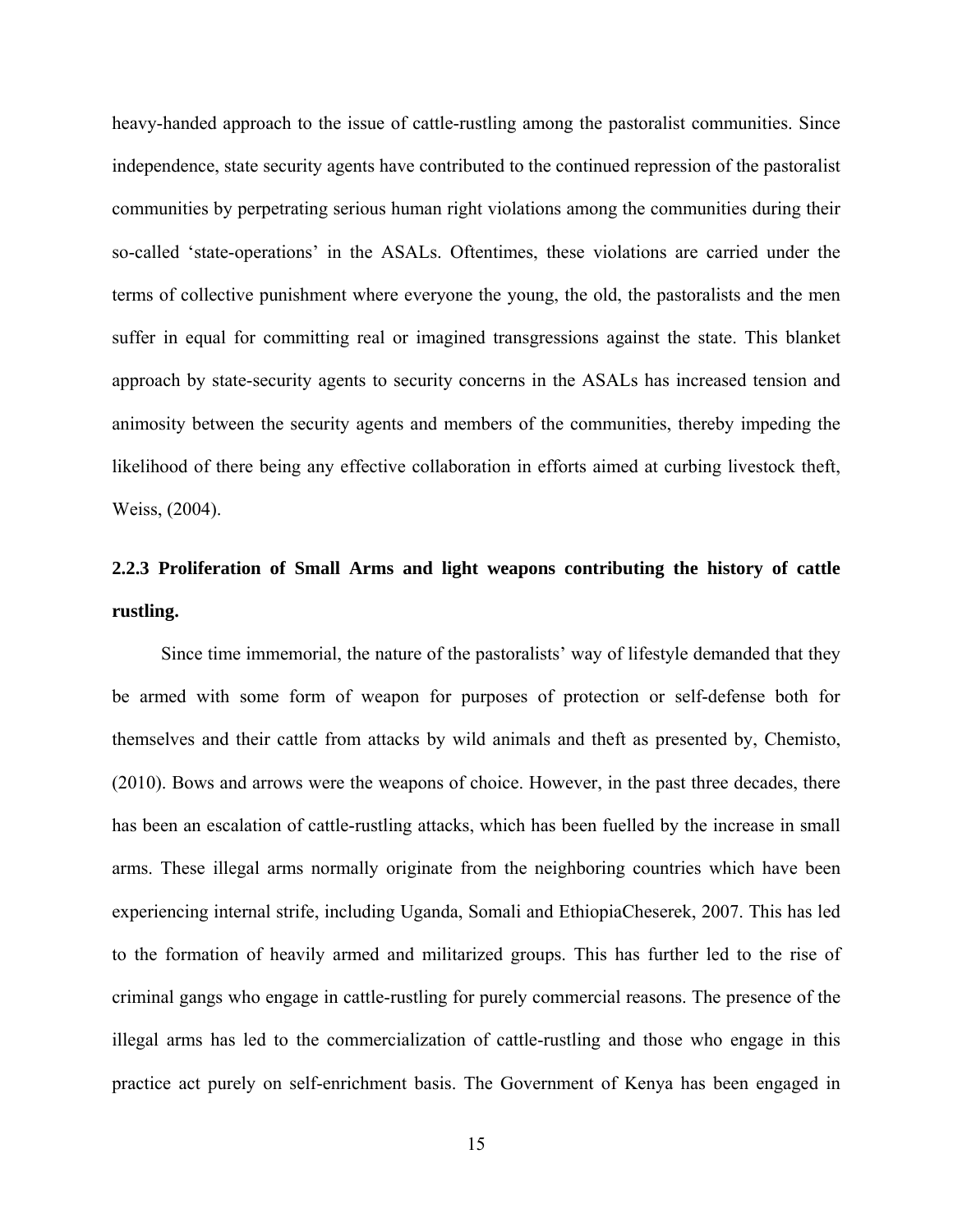various disarmament efforts to mop up the illegal arms. However, due to the porous nature of Kenya's borders, it is not practically impossible to conduct an effective disarmament exercise without effectively engaging the neighbouring countries, Abdi, (2004).

#### **2.2.4 Community Policing Initiatives or Avenues for Armament**

Another aspect that has been fronted by different pastoralist communities as well as local NGO's as the key contributing factor in the increased use of ammunition and increase in cattlerustling is the Government's initiative to recruit and arm the Kenya Police Reservists (KPRs) and home guards as complementary security providers in the ASALs. While this was initially meant to be a transparent community policing initiative, the same has been marred with allegations of corruption, incompetence and favoritism along tribal lines in so far as the decision on who should be armed as a KPR or home guard is concerned. In some instances, there have been allegations of political interference with respect to recruitment, as the politicians are said to ensure that their clan members and/or community members outnumber those of their rivals in the recruitment exercise. Even more worrying is the fact that there are weak accountability procedures within the KPR and home guard operations and it has been reported that some of them either use their official guns to conduct criminal activities like livestock theft or loan out the said guns to criminals. Although started with the noblest of intentions, it must now be categorically stated that the KPR and home guard community policing initiative has, on the contrary, aided in the fuelling of crime and livestock theft among the pastoralist communities. The weakening of state control over the pastoralist region has resulted in the emergence of cattle warlords who run armed militias to protect their interests, Ali Chemisto, (2010).

The militarism and emergence of cattle warlordism was first experienced among the Pokot and Turkana communities from the 1980's onwards. The first cattle warlord emerged in the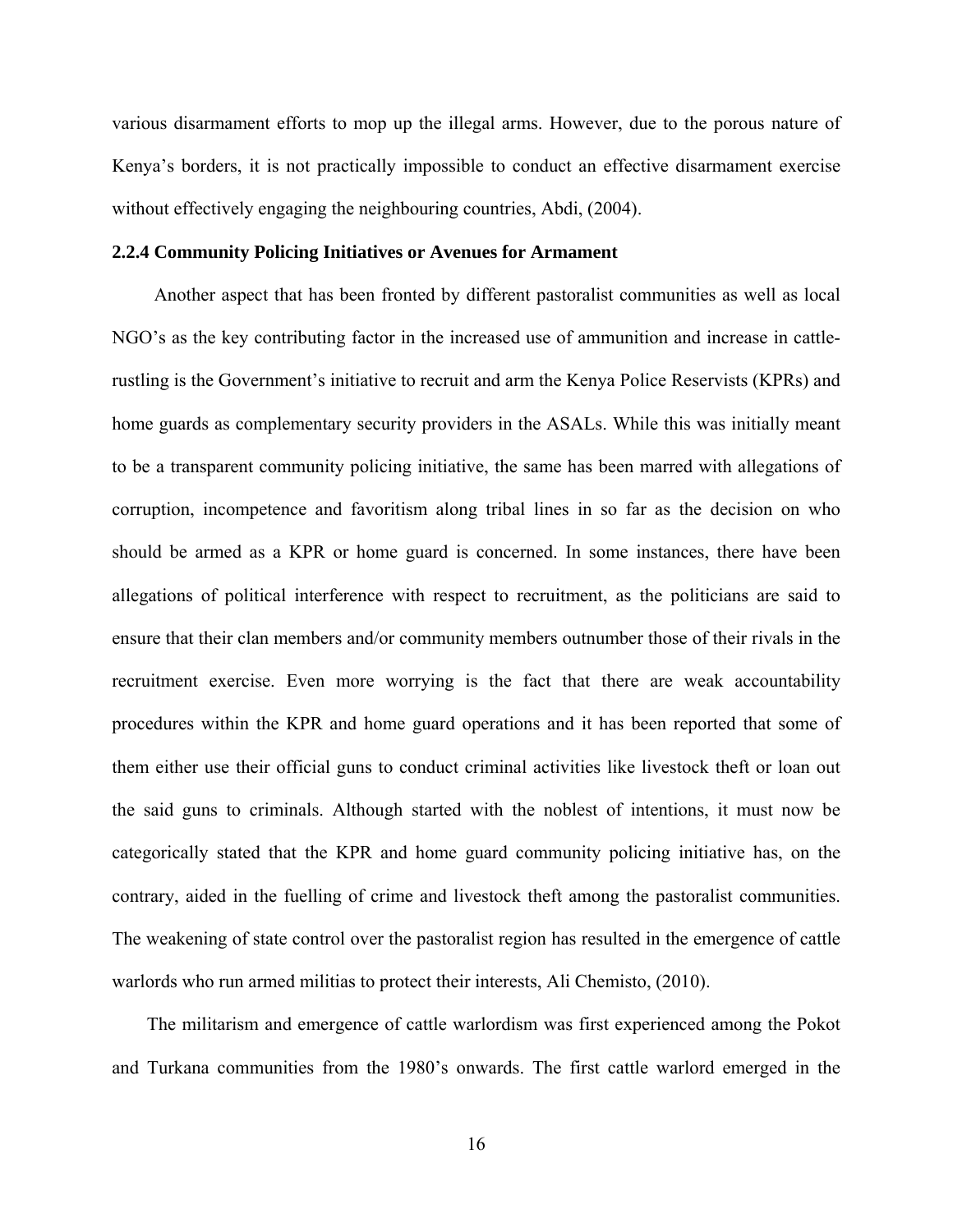1980's from the West Pokot community, having recruited about 500 young men who underwent informal military training complete with relevant raiding techniques. The first raiding missions were held by the Turkana, Karamajong of Uganda, and Toposa of Ethiopia and later spread to Pokot Tugen, Marakwet and Keiyo. The system of cattle warlordism has gained prominence over the years for various reasons. First, there is the fact that the high numbers of destitute, uneducated youth who are desperate to eke a living by any means necessary have proven an easy recruitment ground for the warlords. The warlords keep the youth as retainers who are in turn used for livestock theft for financial gain of the warlords. The second reason is due to the Government's failure and/or unwillingness to curb the spread of warlordism through its security systems. In its second fact-finding mission to Samburu and Isiolo, the KHRC team was reliably informed that the cattle warlords work hand in gloves with some government security agents in propagating livestock theft. The KHRC team was informed that the cattle warlords have become increasingly powerful and that even in instances where stolen livestock has been intercepted by non-complicit junior security officers, the same have been called with express "orders from above" to let the stolen livestock free, Paula Palmer (2010).

# **2.2.5 Political Influence on territorial boundaries contributing to the history of cattle rustling**

Bad politics has also been blamed for the spread of the practice of livestock theft among the pastoral communities. Most of these political leaders are normally anointed by their respective ethnic spiritual leaders and as a result, the communities that they represent follow and obey what their leaders tell them faithfully. Some of the political leaders abuse the hallowed positions they occupy in their communities to mislead their people and/or incite them against other communities, thereby contributing to an increase in tension among the different

17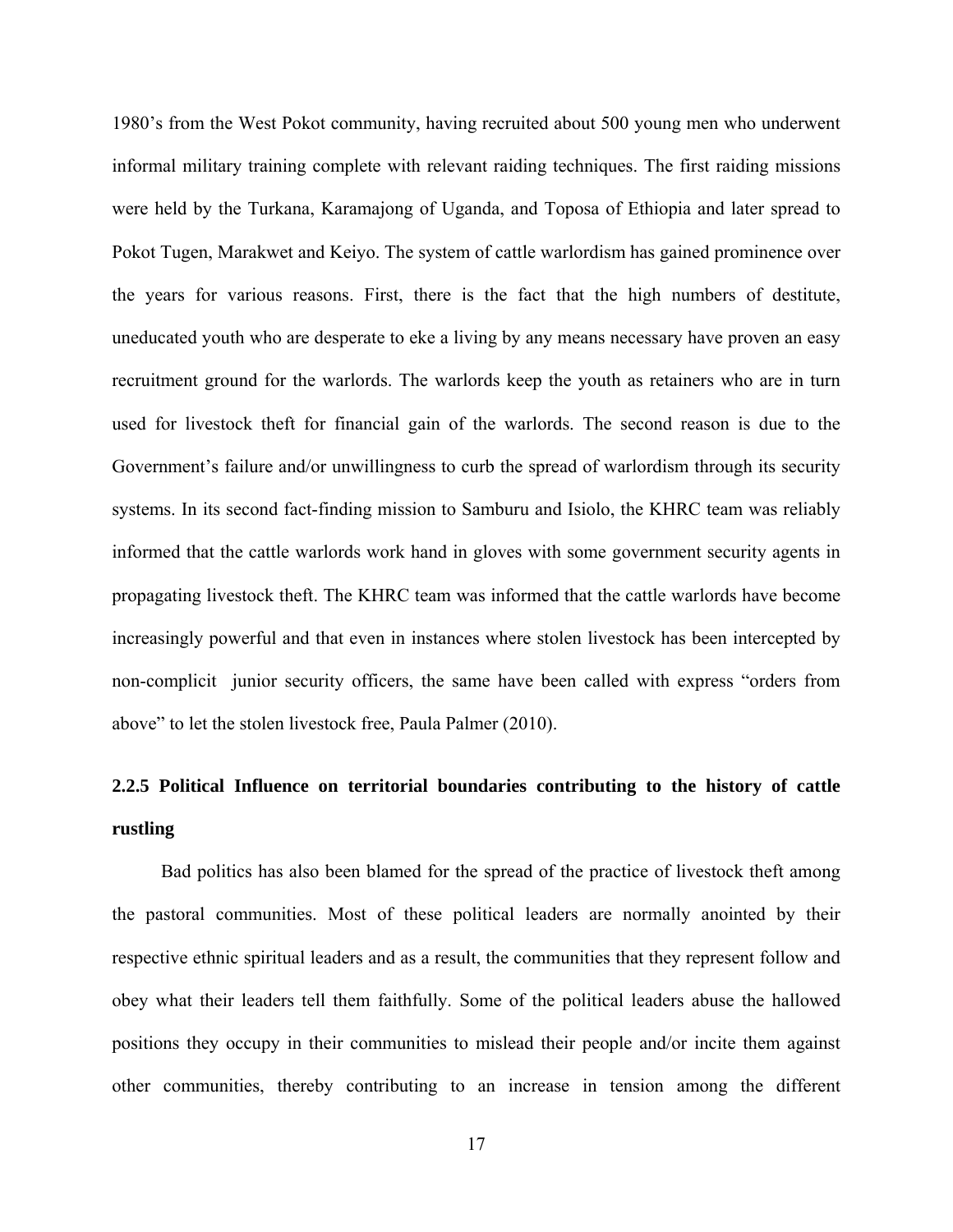communities. Further, some of the political leaders have been reported to influence the appointment of KPRs and home guards their communities. These "yes men" of the respective politicians are more likely than not to act in a way that advances the interests of the said individual politicians as opposed to advancing the interests of the whole community, Weiss,  $(2004)$ .

#### **2.2.6 Literature Related to The marginalization of the pastoralists**

The existence of pastoralists in north-western Kenya is under intolerable stress and they are involved in a violent struggle to survive. In the literature, there are three types of pastoralism. They are distinguished by "the basis of land use and whether the pastoralists are mounted or pedestrian: mounted flat land nomads, pedestrian flat land nomads and mountain dwelling pastoralists" (Khan 1994:198). Various forms of pastoral systems react differently to changes in the ecological, environmental and economic situations. Pastoral systems are by and large products of climatic and environmental factors. In most parts of the pastoral areas crop rotation is difficult if not impossible due to the extremely dry weather conditions. In Kenya the existence of these pastoralist groups is threatened by droughts, famine and violent conflicts.African pastoralists should not be viewed simply as that of societies that have lagged behind in the field of development or that have rejected change as is the case in Kenya. In the early nineteenth century the pastoralists were the dominant force in East Africa, but today these societies are dominated, underprivileged and impoverished (Van Zwanenberg & King 1975).

In Kenya the material bases of the pastoralists' economy have been disrupted and they can no longer subsist from their herds. Social relationships can no longer be maintained through the traditional systems. In other words, the traditional morality has collapsed following a rupture in the structure of social relationship on which people's lives were hinged (Markakis 1993).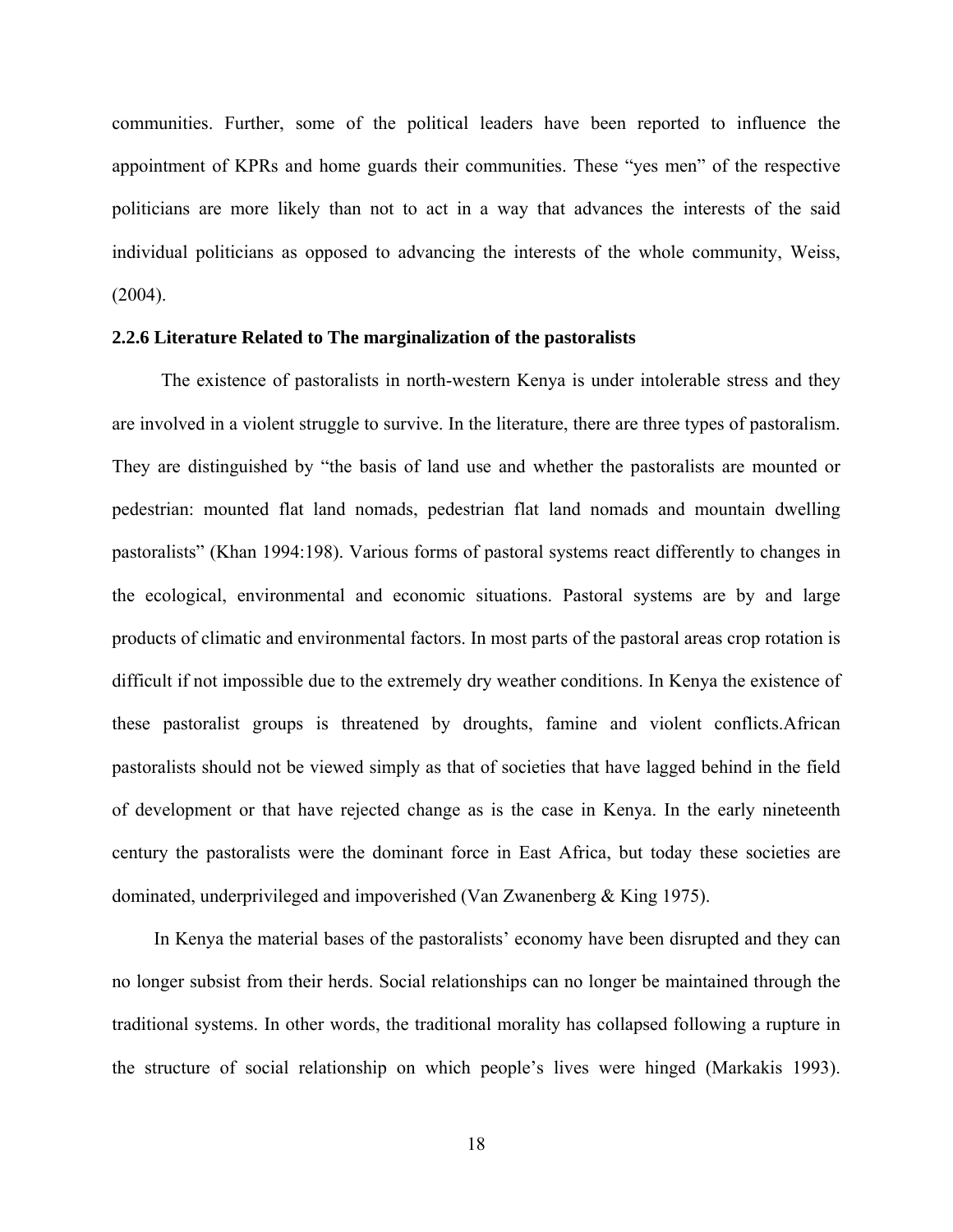According to Baxton "a person stripped of stock is stripped of the most active social relationship and thereby of selfhood and self-respect; so it is no wonder that almost every one strives to keep some livestock and those fortunate few who have incomes from trade and regular employment continue to invest in stock" (Markakis 1993:148). Aronson, on the other hand, argues that pastoralists operate a multi resource economics:

#### **2.3Literature Related to Effects of cultural practices on Cattle-rustling**

#### **2.3.1 Deeply entrenched culture**

Culturally, men marry with cattle and historically bride prices have been very high; Young men have a powerful incentive to establish their reputations and build their own herds through mounting raids on other pastoral groups (neighboring counties). Culture, taken in a broader sense, is the way of life of a people as Mary, C. (2002) puts; "it includes socially acquired knowledge, beliefs, art, law, morals, customs, and habits, it is a life thought system, which influences the people's lives, activities and behavior towards others "cattle rustling is therefore a cultural aspect of the Pokot founded on their myth of origin and a belief that all cattle belong to them. This cultural belief in raiding is perpetuated by seers who have an economic and political interest in promoting the very cultural system that places them in a powerful position. In the decade of the 1970s-to date, these warrior herdsmen who had always fought with spears acquired modern firearms, which increased the momentum for raiding cows from the neighbors that is characterized by violence and loss of lives according to Kothari, (1990). The same culture is shared among all other pastoralist communities who launch violent attacks on their neighbors in search of cows to pay for either dowry or wealth pursuit.The pastoralist communities have continued to follow their traditions and cultural way over many centuries. Many have refused to embrace the western lifestyle. Many of these communities continue to rely on pastoralism as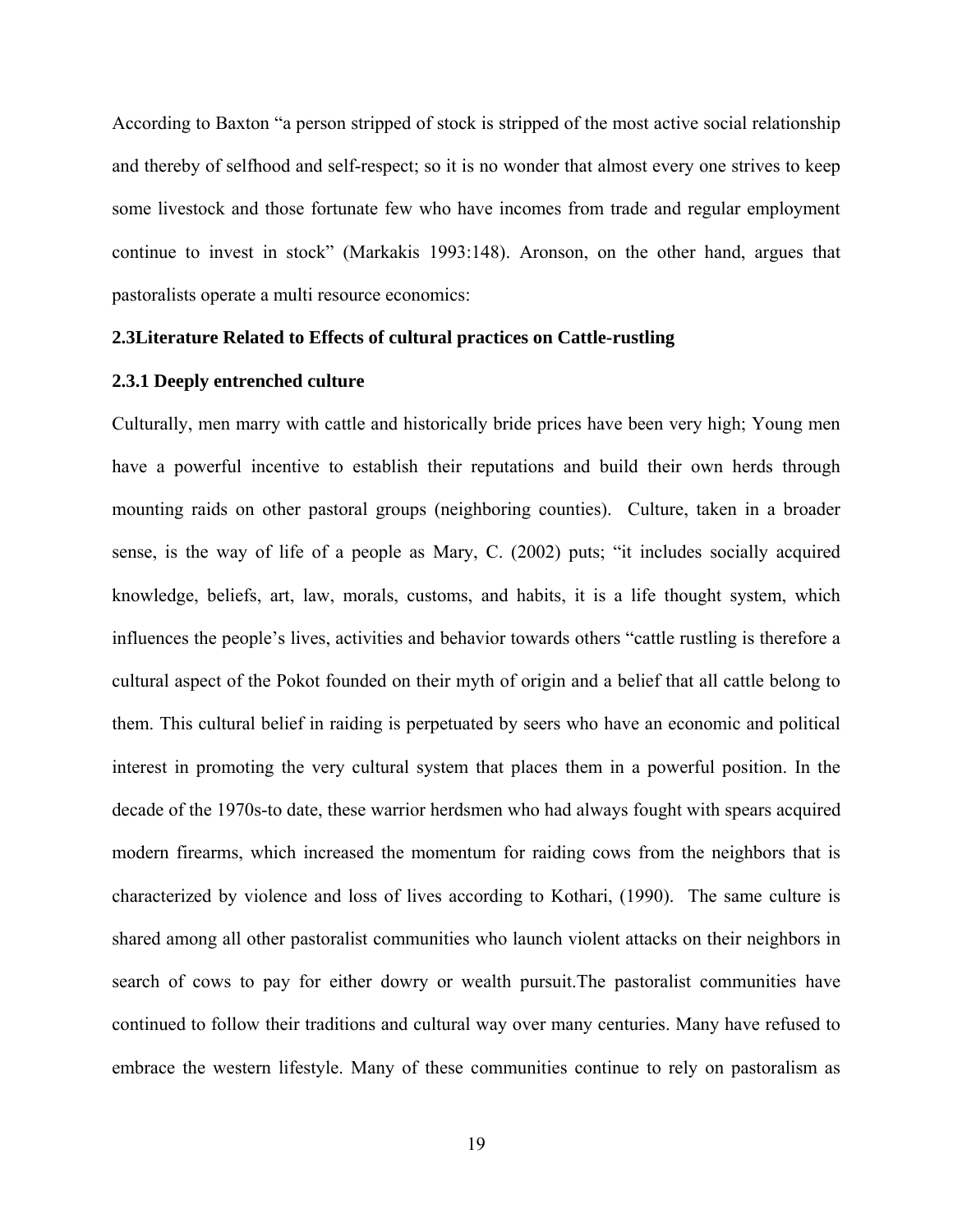their sole source of livelihood and continue to lead nomadic lifestyles. To many pastoralists, cattle is seen as a valuable asset, a wealth reserve and a sacrificial gift and a pastoralist can do all it takes to protect and seek for more cattle. Traditionally, having large herds of livestock was seen as a source of a secure livelihood base and a sign of prestige. A very high premium is placed on the ownership of cattle, which is an integral part of the pastoralists' culture. High pressure is therefore placed on pastoral communities as culture demands that a successful member of community is one who has the biggest herd of cattle, Chemisto, (2010). Although it has been argued elsewhere in this report that the traditional practice of cattle-rustling and ownership is increasingly acquiring a new face characterized by livestock theft, there can be no denying the fact that the vestiges of the traditional perceptions and practices of cattle-rustling continue to play a big role in the current incidents of livestock-related inter-ethnic conflict among pastoralist communities. Research conducted by, Practical Action, an NGO working among pastoralist communities, further reveals the role of culture in fuelling inter-ethnic conflict through pastolarists who openly ridicule their men through songs if they do not raid other communities to provide for the pastolarists's needs. This is prevalent among the Rendille, Samburu, Gabra and Borana communities, Kothari, (1990). The centrality of cattle among the pastoralist communities is further augmented by Baxton's observation when he avers that, "a person stripped of stock is stripped of the most active social relationship and thereby of selfhood and self-respect; so it is no wonder that almost every one strives to keep some livestock and those fortunate few who have incomes from trade and regular employment continue to invest in stock. However, it must be noted that strictly speaking, traditional culture did condone the current practice of livestock theft which seems to be governed by the rules of the jungle as opposed to the sanctions of tradition and culture. The traditional basis of cattle raiding was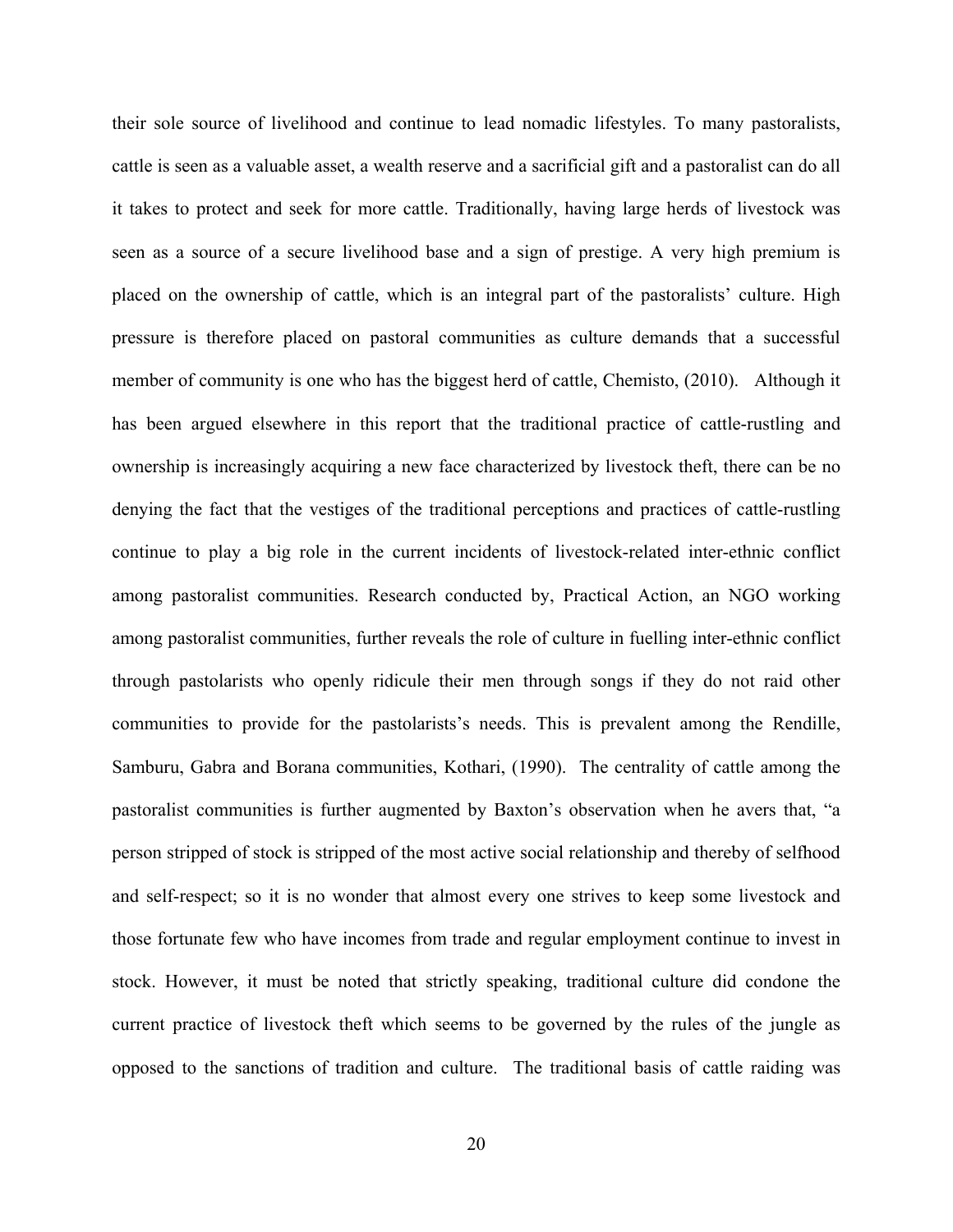solely for purposes of, inter alia, obtaining cattle to be used as dowry payment, as a rite of passage or as a show of heroism and social power and prestige. The same was closely monitored by elders to ensure that no excesses were committed. The raids used to be conducted within well accepted rules of engagement, and the practice was acceptable to the participating communities. Retaliatory attacks also followed the said acceptable rules. However, there has been experienced a total transformation of this traditional practice, to well organized banditry attacks where livestock is often raided for commercial purposes and where the practice is more often than not, characterized with human rights violations such as killings, rape and torture, Kothari, (1990). Endemic cattle-rustling and livestock theft among the pastoralist communities have led to the following outcomes on the pastoralists' socio-economic and political fronts.

#### **2.3.2 Value of cattle among the Pokot community**

We can only understand why the culture of cattle rustling has been carried all along for centuries by understanding the Pokot world view. As mentioned earlier the world view of a group influences them on the way they do things and behave. Viewing the Pokot culture as "a lens" within which they perceive their world, the research looked into cattle as the center of their lives, and how their lives revolves around and is defined by their cattle. This part elaborates more on the value of cattle which is embedded in Pokot culture that is the cause of conflict, and how the place of a cow in building a harmonious community has turned to be the cause of conflict with their neighbors. The cow also referred to as (tany) in Pokot is the greatest valued animal. This is because it is practically the life line of the Pokots. It is their source of livelihood. From the cattle they get food i.e. milk, blood and meat. They make their household items such as cups from cattle horns and plates from their hide and skin. It is also from the cattle that the Pokots get to pay the bride price for their wives and pay fines for the mistakes they commit in their society and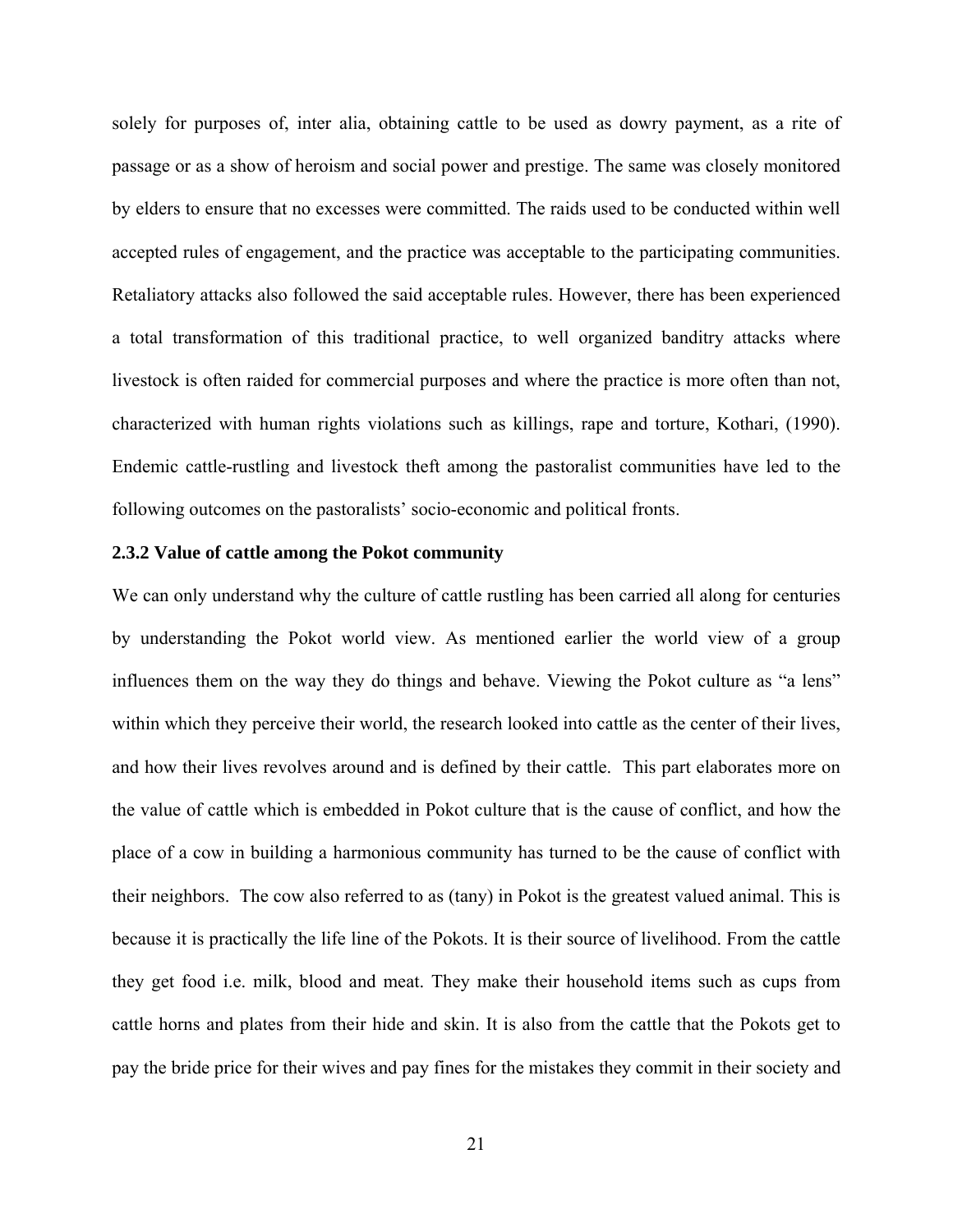give cattle out as gifts to their beloved ones. In order to carry out all this, the wealth of a Pokot person depends on the number of cattle he has. Cattle define not only the wealth for a Pokot but his status in the society and his very existence. A Pokot with many cattle commands respect from the community and his family is held with a lot of dignity. "Cattle are the objects of raids on the neighboring tribes. They are a form of legal tender and considered a mobile bank. They give a man prestige and wealth. They give him meat and clothes. They are the means for blessing and purification"

#### **2.3.3 Persistent Economic Hardship**

The practice of livestock theft has led to poverty and despair amongst the affected communities. In the 1980's, 80% loss of livestock was reported among the Turkana and Pokot communities. By 1982, over half of the Turkana population (180,000) was seeking refuge in refugee camps depending on relief supplies. Today, the pastoral communities continue to face great financial hardships due to, among others, persistent marginalization and the increase in incidents of livestock theft. The practice of livestock theft has continued to impoverish the pastoralist communities, and with the recent commercialization of the practice, it is only the unscrupulous traders who benefit at the expense of the local communities, Wairagu, (2003).

#### **2.3.4 Endemic Under-development**

The rise in cattle raids amongst the pastoralist communities remains a disincentive to the government and other stakeholders to invest in the region. This has thus contributed significantly to the successive marginalization in the region, with development projects being instead diverted to other 'stable' regions. The ASALs regions have thus been characterized with poor road networks and communication systems, few industries, schools and healthcare facilities.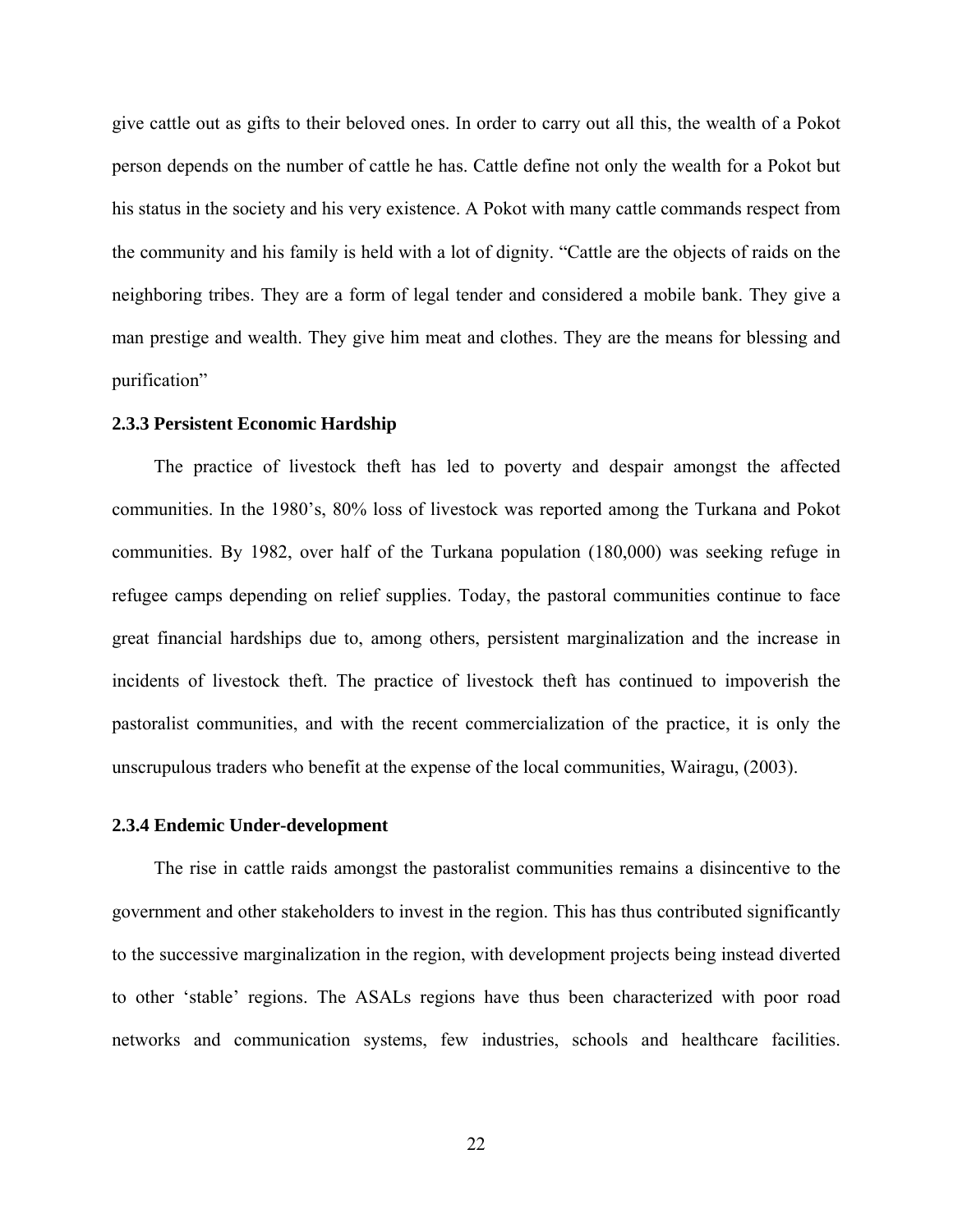However, the government has in the recent past put in place initiatives that seek to empower these communities as shall be discussed below (Kimenju, 2003).

#### **2.4 Effects of Cattle Rustling on development**

Cattle raids have both negative and positive socio-economic impacts on their livelihoods; it has political, social and environment effects as enumerated below.

#### **2.4.1 Loss of lives and livelihoods**

Cattle rustling and banditry have led to the loss of many human lives and the displacement of various population groups. Women and children seem to bear the brunt in these new forms of violence. Contrary to traditional norms, they are not spared. As the then UN Deputy Secretary-General, Layashi Yaker, stated in 1994: Today women constitute 80% of the displaced and refugees in Africa. Violations of the fundamental rights of women and girls are widespread in times of war and civil strife, including atrocious crimes as well as rape, torture, murder, maltreatment and neglect. (Ayot 1995:3) Furthermore, Theodore Ayot notes that "wars" and conflict often leave women in situations whereby they can hardly make ends meet. They have little or no resources at all against these acts of violence, whether they occur while they are trying to make it across the border or in a refugee camp (Ayot 1995:4).

### **2.4.2 Breakdown of the social order**

The targeting of non-combatants, especially women and children, seems to be a symptom of the breakdown of the entire social order. Another symptom is the way in which cattle are raided for selfish purposes. The pastoral communities have a lot of attachment to cattle due to their ritualistic and cultural importance. Thus, the loss of livestock is assumed to affect the entire social fabric.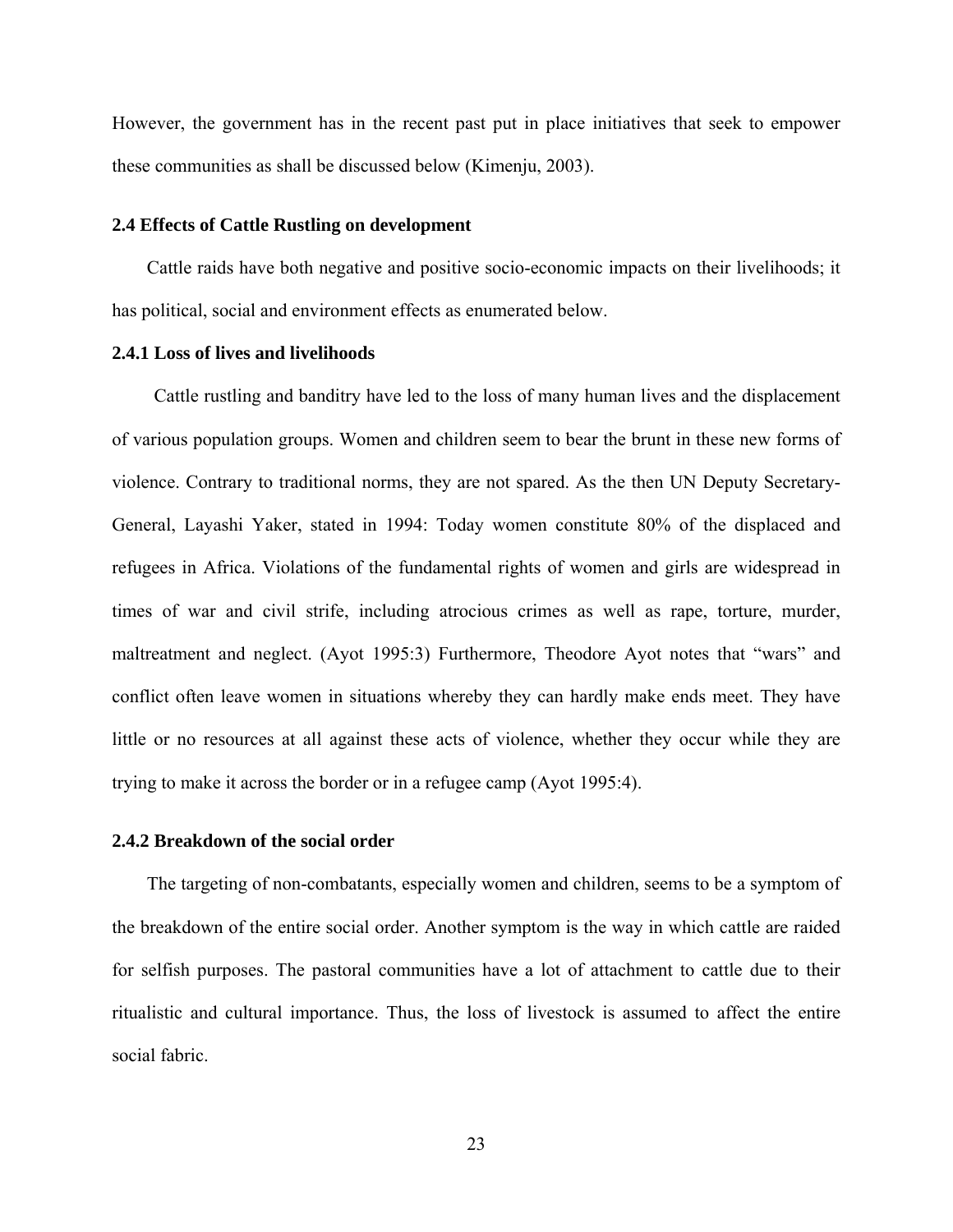### **2.4.3Economic Hardship**

The 1980s happened to be a period characterized by droughts and famines. At the same time the cattle-rustling menace appeared on the scene, bringing about a massive looting of livestock and destruction of property. The Pokot and the Turkana lost more than 80% of their livestock during this period. By February 1982 about 50% of the Turkana population (180,000) were in refugee camps and depended on relief supplies (Markakis 1993:146). Consequently, most people were in a state of despair, hoping for a "messiah" to deliver them from their unending tribulations. In most parts of north-western Kenya it is extremely difficult for the pastoralists to get started again after heavy stock losses. Thus social and economic differentiation is becoming more pronounced.





**Figure 1: Graphical Illustration of the Economic, Social and Cultural Effects of Cattlerustling.**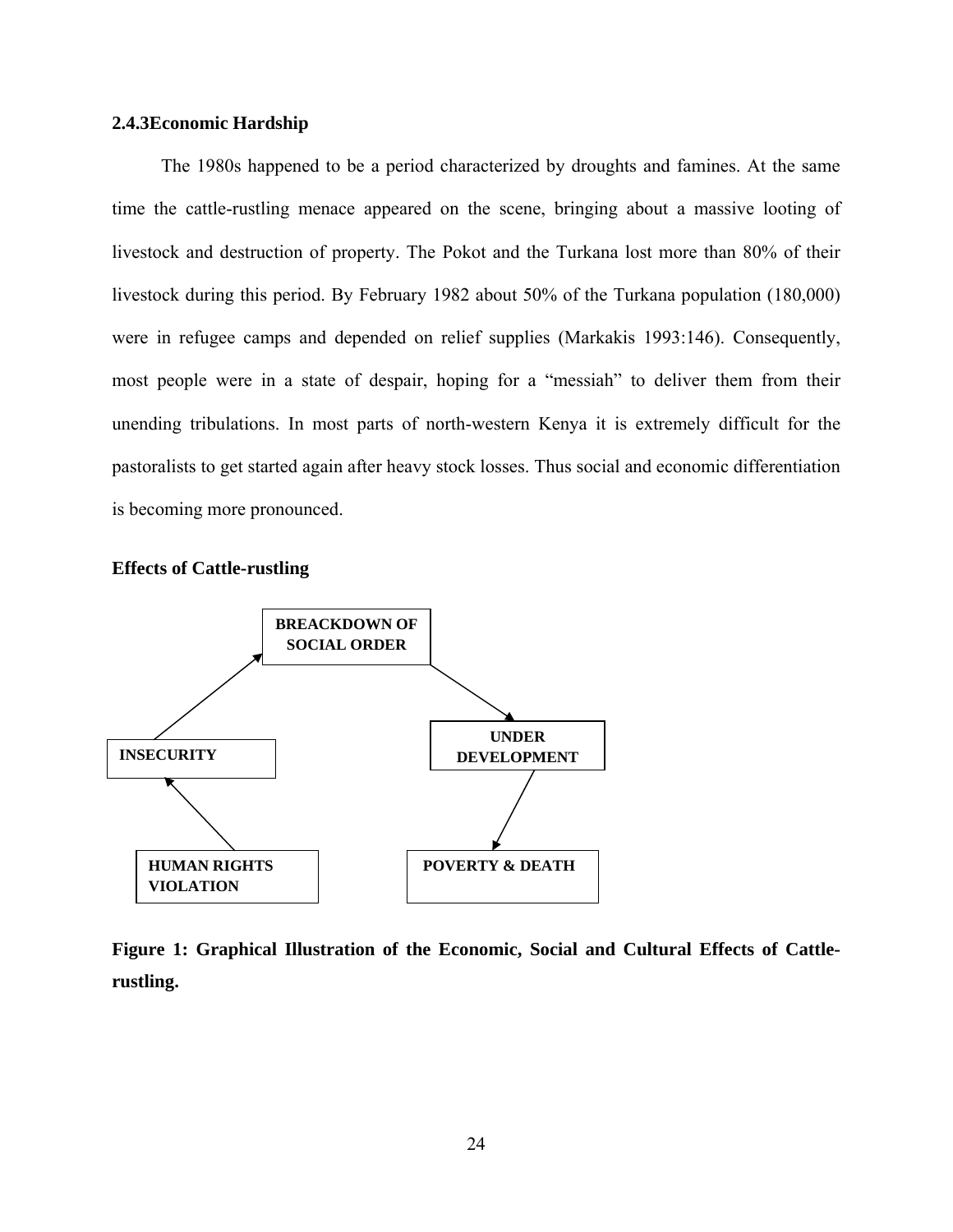#### **2.5 Conceptual Framework**

Left with no intervention, cattle's rustling has ability to last. This comes with adverse effects on economic development. Support for economic development emanates from the fact that once cattle's rustling is suppressed, there will be minimal chances of it recurring hence ushering in a peaceful and economically stable environment. Conflict resolution mechanisms and diversification of livelihoods will result to reduced cases of cattle rustling hence realization of economic development. Economic development will depend on community's willingness to adopt and appreciate peace through embracing conflict resolution mechanisms, diversification of livelihoods, and promotion of interaction among warring communities. For economic development to be realized, these efforts will be targeted at the personal, relational, structural and cultural aspects of the conflict. The conceptual framework is summarized in the fig – below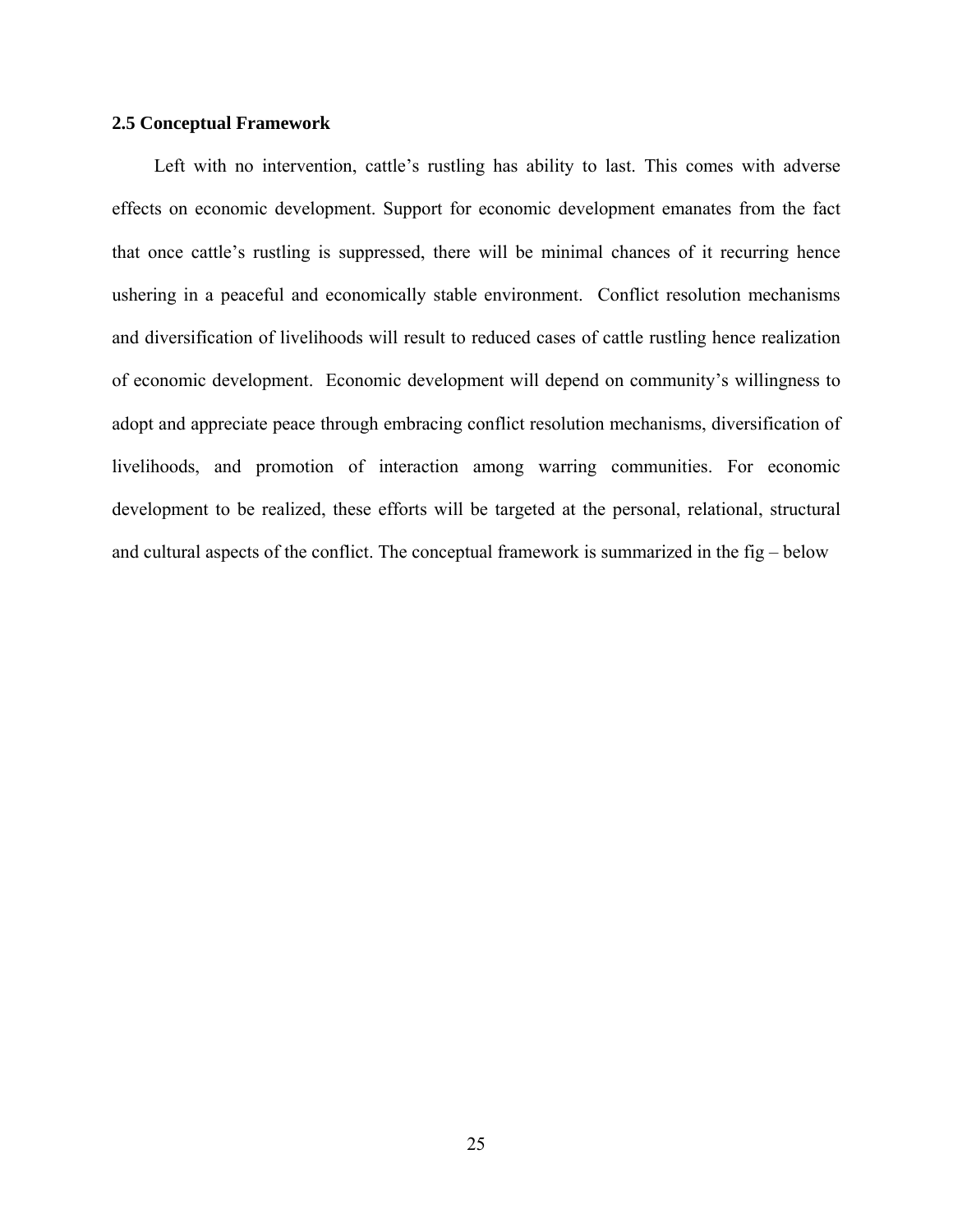# **Figure 2: Conceptual framework**



**Author, 2013**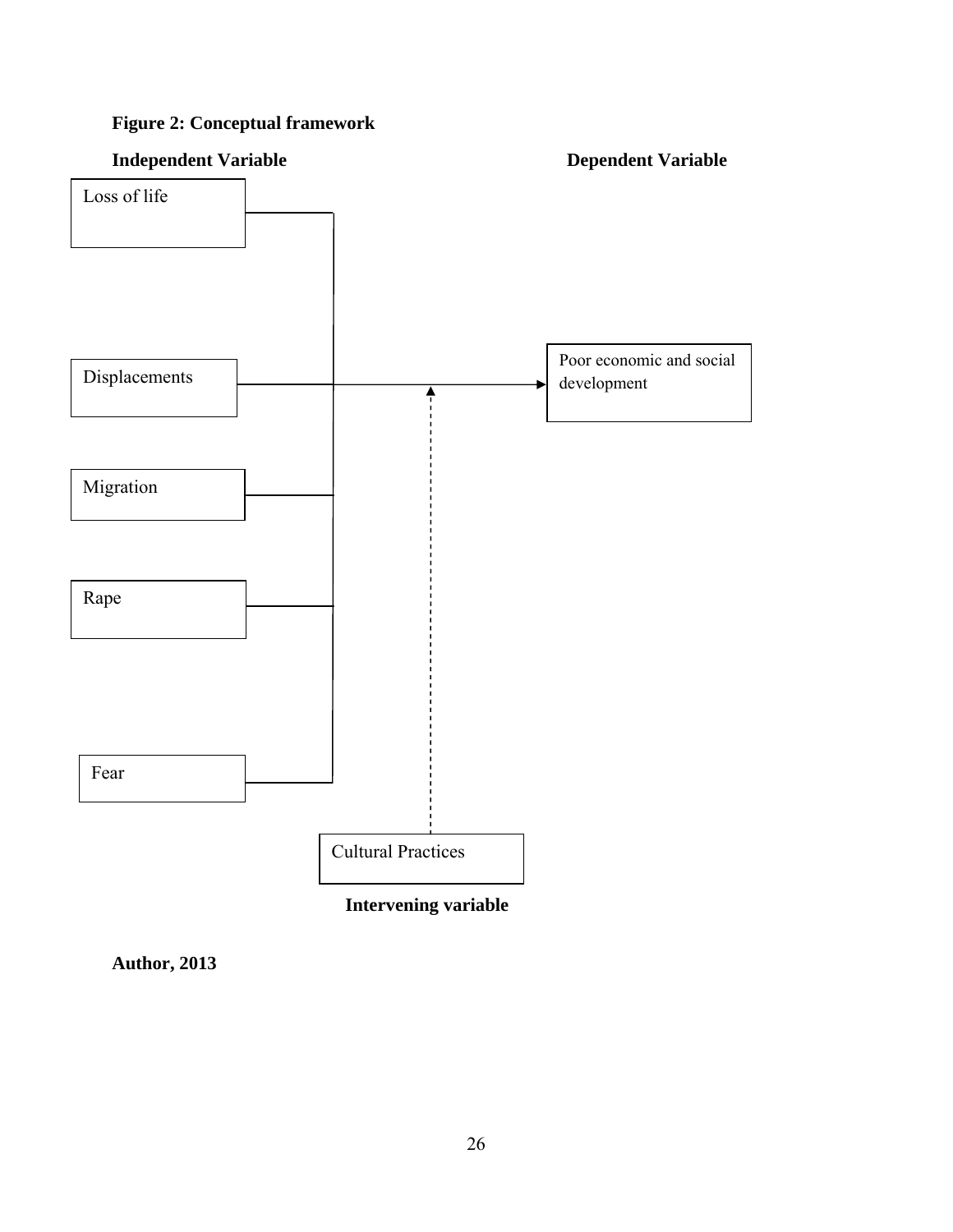#### **CHAPTER THREE**

# **RESEARCH METHODOLOGY**

# **3.0 Introduction**

The chapter describes the research design and methodology that was employed to investigate the implication of cattle rustling on economic development Masol location in West Pokot County. The chapter also focused on the target population, study design, sample size and sampling procedures for the study and data collection instruments and procedures. Finally, it described how the data collected was analyzed in an attempt to answer the research questions.

#### **3.1 Research Design**

According to Katundu (1998), research design is a basic plan that guides data collection. It also guides the analysis phases in a research project. It is a framework that specifies the information, which is to be collected, the data sources, and data collection procedures. The survey research design is a very valuable tool for assessing opinions and trends. Even on a small scale, such as individuals or small groups of people, judging opinion with carefully designed surveys can dramatically change strategies. This is probably the most traditional method of the survey research design. It can be very accurate. It allows you to be selective about to whom you ask questions and you can explain anything that they do not understand. In addition, you can make a judgment about who you think is wasting your time or giving unwise answers. It is chosen since it aims at giving description of existing phenomenon. It has the intent of employing data to justify and make plans that are more intelligent.

# **3.2 Target Population**

According to Mugenda & Mugenga, (2007) research population is a large collection of individuals or objects that are the focus of a scientific query. Research is done ultimately for the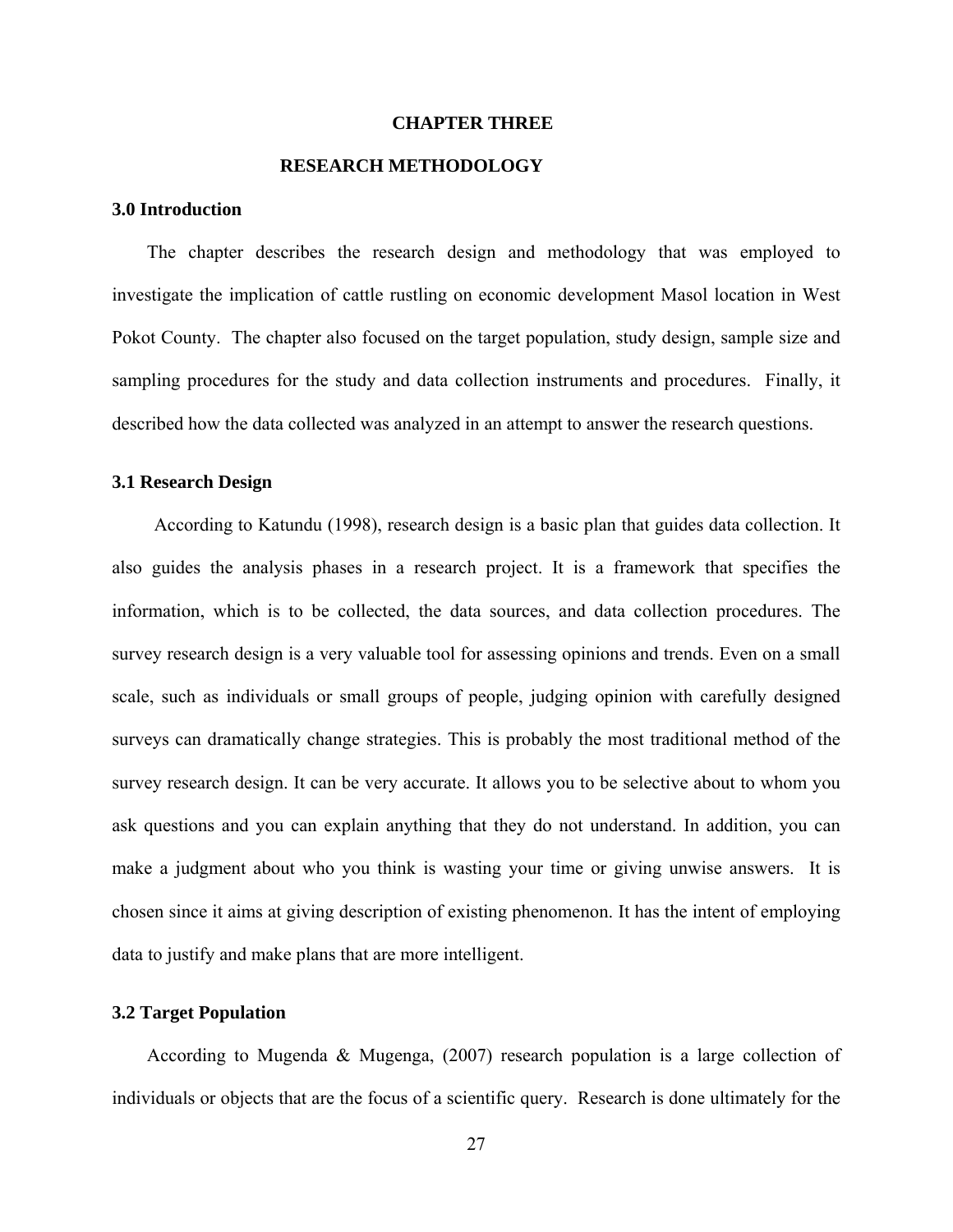benefit of the population. However, due to the large population sizes, researchers cannot test every individual in the population because it is extremely time-consuming and expensive. This is why researchers rely on sampling techniques (Katundu, 1998). The population of this study consisted of young herders and pastoralists who add up to a target population of 323. This population represents only the young headers and the pastoralists who were sampled for the purpose of the study hence the population of Masol location is larger than this. The researcher concentrated on this group because they were the most appropriate and directly relating to the research topic. The researcher chose this number because he could easily print questionnaires that could be sufficiently enough for the respondents hence couldn't strain him financially. On the other hand, the number was ideal to gather important facts and information concerning the research topic. The table 3.1 shows the distribution of the categories.

| <b>Respondents</b> | <b>Target population</b> |
|--------------------|--------------------------|
| Young herders      | 79                       |
| Pastoralists       | 244                      |
| <b>Total</b>       | 323                      |

**Table 3.1 Target Population** 

#### **3.3 Selection of Sample Size**

Samplingis a part ofstatisticalpractice that involves the selection of individual observations. They are intended to yield some knowledge about a population of concern, especially for the purposes ofstatistical inference (Neuman, 2003). The main factor considered in determining the sample size is the need to keep it manageable (Newman, 2003). The study selected a sample size of 175 respondents from the targeted 323 by applying the following sampling formula by Mugenda & Mugenda, (2007).In obtaining the sample size, the researcher used Fishers formulae.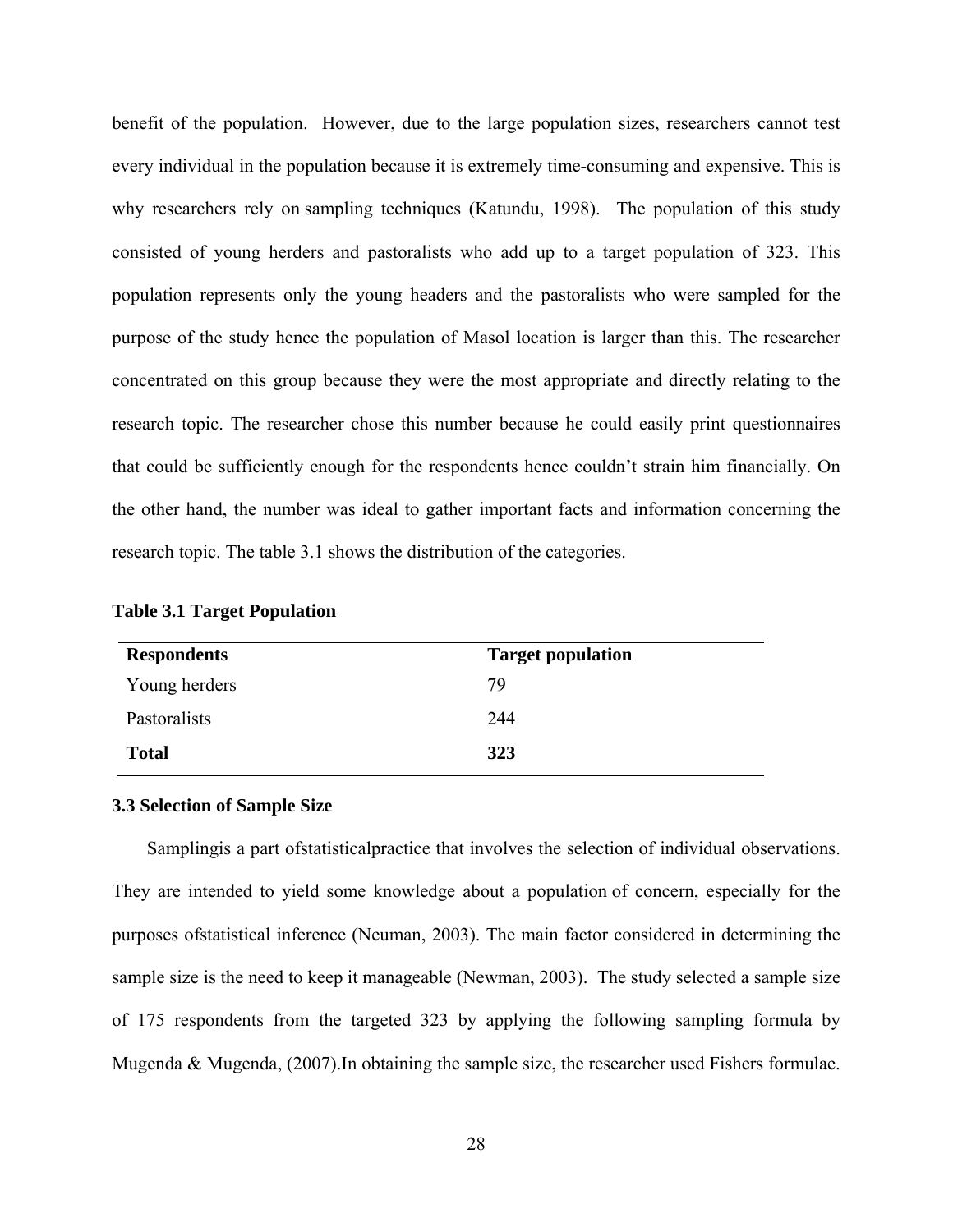The sample size was to be drawn from the 323 respondents. The sample size determined how many people complete the surveys.

This formula is expressed as shown below:

$$
n
$$
  
nf = 
$$
\frac{n}{(1 + n/N)}
$$

Where;

 $nf = Sample size$  (when the population is less than 10,000).

 $n =$  Sample size (when the population is more than 10,000); 384.

 $N =$  Estimate of the population size; 323

Therefore the sample size of the study will be

Sample size= 384/ ((1 + (384/323)

175.43

= 175 Respondents

After obtaining the sample size of 175 respondents including herders and pastoralists, the promotional sampling was used to distribute them accordingly as shown in the table 3.2 below: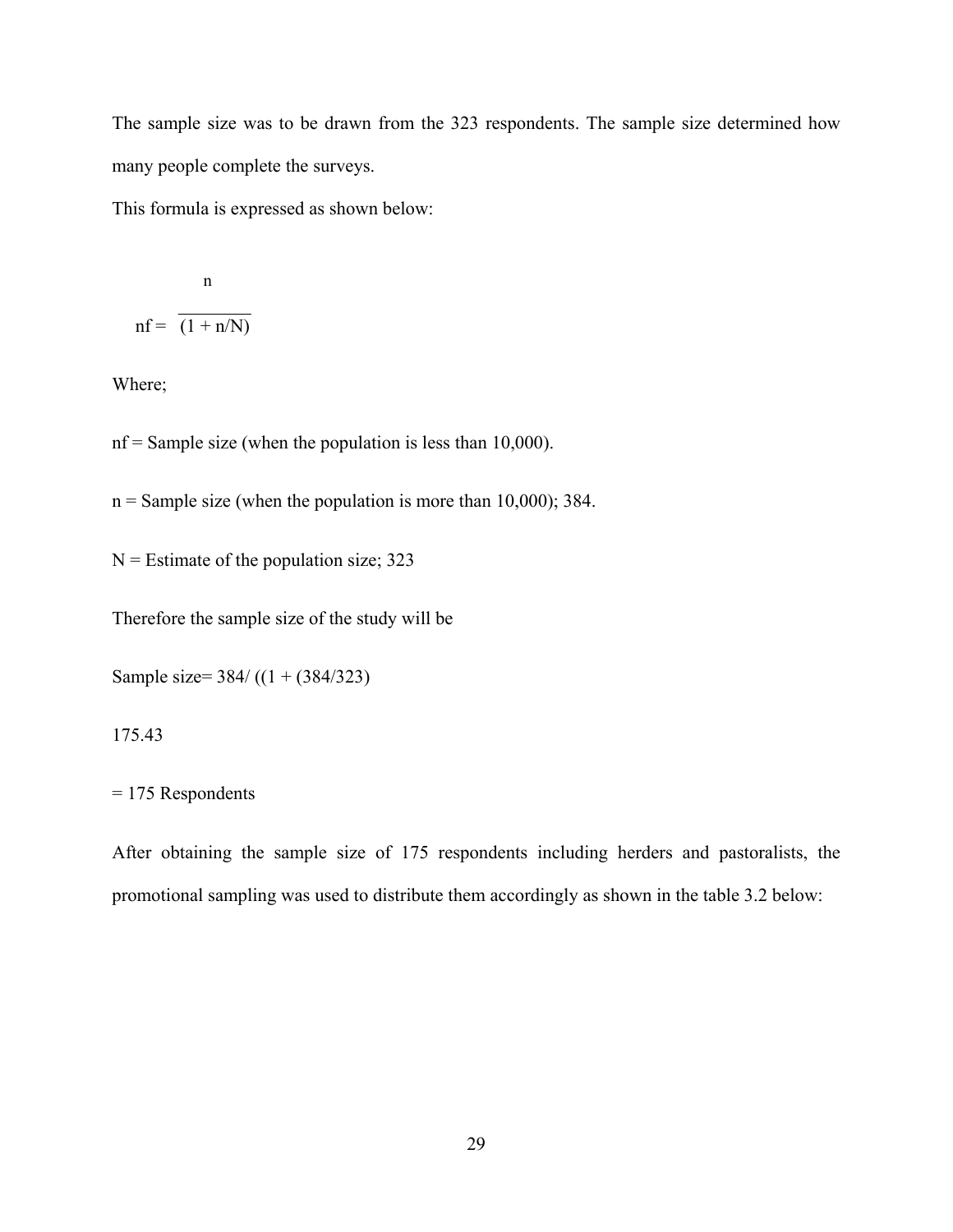| <b>Respondents</b> | <b>Promotional Sampling</b> | <b>New Sample size</b> |
|--------------------|-----------------------------|------------------------|
|                    |                             |                        |
|                    |                             |                        |
| Herders            | $(79/323)*175$              | 43                     |
|                    |                             |                        |
|                    | $(244/323)*175$             |                        |
| Pastolarists       |                             | 132                    |
|                    |                             |                        |
|                    |                             |                        |
| <b>Total</b>       |                             | 175                    |
|                    |                             |                        |

# **3.4 Sampling Procedure**

According to Chambers, (2003) sampling is concerned with the selection of a subset of individuals from within a population to estimate characteristics of the whole population.

The study employed convenience sampling in selecting the respondents that participated in this study. It involved the researcher sampling those community members that was not occupied or busy at the time of data collection. Youth and elders were purposively sampled to ensure that the entire area is covered.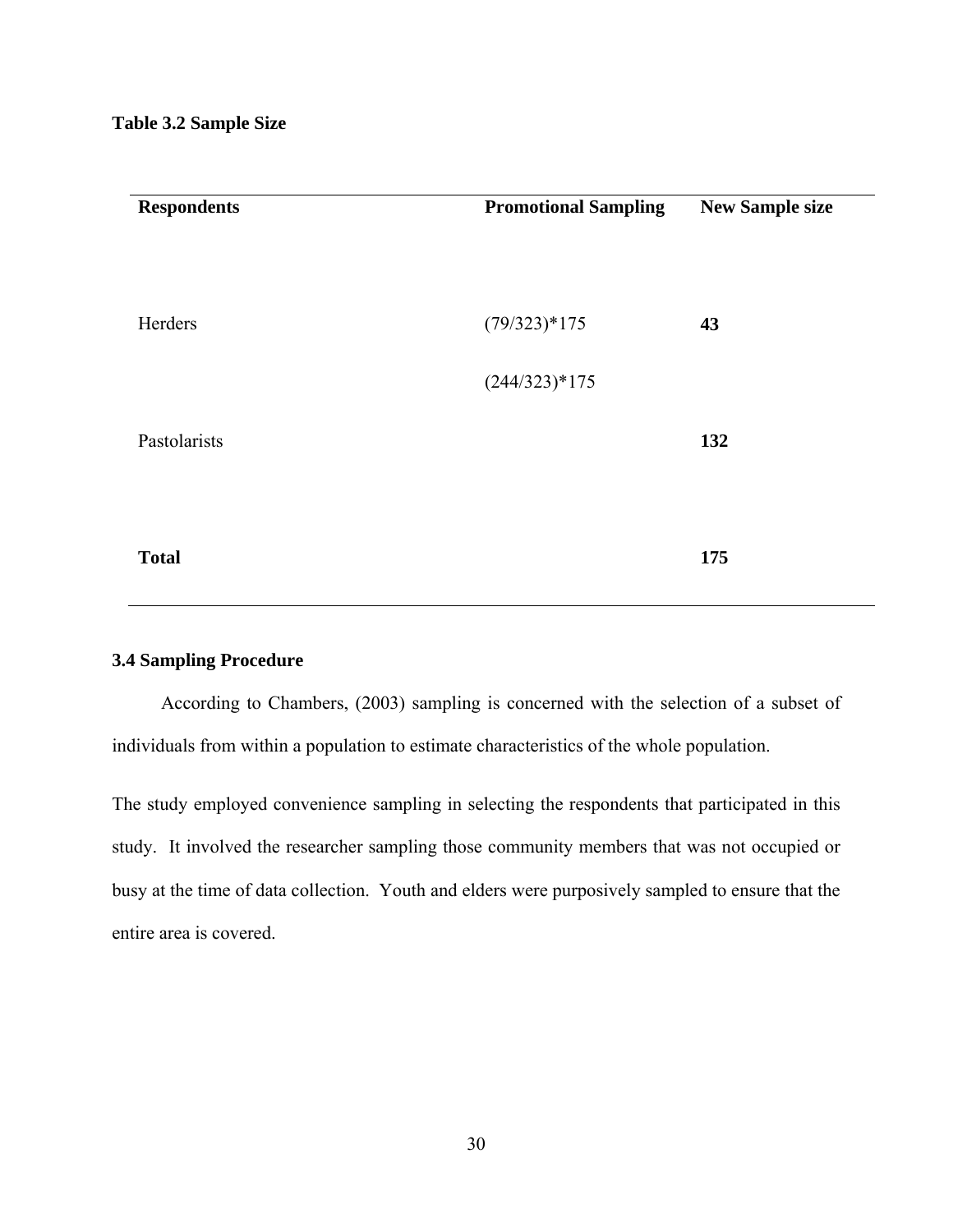#### **3.5 Data Collection Instruments**

#### **Questionnaires**

A questionnaire is a research instrument. It consists of questions and prompts for gathering information from respondents. The questionnaires will be used to gather information from the youths/elders who do not own cattle and youths who own and depend entirely on cattle for economic livelihood.

The advantages of using a questionnaire in the study are that the responses are gathered in a standardized way, so questionnaires are more objective. Generally, it is relatively quick to collect information using a questionnaire. However, in some situations they can take a long time not only to design but also to apply and analyze.

# **Interview Schedules**

An interview schedule is an interview, which includes pre-coded questions to produce quick, easy, and cheap quantitative data, which is highly reliable. One type of standardized interview schedule consisting of unstructured questions was administered to the management. The unstructured questions were expected to provide a high degree of clarification at the same time. The interview schedules were used to collect information from the owners.

#### **3.5.1 Pilot study of the instruments**

The researcher carried out a pilot study using sample data collection instrument before carrying out the actual study. This was one week earlier.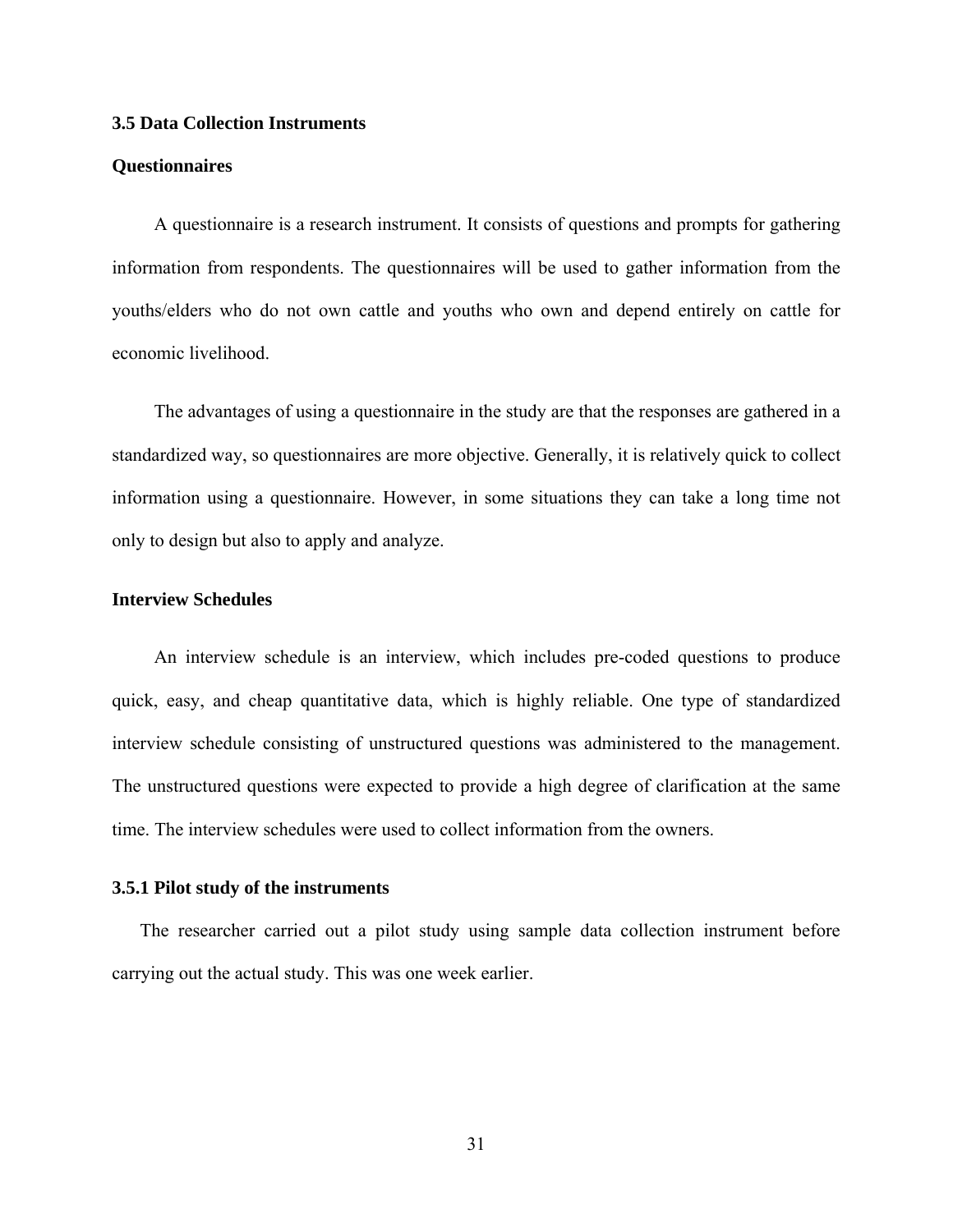#### **3.5.2 Validity of the Research Instrument**

According to Mugenda & Mugenda, (2009) validity is quality attributed to a proposition or measures to the degree to which they conform to establish knowledge or truth. An attitude scale will be considered valid, for example, to the degree to which its results conform to other measures of possession of the attitude.

According to Patton (2006) validity is quality attributed to a proposition or measures to the degree to which they conform to establish knowledge or truth. An attitude scale was considered valid, for example, to the degree to which its results conform to other measures of possession of the attitude. The researcher used the expert opinion and piloting approach to assess the validity of the data collection tools to be used for research. Validity is the extent to which a measurement gives consistent results.

#### **3.5.3 Reliability of the Research Instrument**

Reliability is concerned with the extent to which the study can depend confidently on the information gathered through various sources of data adopted to obtain the study. Research instrument will be selected or carefully developed to fit the research design. It will also fit the plan of data analysis so that the data collected could facilitate the answering of research questions (Yin, 2004). The study involved the use of test re-test method to determine the reliability of the research instruments. The study administered questionnaires to two men and pastoralists involved in sports to test the reliability of the research instruments. The questionnaires were administered to the same sample on two different occasions within a span of two weeks. The crouchback's Alpha was employed to measure the internal consistency of the research instruments. The formula adopt a correlation coefficient that described the strength of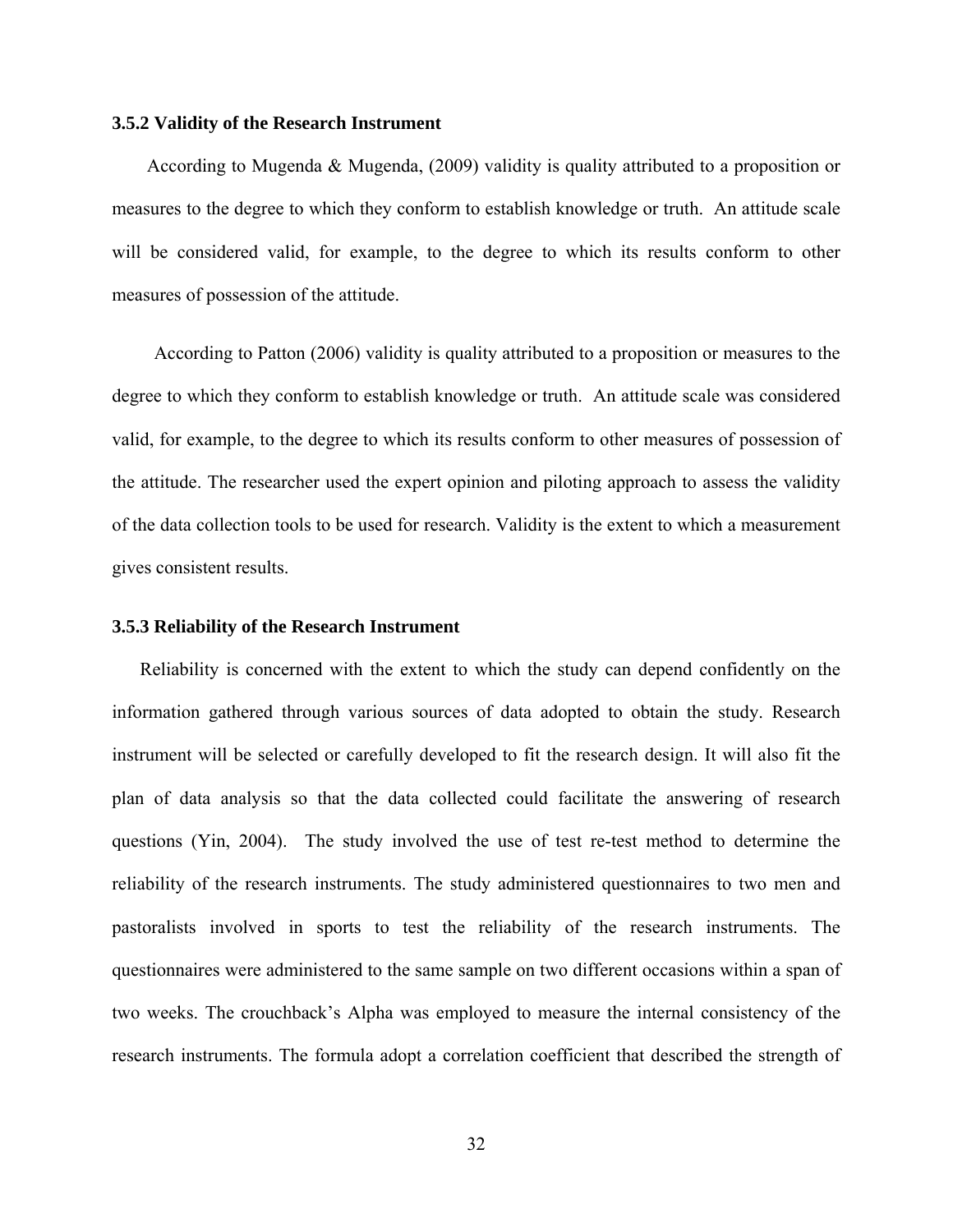the relationship between responses at two times of administration was calculated. Correlations achieved here would be expected to be above 0.7 to signify a high reliability (Coolican, 2000).

#### **3.6 Data Collection Procedure**

Before the actual data collection exercise takes place, the researcher undertook preliminary survey within the selected research areas to familiarize with the study areas. The researcher also made appointments with the identified persons. During the appointment day, the researcher distributed the questionnaires in the morning and collects them in the afternoon. However, during that period the researcher was available for any consultation or clarification. Personal interviews were conducted with the respondents and particularly with those in charge of handling the illiterate.

#### **3.7 Data Analysis Techniques**

The research employed qualitative data analysis technique.

#### **3.8 Data Analysis**

The data collected was analyzed using descriptive methods. Descriptive methods were used in analyzing qualitative data. The frequencies and proportions were used in interpreting the respondent's perception of issues raised in the questionnaires to answer the research questions in table format. Mugenda & Mugenda, (2007) alludes that analysis of data varies with the complexity of the research design, the purpose of the research, and the extent to which conclusion can be reached easily. The computer program, Statistical Package for Social Science (SPSS), was useful in analyzing the data collected. The data was organized, presented, analyzed and interpreted using descriptive and inferential statistics.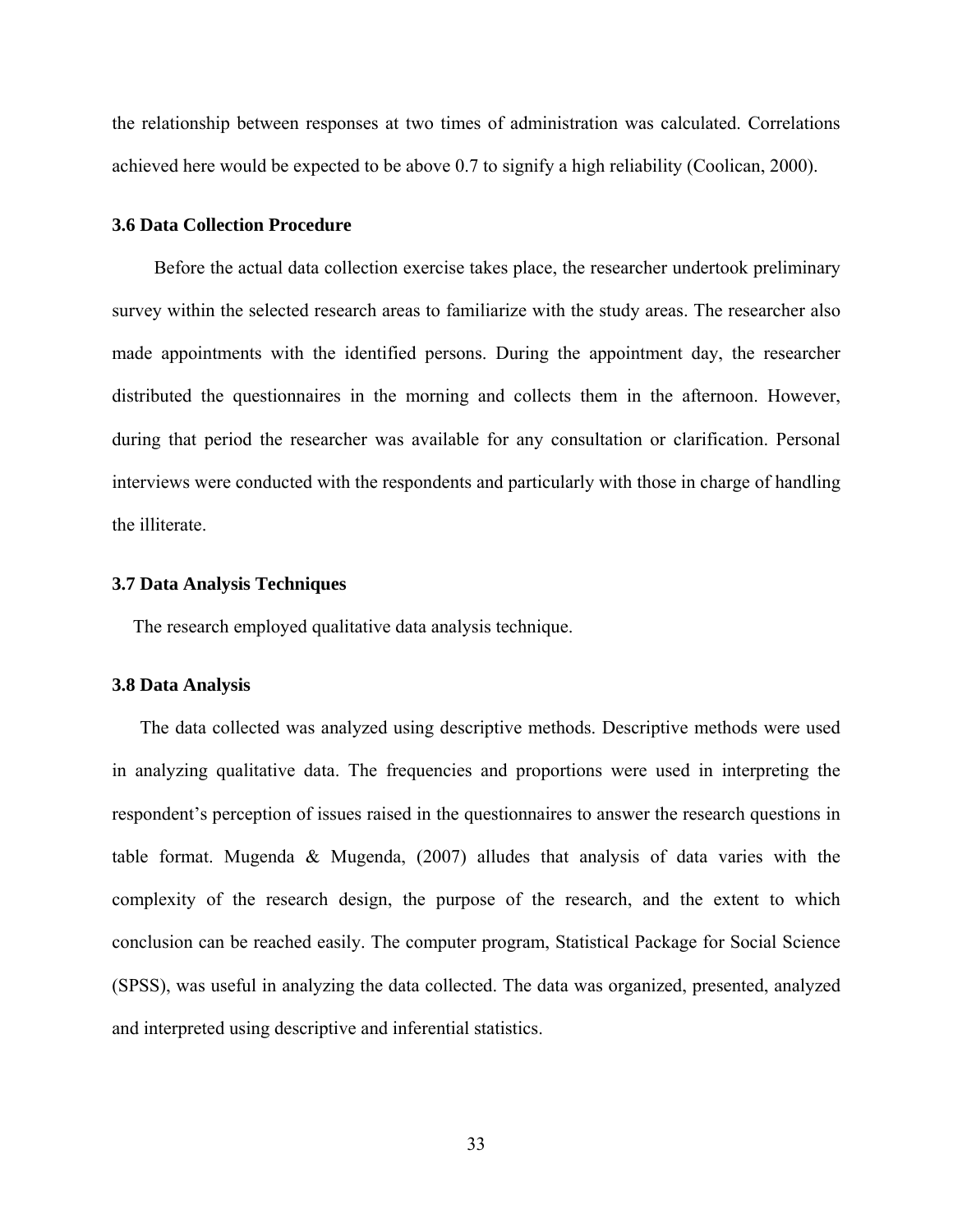# **3.9 Ethical Considerations**

The information researched or obtained from the study was held confidential. Firstly, the researcher sought consent of every respondent. At the beginning of every interview and FGD, the researcher clearly stated the purpose of research. The respondents were given a chance to ask any questions before consenting to be interviewed. Moreover, participation was voluntary and issues concerning confidentiality of discussions and recordings were discussed with the participants and adhered to by the researcher.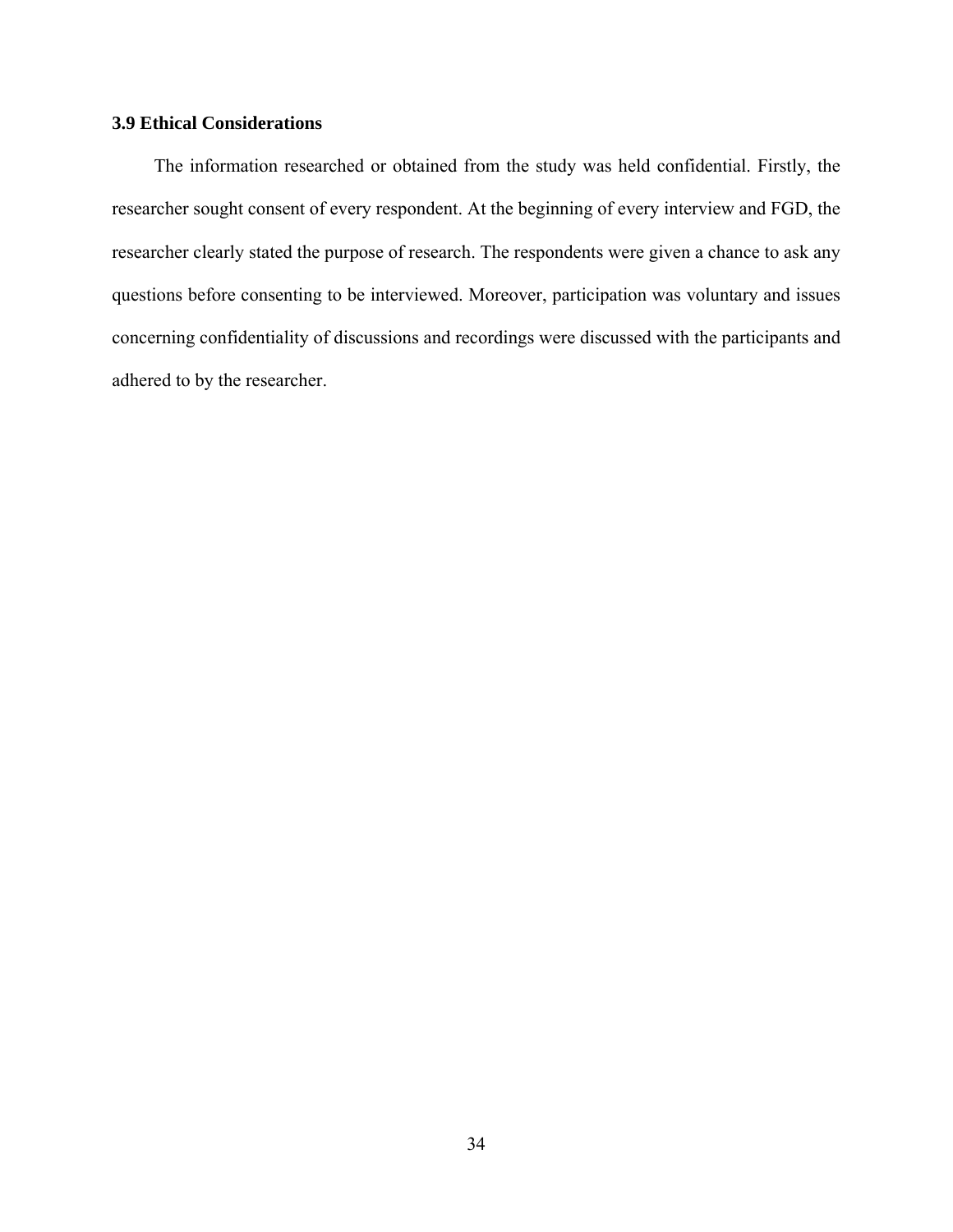# **CHAPTER FOUR**

# **DATA ANALYSIS, PRESENTATION AND INTERPRETATION**

# **4.1. Introduction**

This chapter gives a presentation of the findings collected from people from all scope of life that included herders, professionals, famers and business people. the chapter starts with descriptive statistics, including demographic characteristics of respondents, while the rest of the section has comparison of means and a ranking of impact of effects of cattle rustling on economic development.

# **SECTION A**

#### **4.2. Demographic characteristics of respondents**

The study sought to establish the background information of the study. This information was useful in determining the answers of the respondents in relation to their demography.

| Gender | Frequency |     | Valid Percent |
|--------|-----------|-----|---------------|
| Male   |           | 117 | 66.9          |
| Female |           | 58  | 33.1          |
| Total  |           | 175 | 100.0         |

| <b>Table 4.2.0: Gender Distribution</b> |
|-----------------------------------------|
|-----------------------------------------|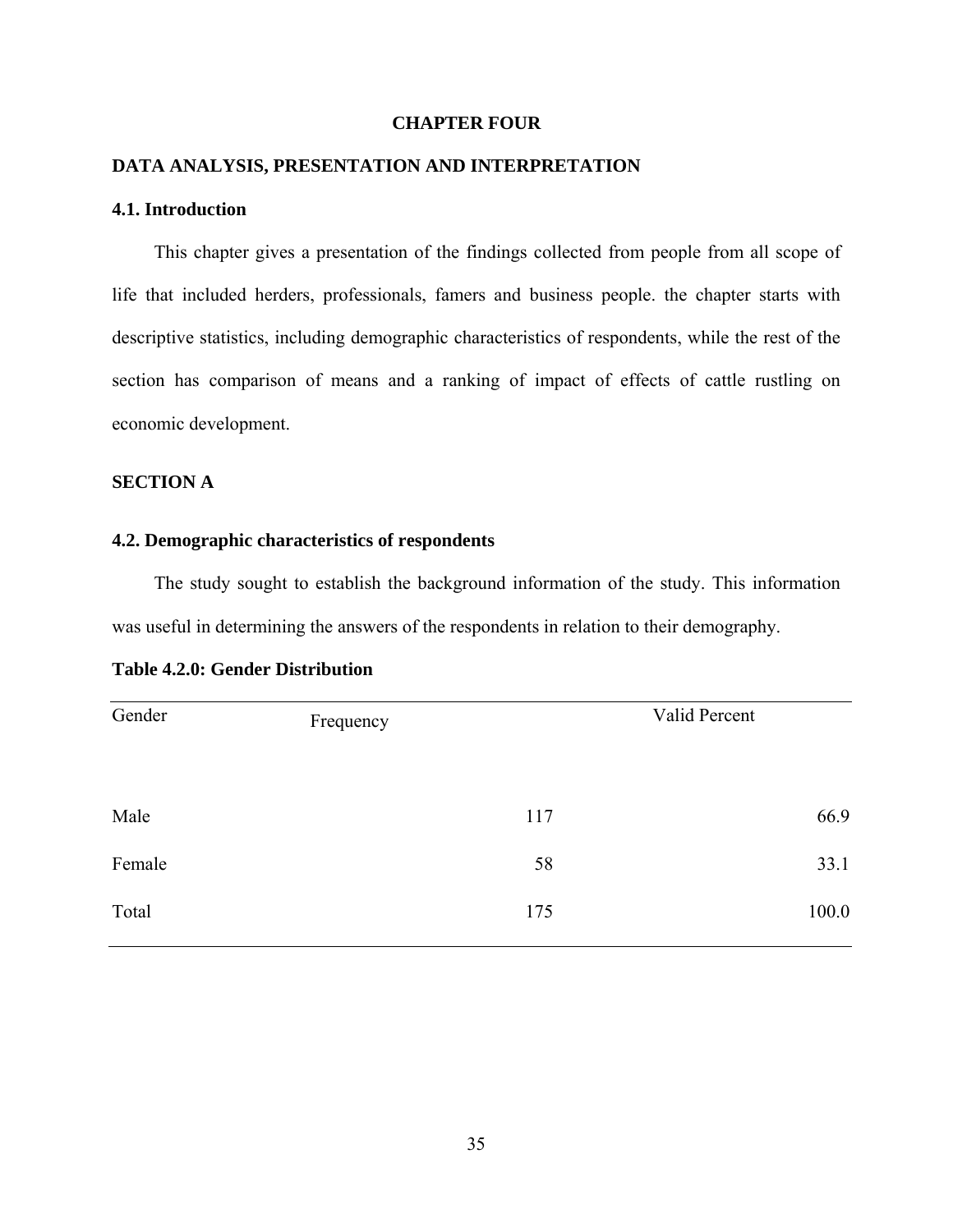Males were significantly more represented (66.9%) in the sample indicating some gender imbalance. Part of the reason for male dominance in the study is their higher time availability to participate in the study.

| Age distribution | Frequency | Valid Percent |
|------------------|-----------|---------------|
| $20 - 30$        | 52        | 29.7          |
| 30-40            | 55        | 31.4          |
| $40 - 50$        | 35        | 20.0          |
| 50 and above     | 33        | 18.9          |
| Total            | 175       | 100.0         |
|                  |           |               |

**Table 4.2.1 Age of the respondents** 

It was noted that majority of the respondents were aged between 30-40 years (31.4%). This is highlighted in table 4.2 above. This age group was well informed about cattle rustling in the region and their diverse effects to the economy. This was beneficial to the study.

## **4.2.1 Education Level**

In terms of education profile, 39.4% of respondents had attained primary level education, 20.0%

Secondary, 24.6% had a diploma, 1.1% had a degree while 14.9% had no education at all. The indication is that majority of the people were not highly educated. However, they haveatleast a level of understanding of the effects of cattle rustling on economic development and they could interpret the questionnaire accordingly. Furthermore, those that were incapable of reading forced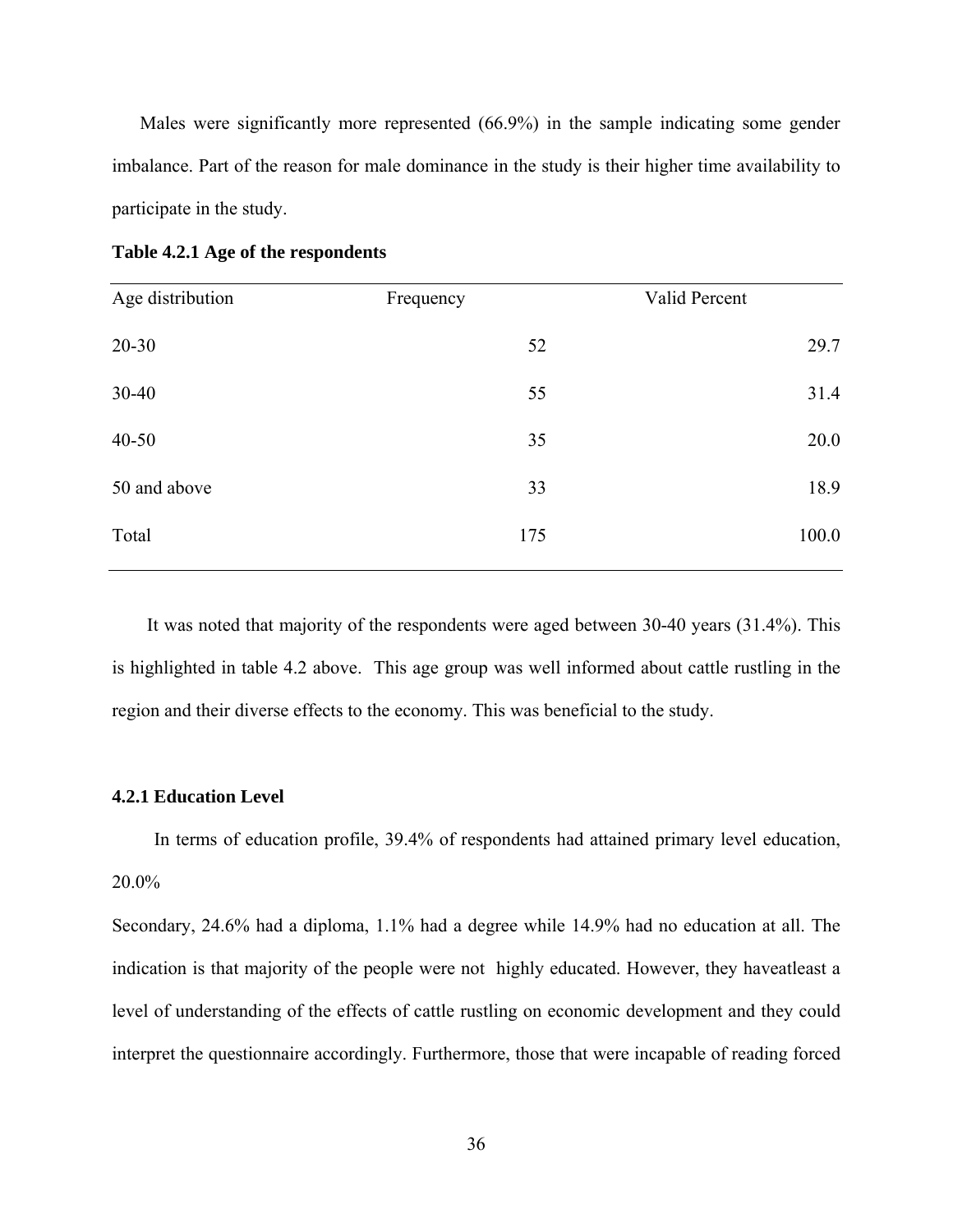the researcher to translate and explain the questionnaire and its contents thoroughly. The results were recorded in the table below for interpretation purposes.

| <b>Educational Level</b> | Frequency      | Valid Percent |
|--------------------------|----------------|---------------|
| Primary                  | 69             | 39.4          |
| Secondary                | 35             | 20.0          |
| Diploma                  | 43             | 24.6          |
| Degree                   | $\overline{2}$ | 1.1           |
| None                     | 26             | 14.9          |
| Total                    | 175            | 100.0         |
|                          |                |               |

| <b>Table 4.2.2: Education attainment</b> |  |  |
|------------------------------------------|--|--|
|------------------------------------------|--|--|

# **4.2.2Marital status**

It was necessary to establish the marital status of the respondents. The study established that 61.1% were married, 14.9% were divorced while 24% were single. The marital status was essential in establishing the opinion of different marital categories in regard to the study objectives. The results of the study were recorded in the table above for interpretation purposes.

**Table 4.2.3: Marital Status** 

| Marital status | Frequency | Valid Percent |
|----------------|-----------|---------------|
| Married        | 107       | 61.1          |
| Divorced       | 26        | 14.9          |
| Single         | 42        | 24.0          |
| Total          | 175       | 100.0         |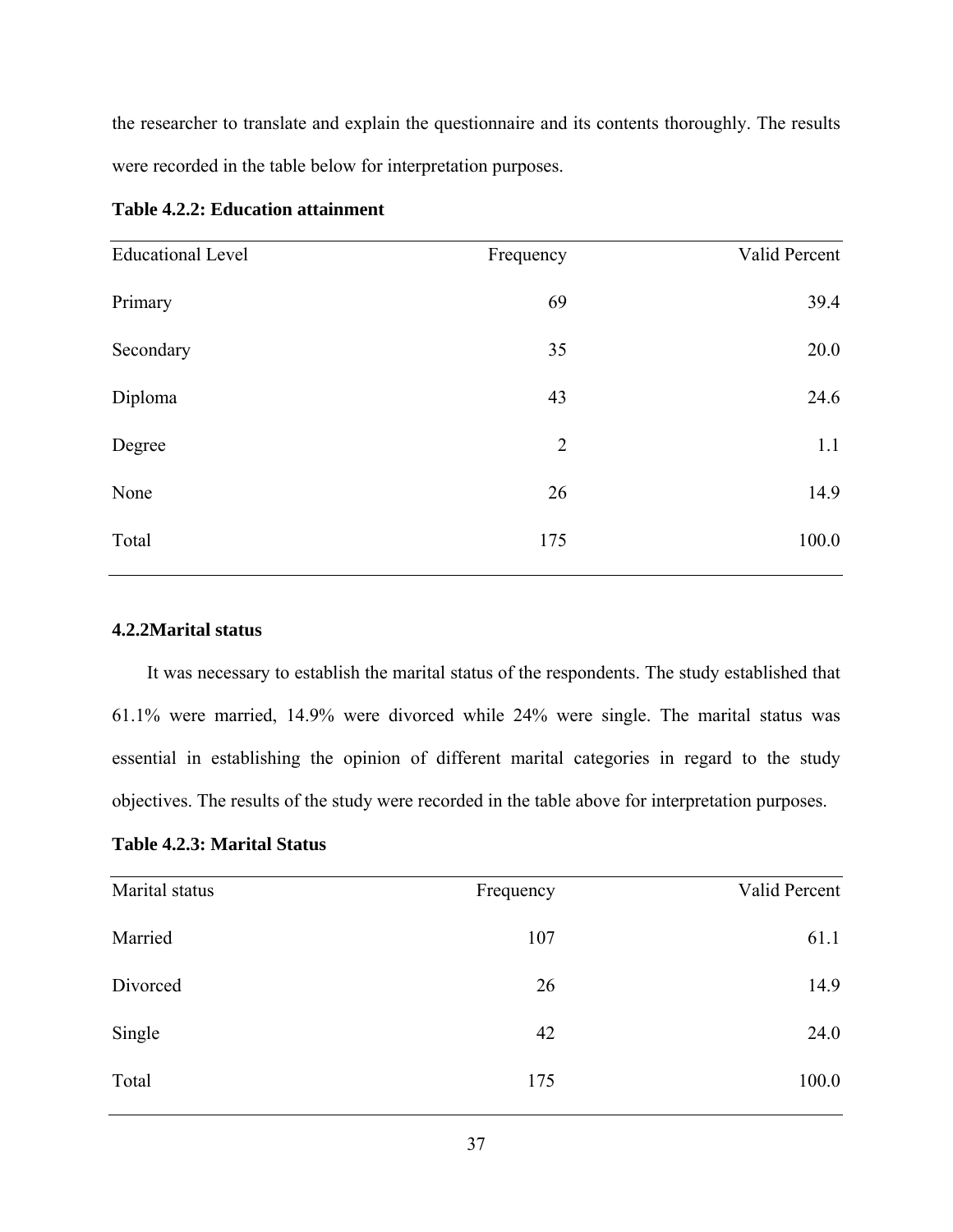# **4.2.3 Occupation**

It was necessary to establish the occupation of the respondents. That were; 37.1% were herders, 24% were farmers, 10.3% were business people, 16% were professionals from different fields while 12.6% represented respondents from other occupations. Majority of the respondents came from herders. This was beneficial to the study since they were the main target of the study. Their opinions were held with high esteem.

| Occupation      | Frequency | Valid Percent |
|-----------------|-----------|---------------|
| Herder          | 65        | 37.1          |
| Farmer          | 42        | 24.0          |
| Business person | 18        | 10.3          |
| Professional    | 28        | 16.0          |
| Any other       | 22        | 12.6          |
| Total           | 175       | 100.0         |

# **Table 4.2.4:Occupation**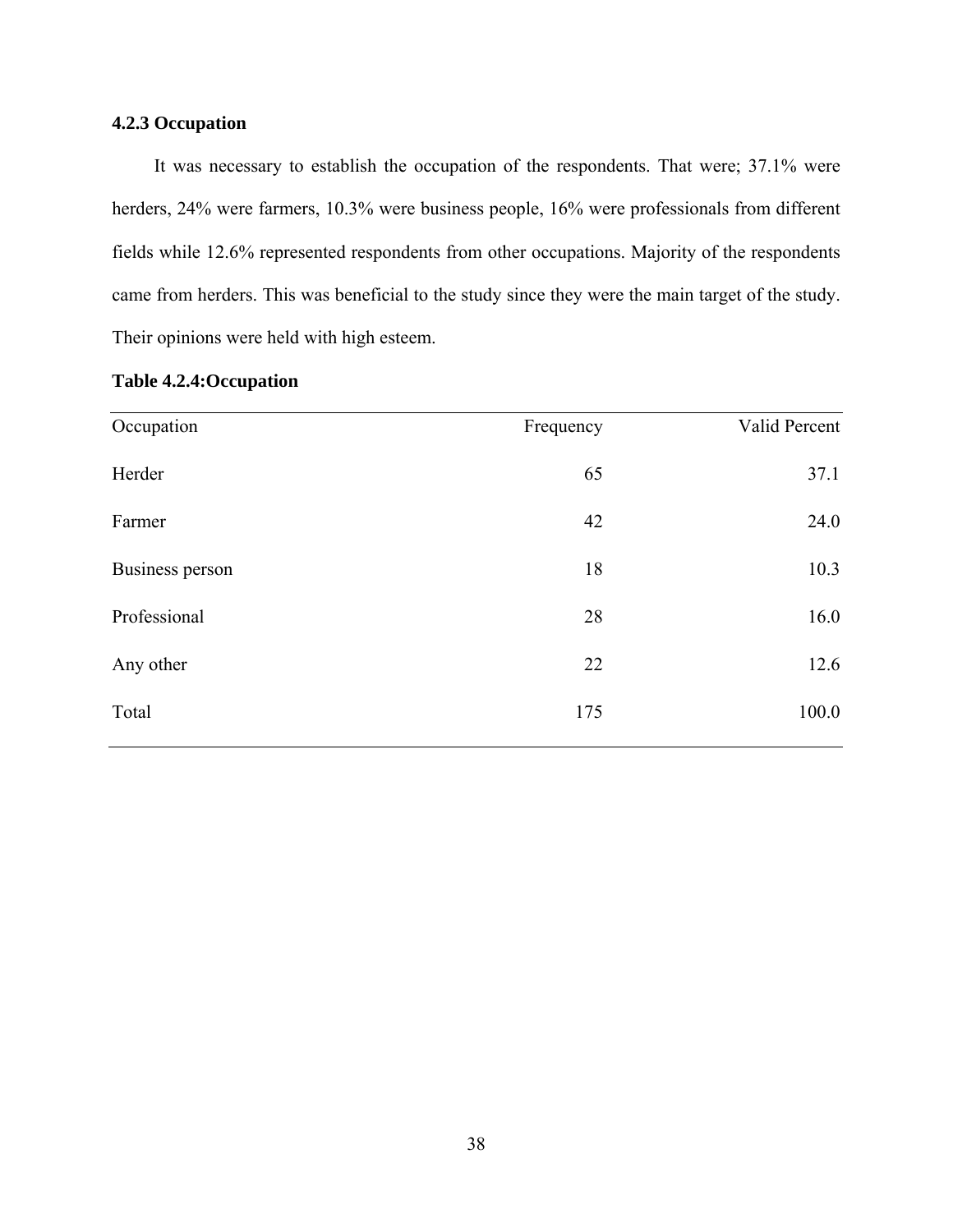# **SECTION B: SPECIFIC INFORMATION**

#### **4.3 The Economic Activities in Masol Location of West Pokot County**

The first objectives of the research study were on the economic activities in Masol location of west Pokot County.

# **4.3.1 Cattle rustling is one of the main economic activities**

The result indicated that 31% of the respondents agreed that cattle's rustling is the main economic activity in Masol Location. This was evident by the number of cattle raided in the recent past. According to the respondents that were interviewed, over 2000 cattle had been stolen by neighboring communities and sold to other Counties. On the other hand, 15.4% were undecided; however, their uncertainty was attributed to working in far areas and thus having limited access to cattle rustling. Most of those that were numb were professionals who worked in urban areas that were less hit by cattle rustling. On the sharp contrary, it was apparent that cattle rustling were not the main economic activity in this region as supported by 54% of the respondents that were for this idea. They attributed this to engagement in farming through irrigation and business activities. Table 4.7 below was meant to validate the ideas above.

| Frequency | Valid Percent |
|-----------|---------------|
| 25        | 14.3          |
| 29        | 16.6          |
| 27        | 15.4          |
| 50        | 28.6          |
| 44        | 25.1          |
| 175       | 100.0         |
|           |               |

**Table 4.3.0: Cattle rustling is one of the main economic activities**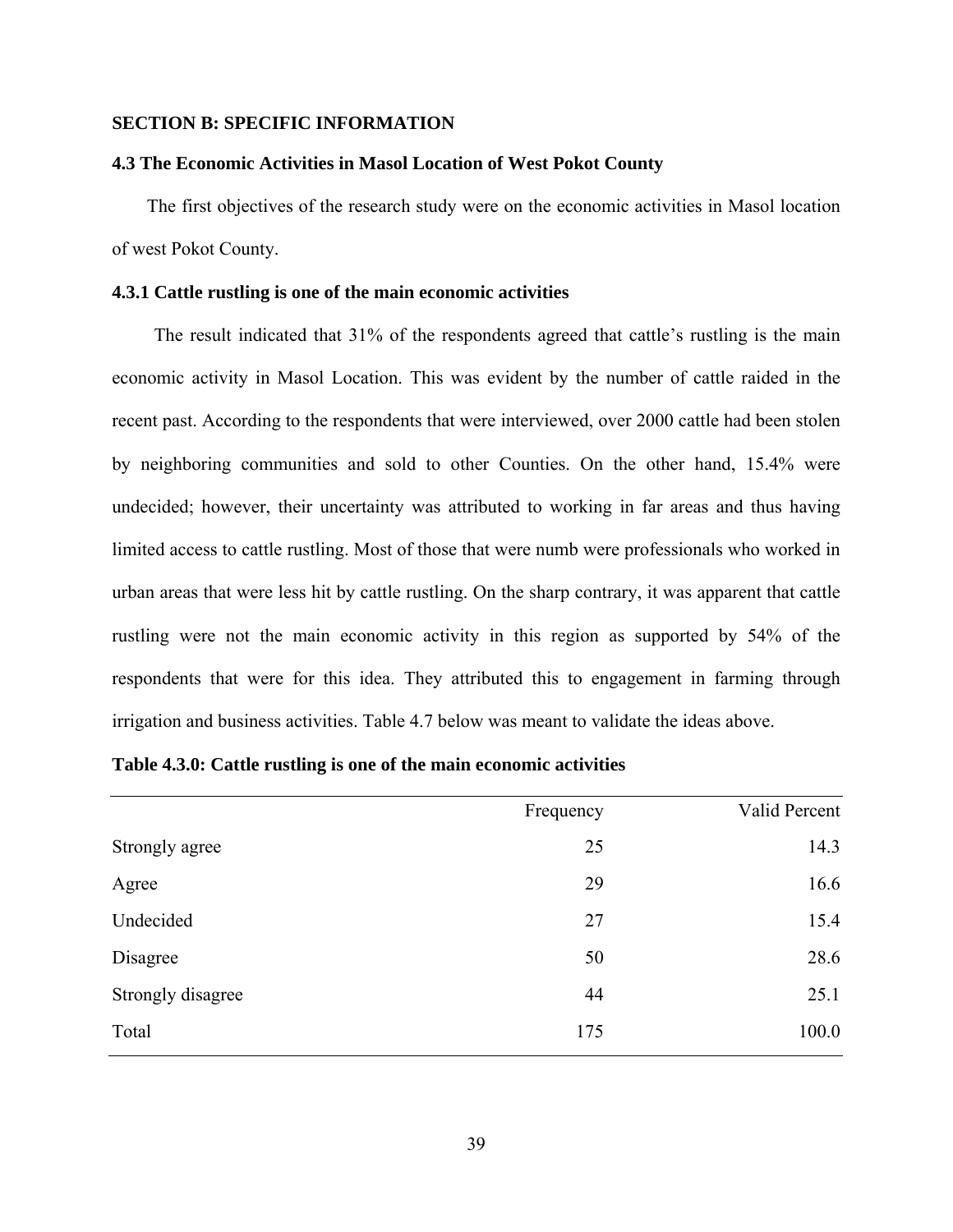## **4.3.2 Crop farming is a supplementary economic activity in Masol Location**

The study sought to establish if crop farming was a supplementary economic activity in Masol Location. The study reveals that 47.4% agreed while 42.3% disagreed. It was apparent that through irrigation schemes that were introduced by non-governmental organizations and the government of Kenya, crop farming offered a supplementary activity for the residents. On the contrary, a reasonable percentage disagreed and attributed this to their pastoralist nature. This was shown in the table below**.** 

| Economic activity | Frequency | Valid Percent |
|-------------------|-----------|---------------|
| Strongly agree    | 41        | 23.4          |
| Agree             | 42        | 24.0          |
| Undecided         | 18        | 10.3          |
| Disagree          | 35        | 20.0          |
| Strongly disagree | 39        | 22.3          |
| Total             | 175       | 100.0         |
|                   |           |               |

**Table 4.3.1 Cattle rustling is one of the main economic activities**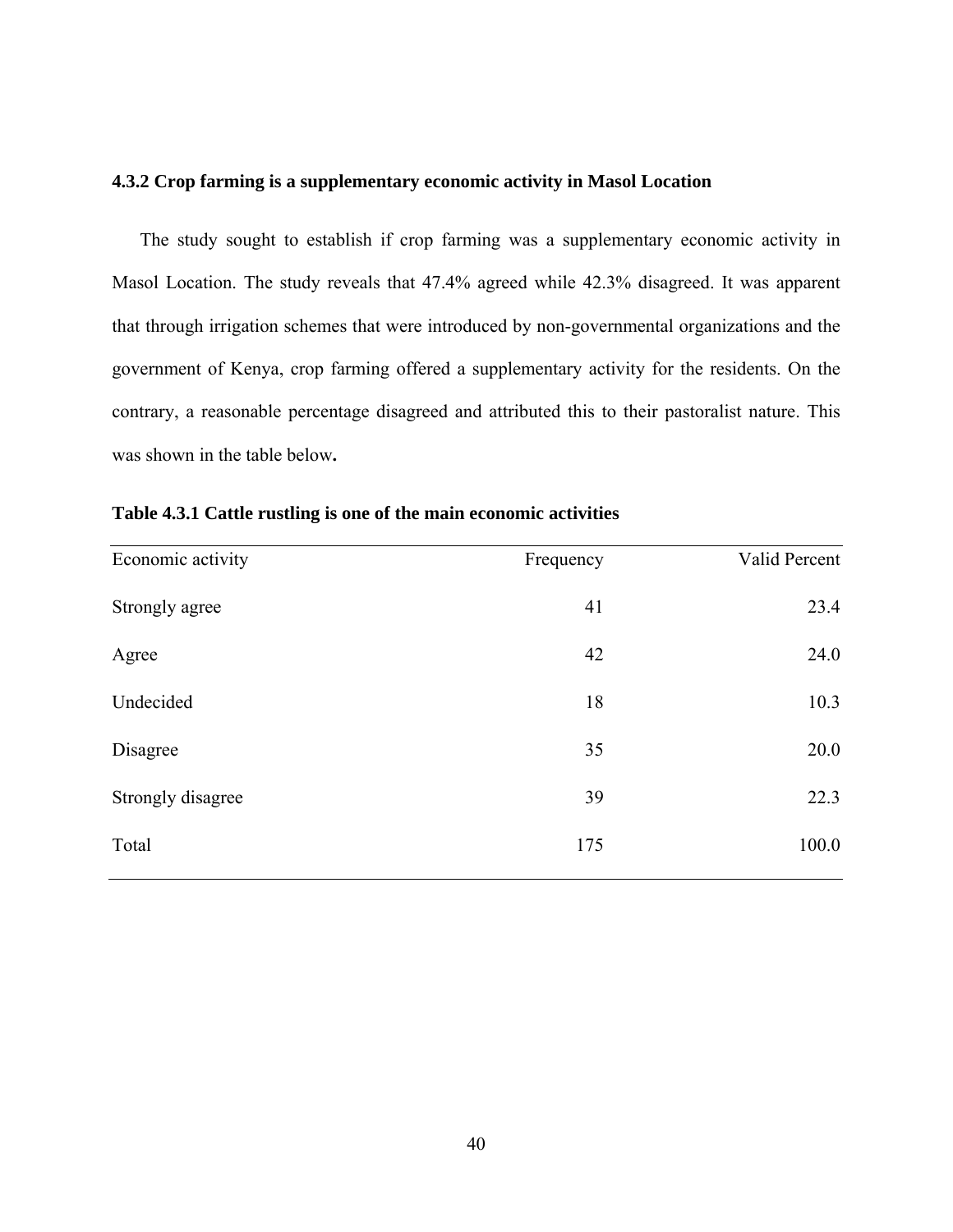# **4.3.3 The community in Masol depends entirely on the sale of animals for economic development**

It was necessary to establish if the community depends entirely on the sale of animals for economic development. It was apparent that they do as shown by the majority of the respondents that were represented by 78% of them. This was validated in table 4.8 below.

| Sale of animals   | Frequency | Valid Percent |
|-------------------|-----------|---------------|
| Strongly agree    | 88        | 50.3          |
| Agree             | 48        | 27.4          |
| Undecided         | 21        | 12.0          |
| Disagree          | 11        | 6.3           |
| Strongly disagree | 7         | 4.0           |
| Total             | 175       | 100.0         |

# **Table 4.3.2: Sale of Animals**

#### **4.3.4 Cattle rustling has contributed immensely on the development of Masol community**

Majority of the respondents disagreed that cattle rustling has contributed immensely on the development of Masol community as shown by 55% of the respondents. They sited this to loss of lives during a raid operations and loss of property as well. The respondents detested cattle rustling since it made them live in constant fears of rearing large herds of cattle because it be stolen any time by cattle rustlers. This fact slowed down development. This is shown in the table below.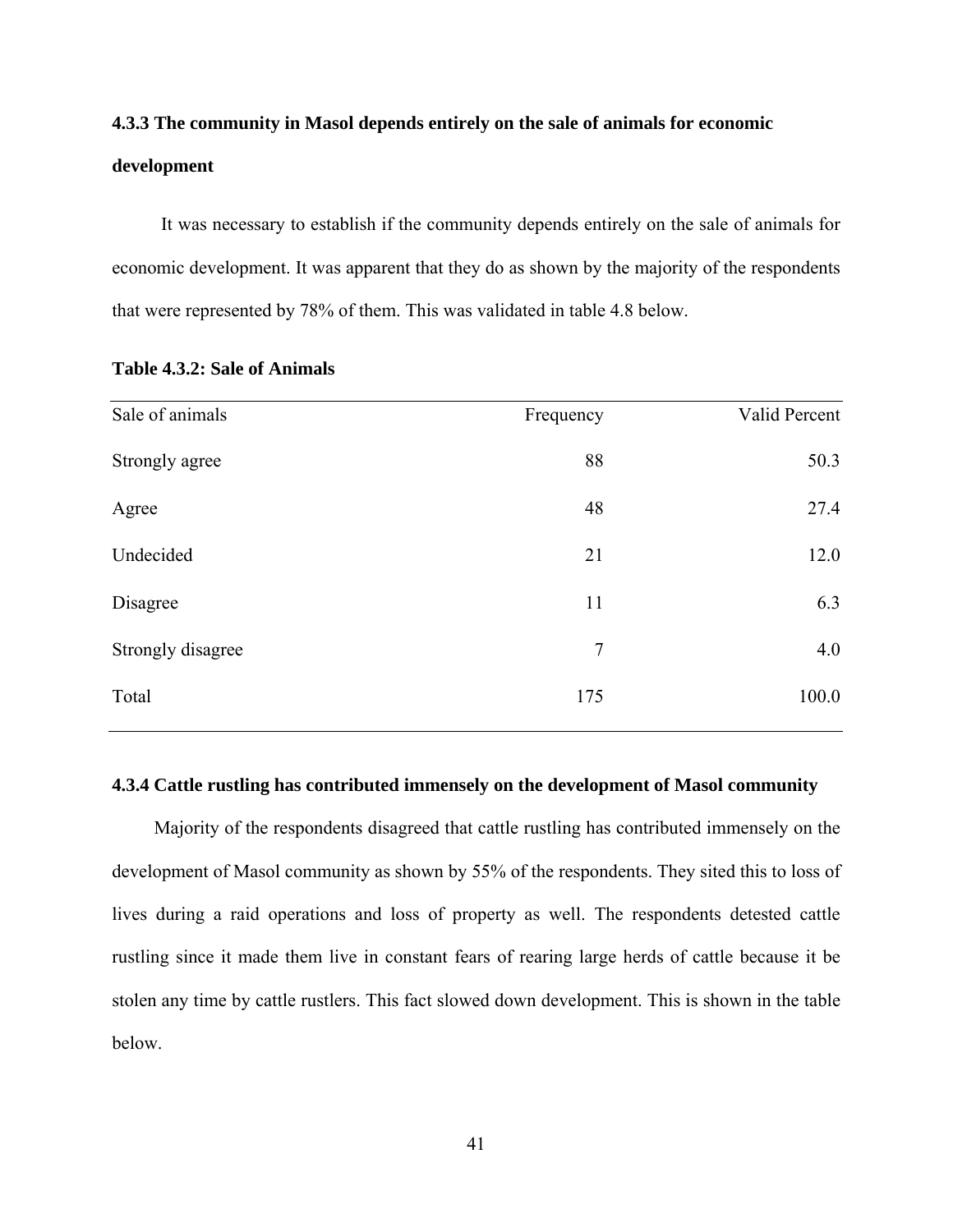| Contribute to development | Frequency | Valid Percent |
|---------------------------|-----------|---------------|
| Strongly agree            | 31        | 17.7          |
| Agree                     | 26        | 14.9          |
| Undecided                 | 22        | 12.6          |
| Disagree                  | 51        | 29.1          |
| Strongly disagree         | 45        | 25.7          |
| Total                     | 175       | 100.0         |

# **Table 4.3.3:Cattle rustling contributing to economic development of Masol community**

#### **4.4 History of Cattle Rustling In Masol Location of West Pokot County**

The second objective was mandated to establish the history of cattle rustling in Masol.

### **4.4.1 Cattle rustling is as old as the creation of earth**

The study reveal that majority of the respondents disagreed with the ideas that cattle rustling is as old as the creation of earth. This idea was disputed by 48% of the respondents. They cited that cattle's rustling was as a result of inequality in the post-independence era. In reference to Umar, Abdi, (2004), for many years, the pastoral communities have been sidelined by the Government from the mainstream of the countries socio-economic and political fronts. Pastoralist areas are the least developed and the infrastructure is poorly developed in these areas which are majorly ASALs. There are few schools, health facilities and poor telecommunication services. Indeed, the disparity in the economic and living standards between most of the pastoralists and the rest of the country is extremely wide.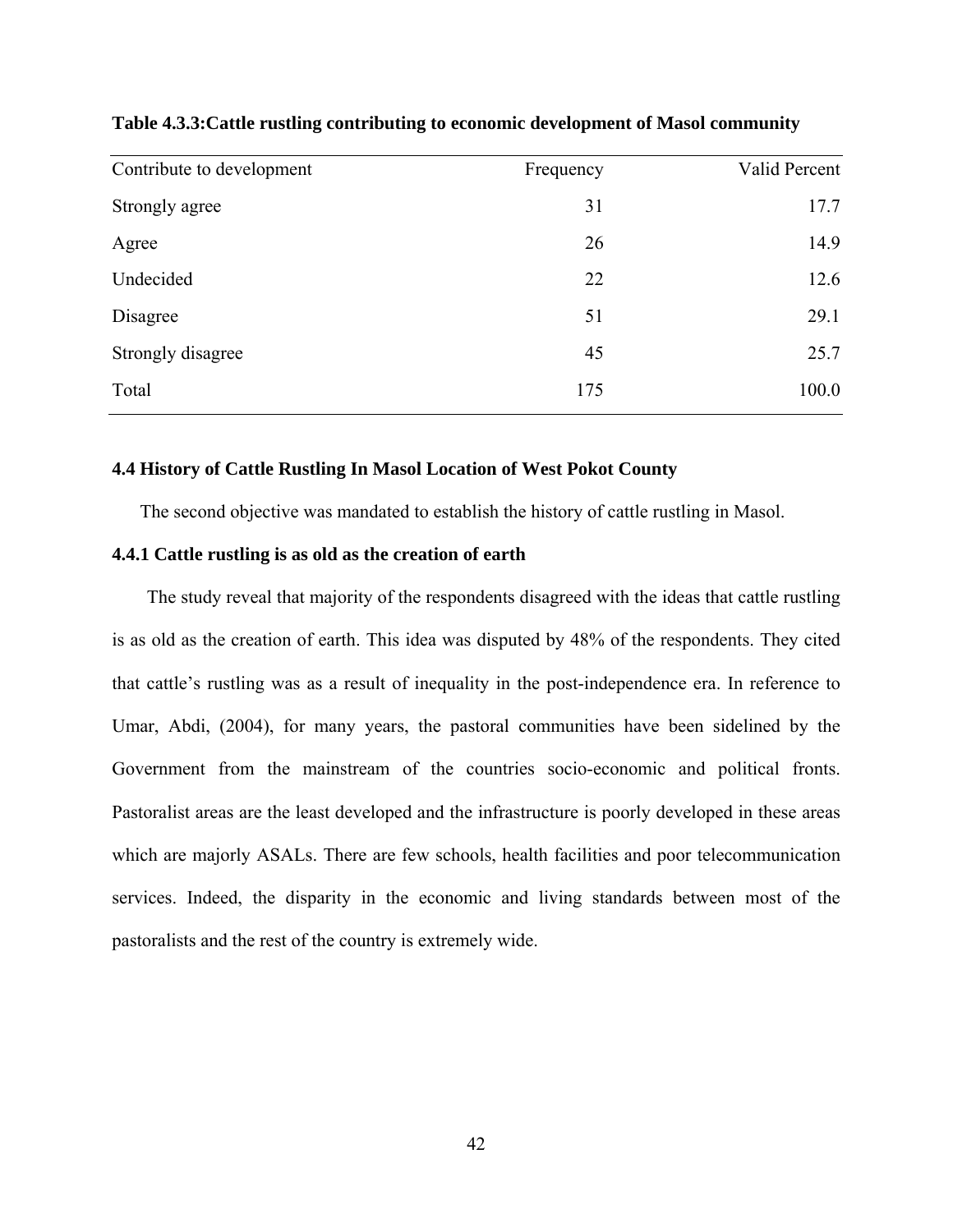| Table 4.4.0: Cattle rustling is as old as the creation of earth |  |  |
|-----------------------------------------------------------------|--|--|
|-----------------------------------------------------------------|--|--|

| Old Practice      | Frequency | Valid Percent |
|-------------------|-----------|---------------|
| Strongly agree    | 36        | 20.6          |
| Agree             | 28        | 16.0          |
| Undecided         | 27        | 15.4          |
| Disagree          | 46        | 26.3          |
| Strongly disagree | 38        | 21.7          |
| Total             | 175       | 100.0         |

### **4.4.2 Colonial government imposed idea**

It was necessary to find out if the colonial government imposed the idea of cattle rustling. The study reveals that the colonial government imposed the idea as supported by 58.3%. In reference to Chemisto, (2010), this may be attributed to the fact that at the advent of colonialism, many pastoralist communities were unwilling to adopt new cultures and changes that the white man brought, and consequently, they were transferred to the unproductive regions of the country. Further, the pastoral communities, due to their deep culture and their nomadic way of living, failed to obtain the white man's education. Lack of western education among the pastoralist communities partly explains their failure to actively participate in the political governance of the country at independence and after.

This was apparently displayed in table 4.4.1 in the next page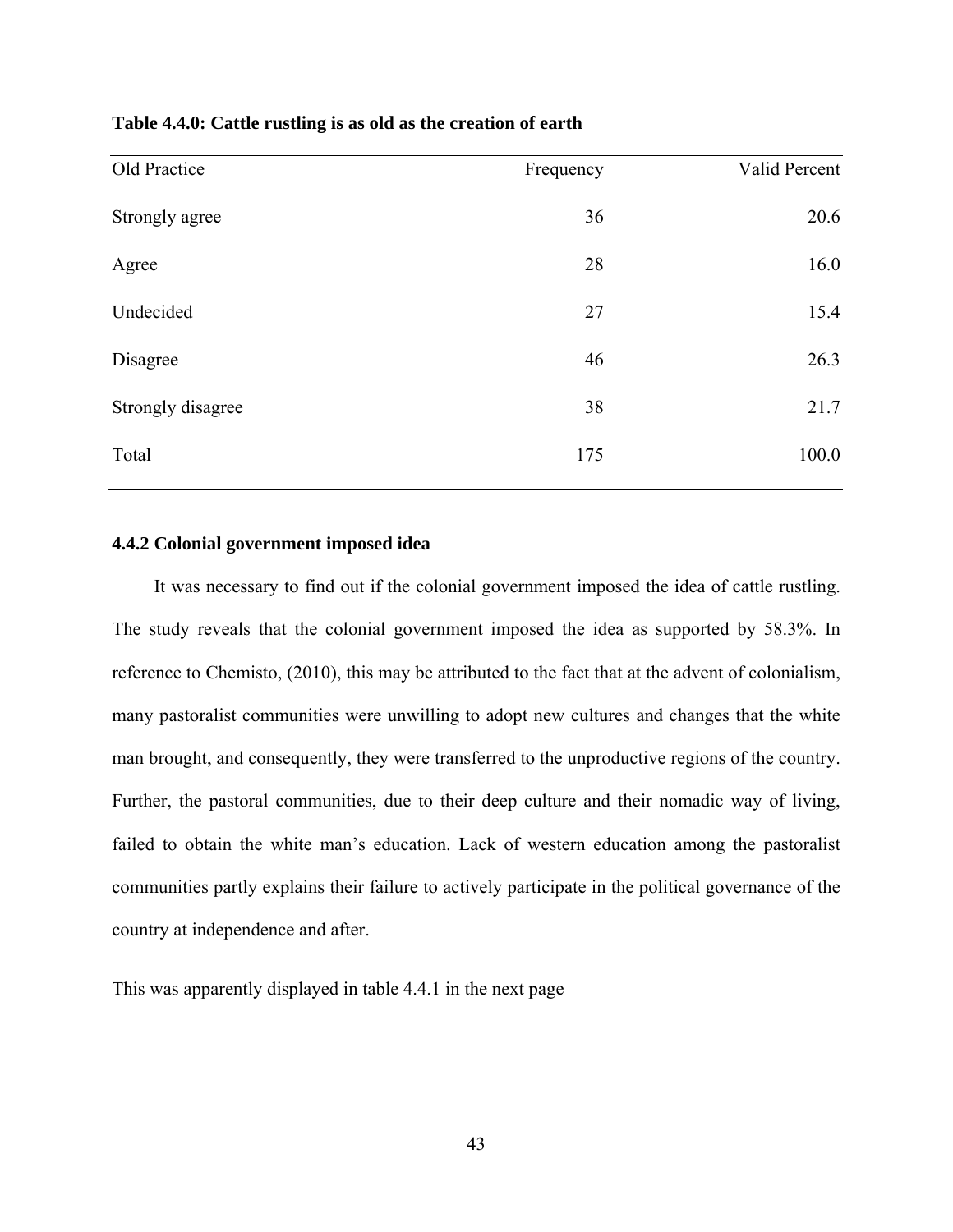| Table 4.4.1: Colonial Government imposed idea |  |
|-----------------------------------------------|--|
|-----------------------------------------------|--|

| Colonial idea     | Frequency | Valid Percent |
|-------------------|-----------|---------------|
| Strongly agree    | 48        | 27.4          |
| Agree             | 54        | 30.9          |
| Undecided         | 6         | 3.4           |
| Disagree          | 39        | 22.3          |
| Strongly disagree | 28        | 16.0          |
| Total             | 175       | 100.0         |

# **4.4.3 Culturally accepted practice**

It was imported to find out whether a cattle rustling was culturally accepted practice in Masol Location. The study revealed that indeed it was accepted to engage in cattle rustling as supported by 72% of the respondents that were for this idea. They attributed the practice of celebration and blessing of warriors as a ritual that encouraged cattle rustling. The table below ascertains this.

| Table 4.4.2: culturally accepted practice |  |  |  |  |
|-------------------------------------------|--|--|--|--|
|-------------------------------------------|--|--|--|--|

| Cultural practice | Frequency | Valid Percent |
|-------------------|-----------|---------------|
| Strongly agree    | 68        | 38.9          |
| Agree             | 57        | 32.6          |
| Undecided         | 22        | 12.6          |
| Disagree          | 11        | 6.3           |
| Strongly disagree | 17        | 9.7           |
| Total             | 175       | 100.0         |
|                   |           |               |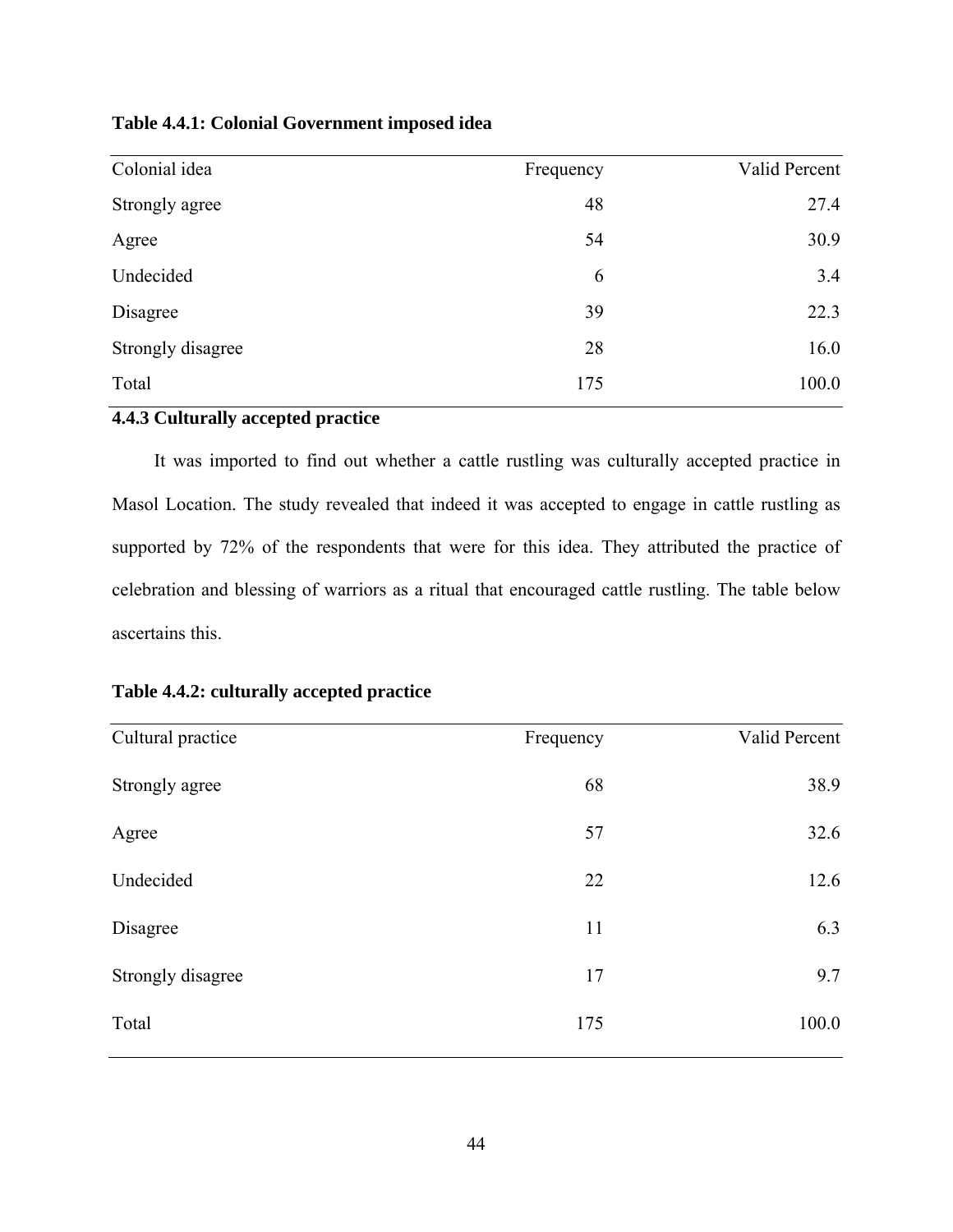## **4.4.4 Initiated in the post-independence Kenya**

Majority of the respondents agreed that cattle rustling were initiated in the postindependence Kenya as vehemently supported by 80% of the respondents. In reference to Umar, Abdi, (2004), the statement of Session Paper No. 10 of 1965 governed the allocation of the state's resources for over 40 years. This development policy document gave resource allocation preference to the so-called high potential areas (which cover only 20% of Kenya's total land coverage) while consciously ignoring and marginalizing the ASALs in the developmental agenda of the state. The extent of the marginalization has been clearly illustrated in a document prepared by the Ministry of State for the Development of Northern Kenya and other Arid and Semi-Arid Areas. The table below validates these statements.

| Post-Independence Kenya | Frequency      | Valid Percent |
|-------------------------|----------------|---------------|
| Strongly agree          | 98             | 56.0          |
| Agree                   | 42             | 24.0          |
| Undecided               | $\overline{4}$ | 2.3           |
| Disagree                | 19             | 10.9          |
| Strongly disagree       | 11             | 6.3           |
| Total                   | 175            | 100.0         |

### **Table 4.4.3 Initiated in the post-independence Kenya**

# **4.5 Effects of Cultural Practices on Cattle Rustling In Masol Location of West Pokot**

## **County**

The third objective was to establish the effects of cultural practices on cattle rustling in Masol location.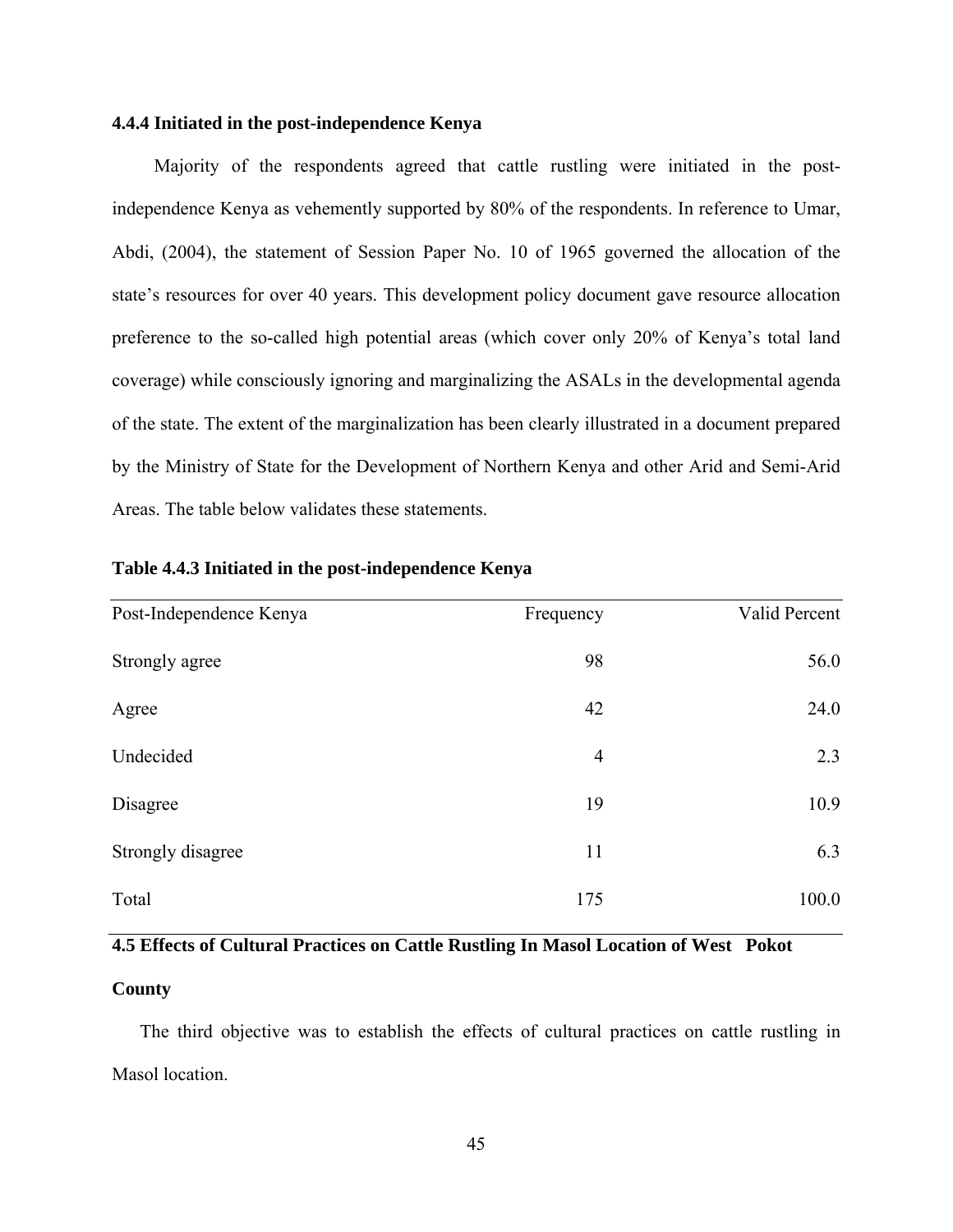#### **4.5.1 Cattle rustling is a show of might to the enemy community**

The study below revealsthat cattle's rustling is a show of might to the enemy community. This statement is supported by 74.2%. This statement can be supported by Chemisto, (2010) who argued that to many pastoralists, cattle is seen as a valuable asset, a wealth reserve and a sacrificial gift and a pastoralist can do all it takes to protect and seek for more cattle. Traditionally, having large herds of livestock was seen as a source of a secure livelihood base and a sign of prestige. A very high premium is placed on the ownership of cattle, which is an integral part of the pastoralists' culture. High pressure is therefore placed on pastoral communities as culture demands that a successful member of community is one who has the biggest herd of cattle. This can be vividly manifested in the table below.

| A show of might   | Frequency      | Valid Percent |
|-------------------|----------------|---------------|
| Strongly agree    | 82             | 47.1          |
| Agree             | 48             | 27.6          |
| Undecided         | $\overline{2}$ | 1.1           |
| Disagree          | 21             | 12.1          |
| Strongly disagree | 21             | 12.1          |
| Total             | 174            | 100.0         |
|                   |                |               |

**Table 4.5.0 Cattle rustling is a show of might to the enemy community** 

## **4.5.1 Elders bless warriors when they participate in cattle rustling**

The study revealed that 74.1% agreed that elders bless warriors when they participate in cattle rustling. In regard to this statement, Kothari, (1990) argued that, the traditional basis of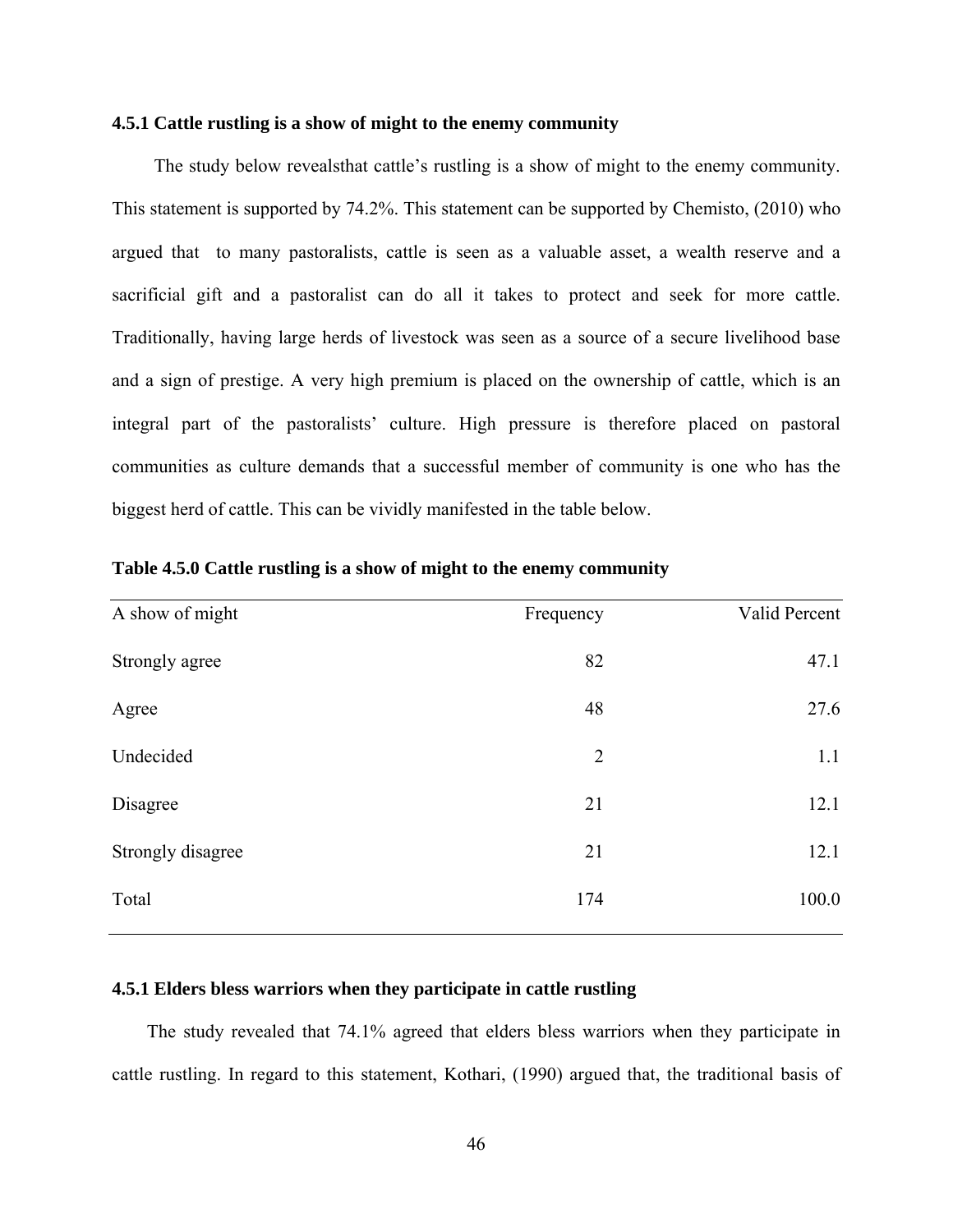cattle raiding was solely for purposes of;inter alia, obtaining cattle to be used as dowry payment, as a rite of passage or as a show of heroism and social power and prestige. The same was closely monitored by elders to ensure that no excesses were committed. The raids used to be conducted within well accepted rules of engagement, and the practice was acceptable to the participating communities. Retaliatory attacks also followed the said acceptable rules. However, there has been experienced a total transformation of this traditional practice, to well organized banditry attacks where livestock is often raided for commercial purposes and where the practice is more often than not, characterized with human rights violations such as killings, rape and torture. This can be supported in the table below.

| Elders bless warriors | Frequency | Valid Percent |
|-----------------------|-----------|---------------|
| Strongly agree        | 62        | 35.4          |
| Agree                 | 63        | 36.0          |
| Undecided             | 27        | 15.4          |
| Disagree              | 12        | 6.9           |
| Strongly disagree     | 11        | 6.3           |
| Total                 | 175       | 100.0         |

**Table 4.5.1 Elders bless warriors when they participate in cattle rustling** 

#### **4.6 Effects of Cattle Rustling On Economic Development**

The fourth objective of the study was to establish effects of cattle rustling on the economic development of Masol Location of West Pokot County. The analysis of the objective was as below.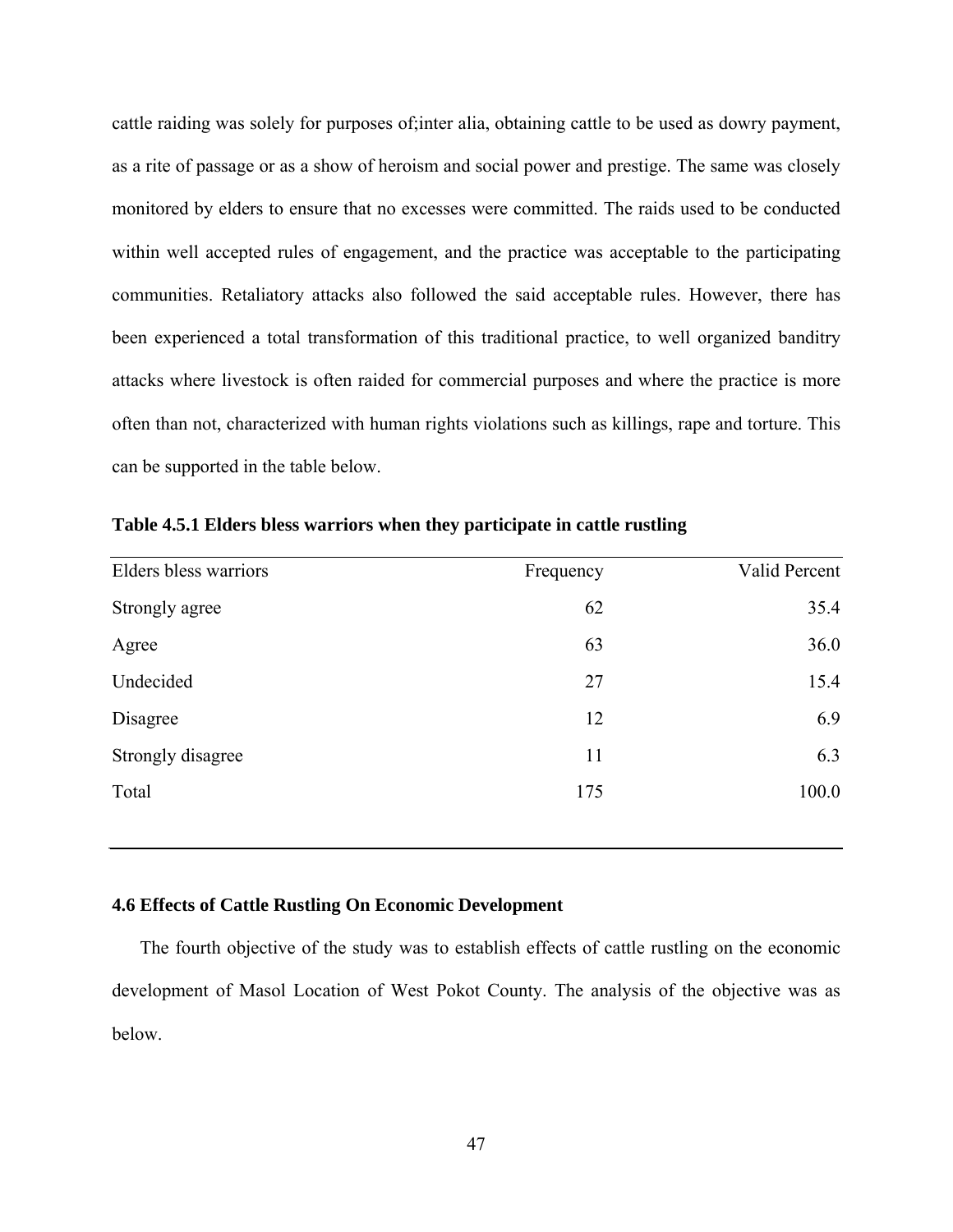#### **4.6.1 Superior communities become wealthy through cattle rustling**

The study revealed that, 78.3% agreed, 7.4% were undecided while 14.2% disagreed that superior communities become wealthy through cattle rustling. The study established that, these communities perceive livestock as a precious wealth that anyone in possession of it is a wealthy person. The pastoralists engage in rustling as a way of increasing their wealth or as conduits for unscrupulous businessmen out to make a quick kill from the miseries and hardships of the pastoralist. In reference to Satya, Ali Chemisto, (2010), the increasing commercialization of livestock theft has led to further tension and conflict amongst the pastoralist communities. The sad reality of the commercialization of cattle-rustling is that while the pastoralists go for each other's necks (in order to satisfy the demand of the livestock buying middlemen), the meatloving urbanite Kenyans are the unsuspecting collaborators of these crooked businessmen. Most urbanite Kenyans offer a ready market for conflict 'nyamachoma'as they go about ordering the choicest cuts of meat in their fun-filled weekend engagements in Nairobi, Nanyuki, Isiolo, Nyeri and other major towns unaware of the fact that they could be feasting on meat for which some other Kenyan living in the ASALs has paid for dearly. The above study is supported in the table below.

| wealth through rustling | Frequency | Valid Percent |
|-------------------------|-----------|---------------|
| Strongly agree          | 91        | 52.0          |
| Agree                   | 46        | 26.3          |
| Undecided               | 13        | 7.4           |
| Disagree                | 16        | 9.1           |
| Strongly disagree       | 9         | 5.1           |
| Total                   | 175       | 100.0         |

**Table 4.6.0: Superior communities become wealthy through cattle rustling**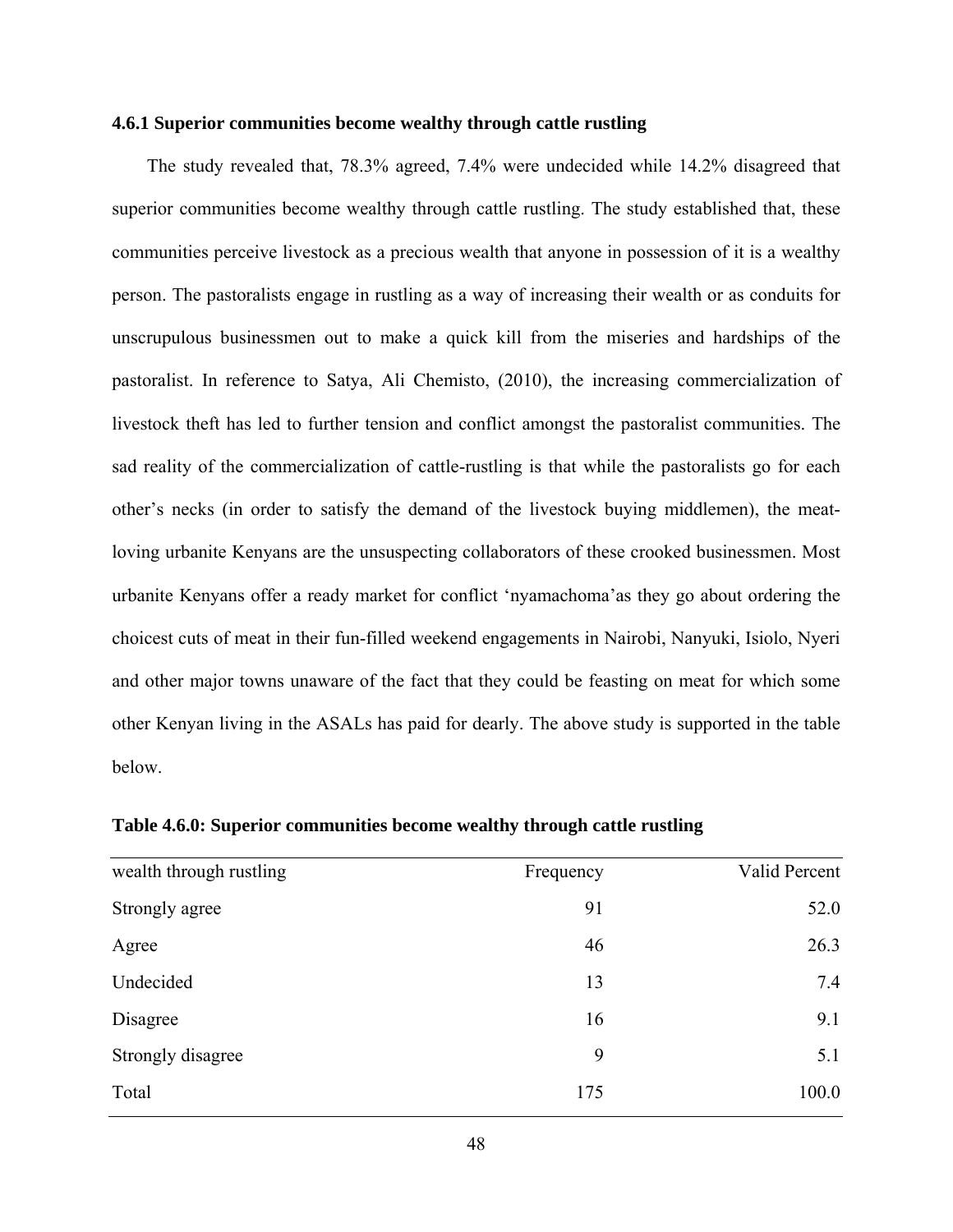#### **4.7 Cattle rustling results to poverty**

The study indicated that 68% of the respondents agreed to the idea that cattle rustling results to poverty. On the other hand, 6.3% were undecided while 26.3% disagreed with this idea. It was apparent therefore that, cattle rustling results to poverty as supported by the majority. They attributed this to loss of lives and living in constant fear of the next raid. Productive age is killed since they are the one used in executing the raids. This hinders development of this area. This idea is supported by Weiss, (2004), brute force meted out on the pastoralists by the colonial government only led to the resistance from the pastoralists to colonial domination and influence, and in return, hampered the development of the new colonial economy that was taking root in other parts of the country. Unfortunately, the independent Kenyan Government seems to have borrowed a leaf from their colonial predecessors in that they adopted the same heavy-handed approach to the issue of cattle-rustling among the pastoralist communities. Since independence, state security agents have contributed to the continued repression of the pastoralist communities by perpetrating serious human right violations among the communities during their so-called 'state-operations' in the ASALs. Oftentimes, these violations are carried under the terms of collective punishment where everyone the young, the old, the pastoralists and the men suffer in equal for committing real or imagined transgressions against the state. This blanket approach by state-security agents to security concerns in the ASALs has increased tension and animosity between the security agents and members of the communities, thereby impeding the likelihood of there being any effective collaboration in efforts aimed at curbing livestock theft. The table below ascertains this.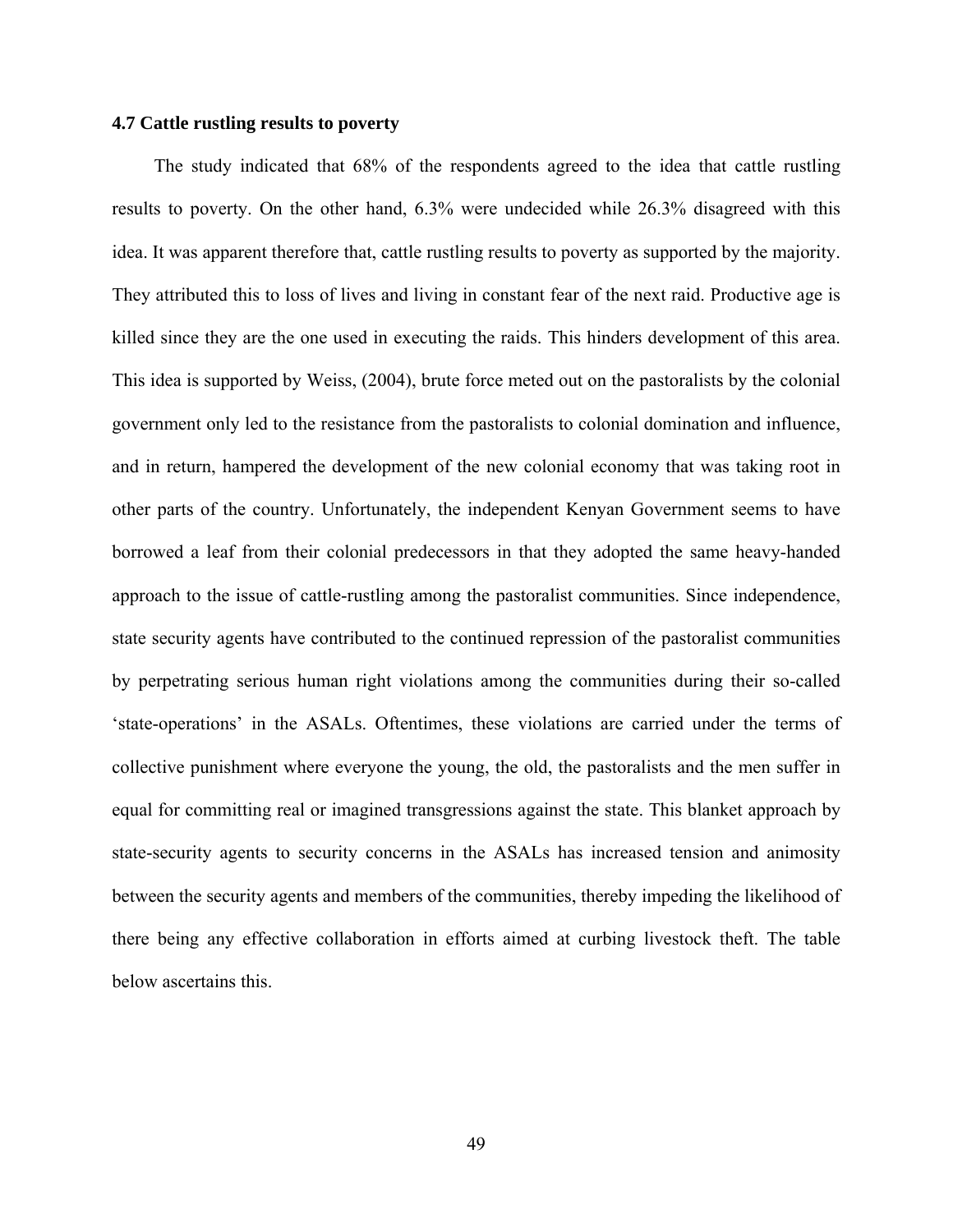| Table 4.6.1: Cattle rustling results to poverty |  |  |  |  |  |
|-------------------------------------------------|--|--|--|--|--|
|-------------------------------------------------|--|--|--|--|--|

| Results to poverty | Frequency | Valid Percent |
|--------------------|-----------|---------------|
| Strongly agree     | 75        | 42.9          |
| Agree              | 43        | 24.6          |
| Undecided          | 11        | 6.3           |
| Disagree           | 19        | 10.9          |
| Strongly disagree  | 27        | 15.4          |
| Total              | 175       | 100.0         |

# **4.8 Unemployed youths find solace in cattle rustling**

The study revealed that, 80% agreed while 18% disagreed that unemployed youths find solace in cattle rustling. As discussed earlier, the increasing commercialization of livestock theft has led to further tension and conflict amongst the pastoralist communities. The meat-loving urbanite Kenyans are the unsuspecting collaborators of these crooked businessmen. Most urbanite Kenyans offer a ready market for conflict meatas they go about ordering the choicest cuts of meat in their fun-filled weekend engagements in Nairobi, Nanyuki, Isiolo, Nyeri and other major towns unaware of the fact that they could be feasting on meat for which some other Kenyan living in the ASALs has paid for dearly.

The statements above are supported in table 4.6.2 as shown in the next page.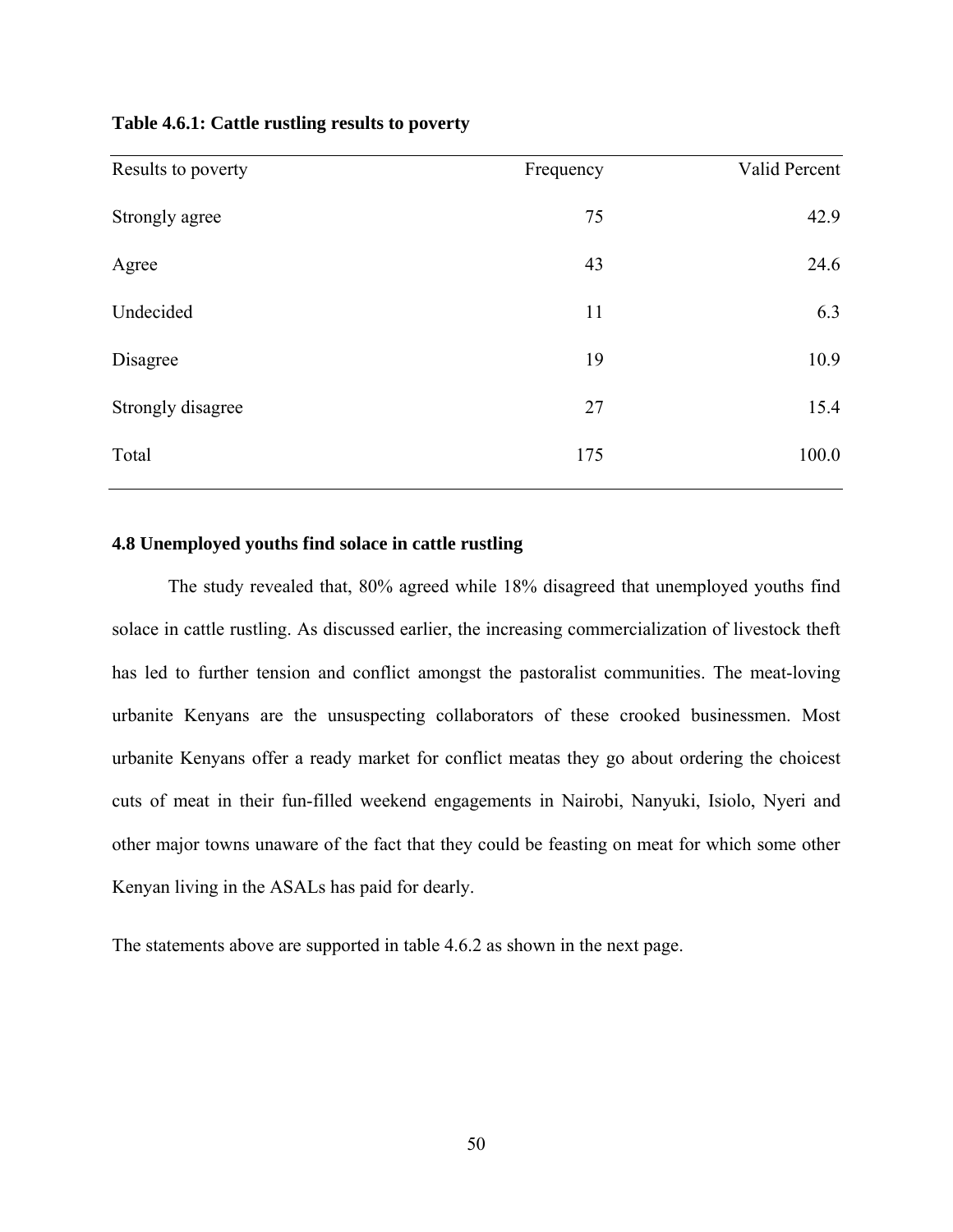|  |  |  |  |  |  |  | Table 4.6.2: Unemployed youths find solace in cattle rustling |  |
|--|--|--|--|--|--|--|---------------------------------------------------------------|--|
|  |  |  |  |  |  |  |                                                               |  |

| Solace in cattle rustling | Frequency      | Valid Percent |
|---------------------------|----------------|---------------|
| Strongly agree            | 89             | 50.9          |
| Agree                     | 51             | 29.1          |
| Undecided                 | $\overline{4}$ | 2.3           |
| Disagree                  | 16             | 9.1           |
| Strongly disagree         | 15             | 8.6           |
| Total                     | 175            | 100.0         |

### **4.9 Cattle rustling have deprived community labor force**

The study indicated that cattle rustling have deprived community labor force. This idea is supported by 71.4% of the respondents that agreed to this idea.Since time immemorial, the nature of the pastoralists' way of lifestyle demanded that they be armed with some form of weapon for purposes of protection or self-defense both for themselves and their cattle from attacks by wild animals and theft. Bows and arrows were the weapons of choice. However, in the past three decades, there has been an escalation of cattle-rustling attacks, which has been fuelled by the increase in small arms. These illegal arms normally originate from the neighboring countries which have been experiencing internal strife, including Uganda, Somali and Ethiopia. This has led to the formation of heavily armed and militarized groups. This has further led to the rise of criminal gangs who engage in cattle-rustling for purely commercial reasons. All this has resulted to loss of lives of productive age in the area. This is supported in the table4.6.3 in the next page for interpretation purposes.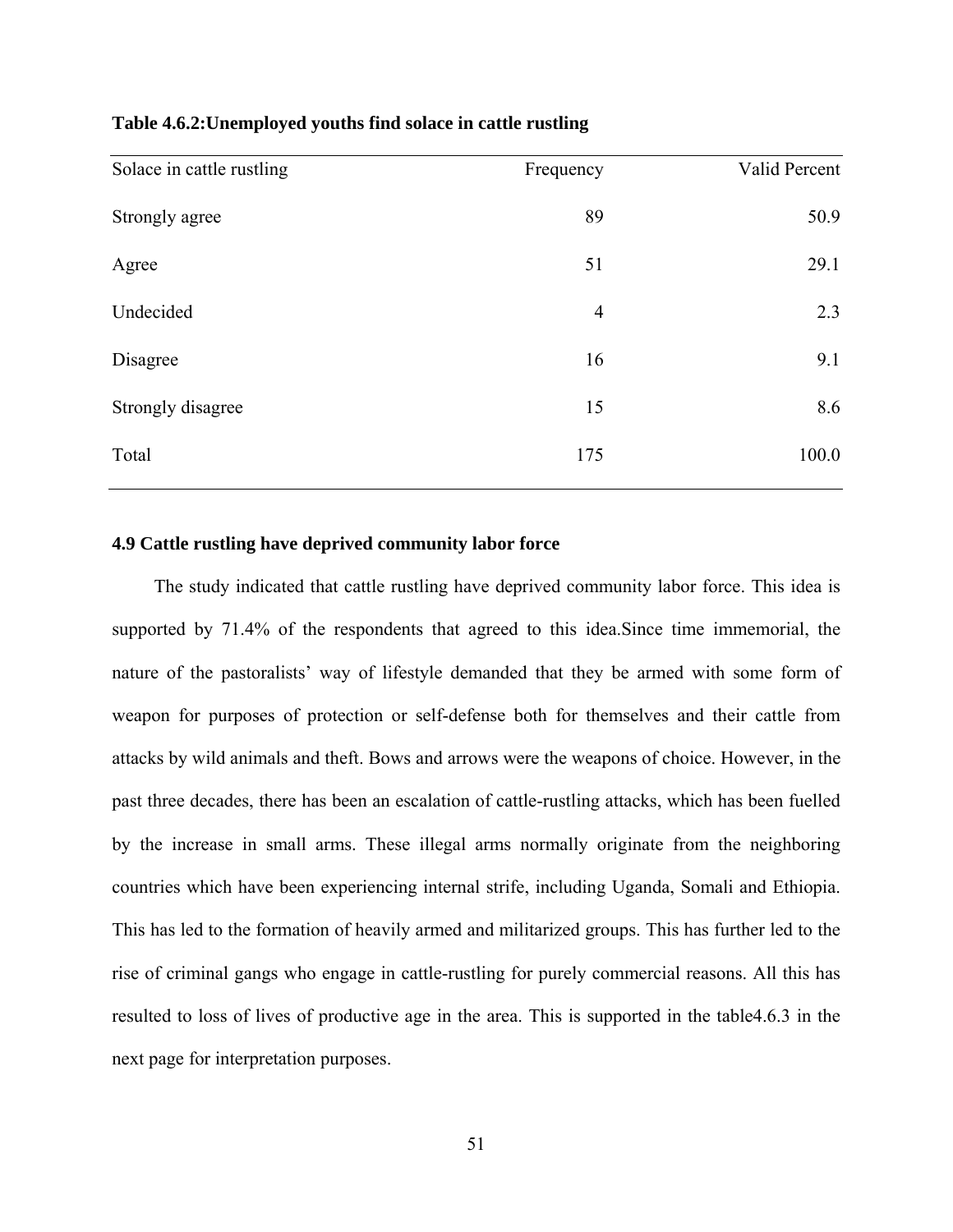# **Table 4.6.3Cattle rustling have deprived community labor force**

| deprived community labor force | Frequency    | Valid Percent   |
|--------------------------------|--------------|-----------------|
| Strongly agree                 | 83           | 47.4            |
| Agree                          | 42           | 24.0            |
| Undecided                      | $\mathbf{1}$ | $.6\phantom{0}$ |
| Disagree                       | 32           | 18.3            |
| Strongly disagree              | 17           | 9.7             |
| Total                          | 175          | 100.0           |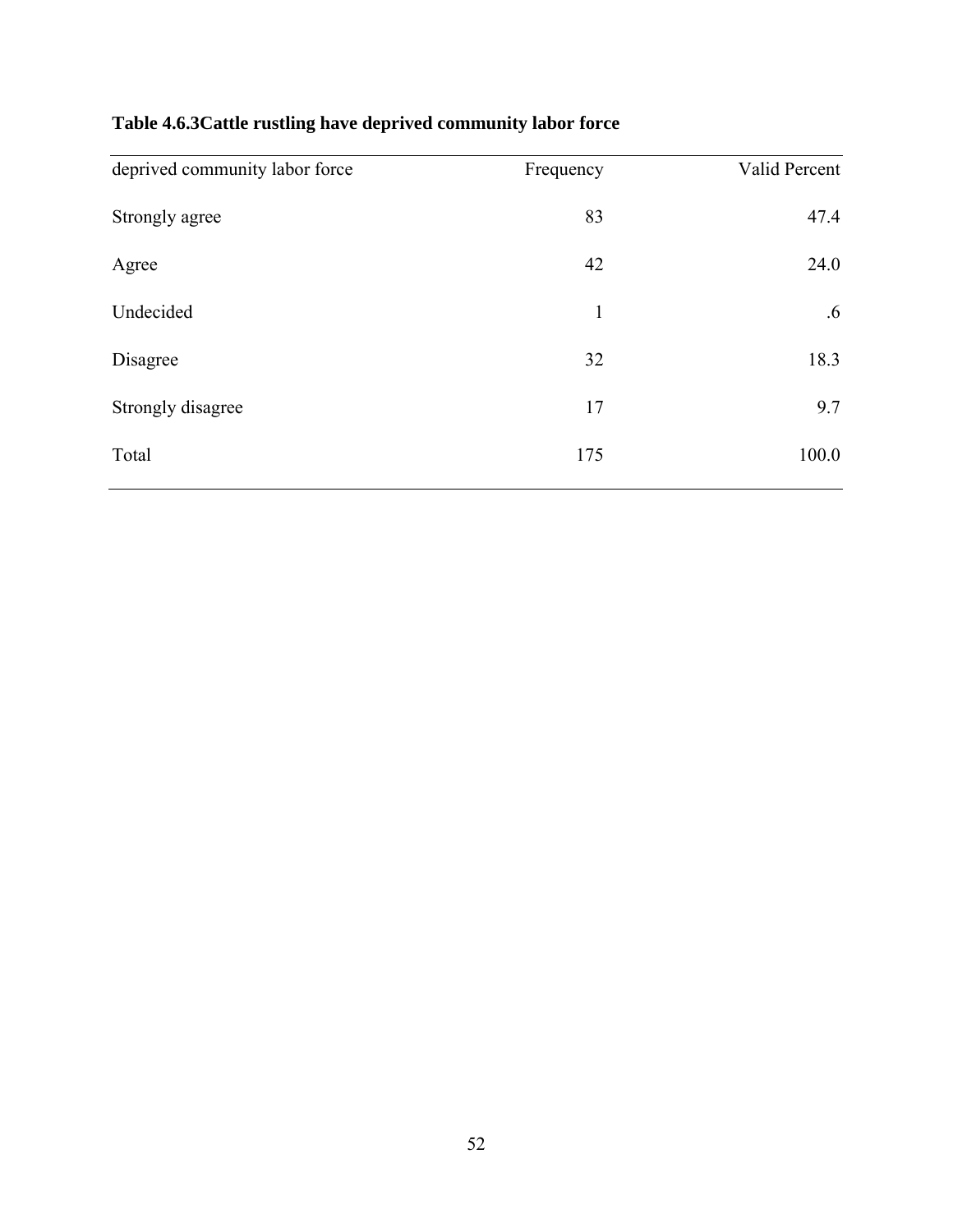#### **4.1.0 SECTION C:**

#### **4.1.1 Introduction**

This section will discuss the responses from the interview carried out on the respondents.

#### **4.1.2 Interview schedule for the community**

During the study interviews were carried out on specific information. The researcher had to establish what economic activities were practiced in Masol location. It was noted that, people in Masol location largely engaged in cattle rearing. Pastoral nature of their lives was attributed to harsh climatic conditions that gave rise to constant movement in such of pasture and water for their livestock. However, Minimal irrigation schemes were noted in the area. A portion of the respondents agreed that farming was gradually taking shape in the region

On the genesis on cattle rustling, the respondents affirmed that the act of cattle-rustling has evolved over a period of time likely for over 100 years ago from being an accepted traditional practice sanctioned by the village elders into being a commercialized and criminal venture, with attendant grave human rights violations. Some of the causal factors that have contributed to the recent development and new trends in cattle-rustling in Kenya and her neighboring countries are discussed next.The interview revealed that, New Administrative Units as an Impediment to the Pastoral Way of Life The establishment of the colonial administration, which introduced the imposition of permanent tribal boundaries, had major ramifications on the pastoral communities as these boundaries were set up without due regard to the seasonal variations and demands of the nomadic lifestyles of the pastoralists. Although the new administrative units were meant to provide distinct and exclusive units of governance along ethnic lines, pastoral communities were oftentimes forced to ignore these colonial boundaries during times of drought. This has inevitably led to tensions between them and the agricultural communities over allegations of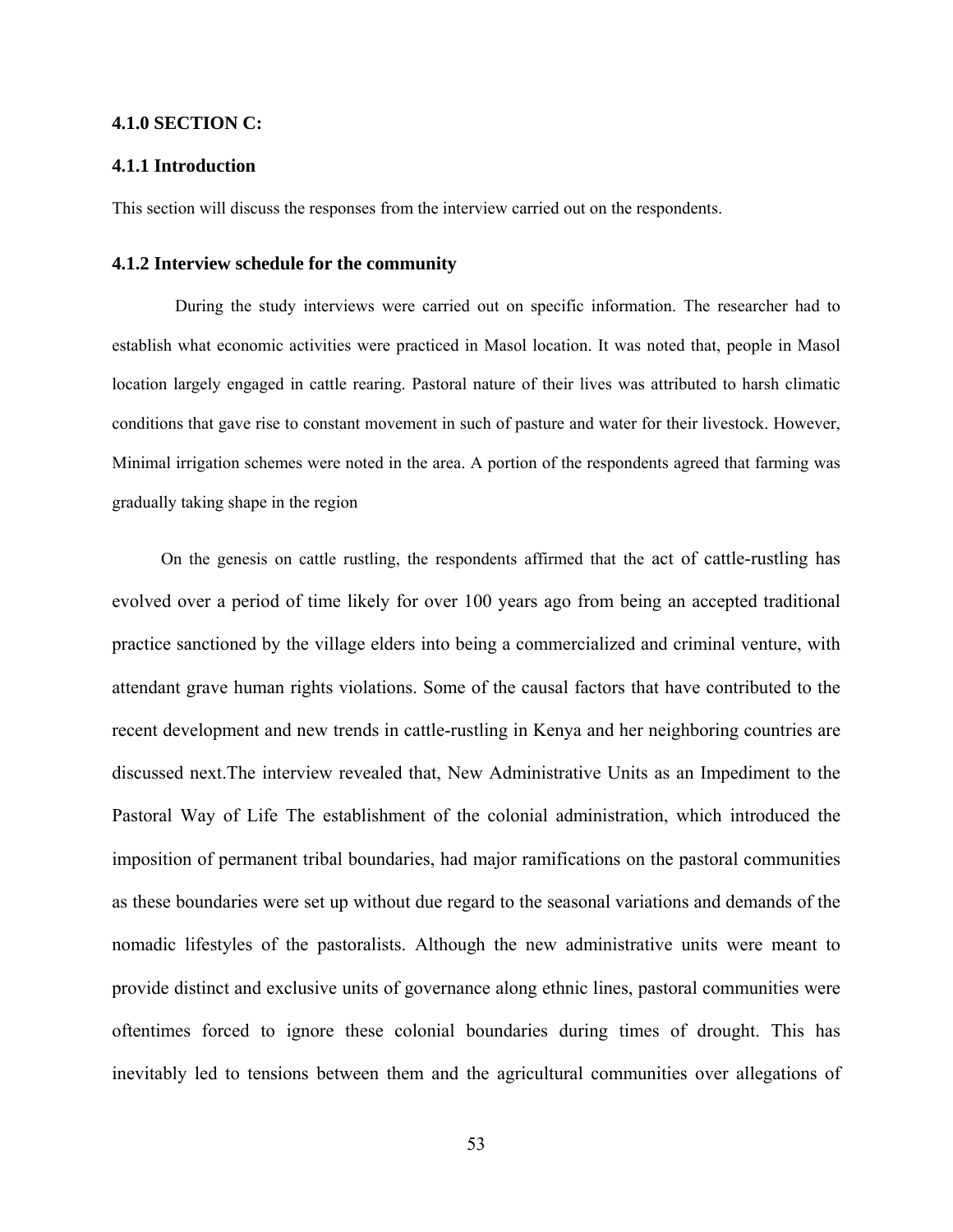trespass. In the past, such conflicts have led to the loss of lives and damage to crops and property. Environmental factor have therefore contributed largely to the practice of cattlerustling. Every year, the effects of drought and famine lead to the death of hundreds of livestock. The long spells of drought experienced in most parts of the pastoralist communities, mainly the North Eastern, and North rift parts of the country including Masol in West Pokot County, has led to undue suffering of these communities, which has in turn led to a competition over pasture and water for livestock. This has led to the pastoralists crossing borders and trespassing to other communities' land in search of pasture and water

From the findings of the interview, cultural practices affect cattle rustling. On mentioning the specific cultural practices, the respondents revealed that the pastoralist communities have continued to follow their traditions and cultural way over many centuries. To many pastoralists, cattle is seen as a valuable asset, a wealth reserve and a sacrificial gift and a pastoralist can do all it takes to protect and seek for more cattle. Traditionally, having large herds of livestock was seen as a source of a secure livelihood base and a sign of prestige. A very high premium is placed on the ownership of cattle, which is an integral part of the pastoralists' culture. High pressure is therefore placed on pastoral communities as culture demands that a successful member of community is one who has the biggest herd of cattle. The traditional basis of cattle raiding was solely for purposes of, inter alia, obtaining cattle to be used as dowry payment, as a rite of passage or as a show of heroism and social power and prestige. The same was closely monitored by elders to ensure that no excesses were committed.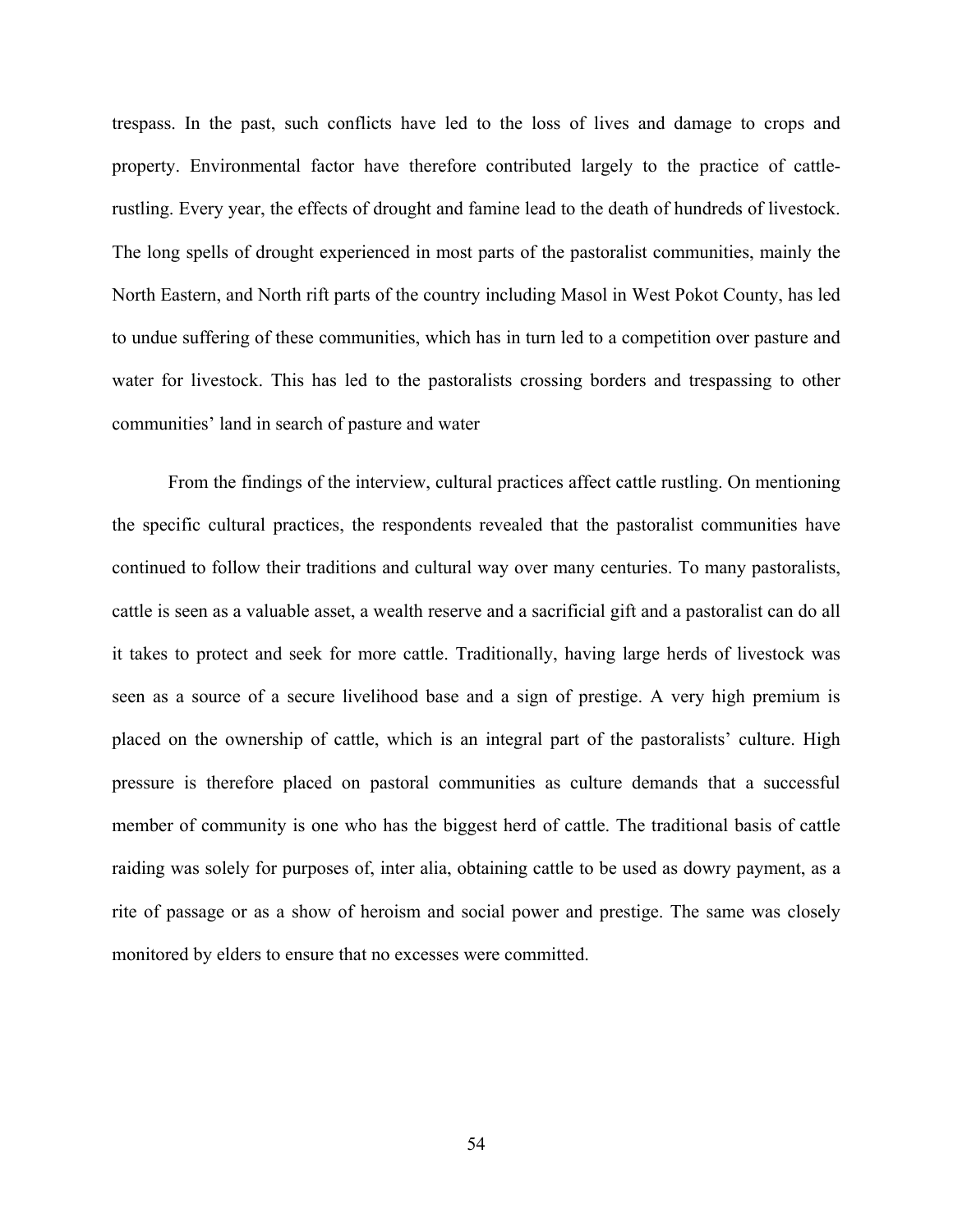#### **CHAPTER FIVE**

# **SUMMARY OF FINDINGS, DISCUSSIONS, CONCLUSIONS AND RECOMMENDATIONS**

#### **5.1 Introduction**

This chapter presents a summary of the key findings, a comparative discussion and conclusions based on research objectives. The chapter concludes with recommendations on effects of cattle rustling on economic development in Masol.

#### **5.2Summary of findings**

This project purposed to investigate and understand effects of cattle rustling on economic development. The research objectives were; to determine the economic activities in Masol Location of West Pokot County, to find out history of cattle rustling in Masol Location of West Pokot County, to establish the effects of cultural practices on cattle rustling in Masol Location of West Pokot County and to determine the effects of cattle rustling on the economic development of Masol Location of West Pokot County.This study employed a descriptive research design, this describe the phenomenon associated or characteristic of a subject population. This approach sought to collect data without manipulating the research variables or the respondents in an attempt to assess the effectsof cattle rustling on economic development. Among other findings, a cattle rustling has negatively impacted the economic development of this region. The sections below present a discussion of the findings according to the objectives.

### **5.2.1 To determine the economic activities in Masol Location of West Pokot County**

The result indicated that 31% of the respondents agreed that cattle rustling are the main economic activity in Masol Location. This was evident by the number of cattle raided in the recent past. According to the respondents that were interviewed, over 2000 cattle had been stolen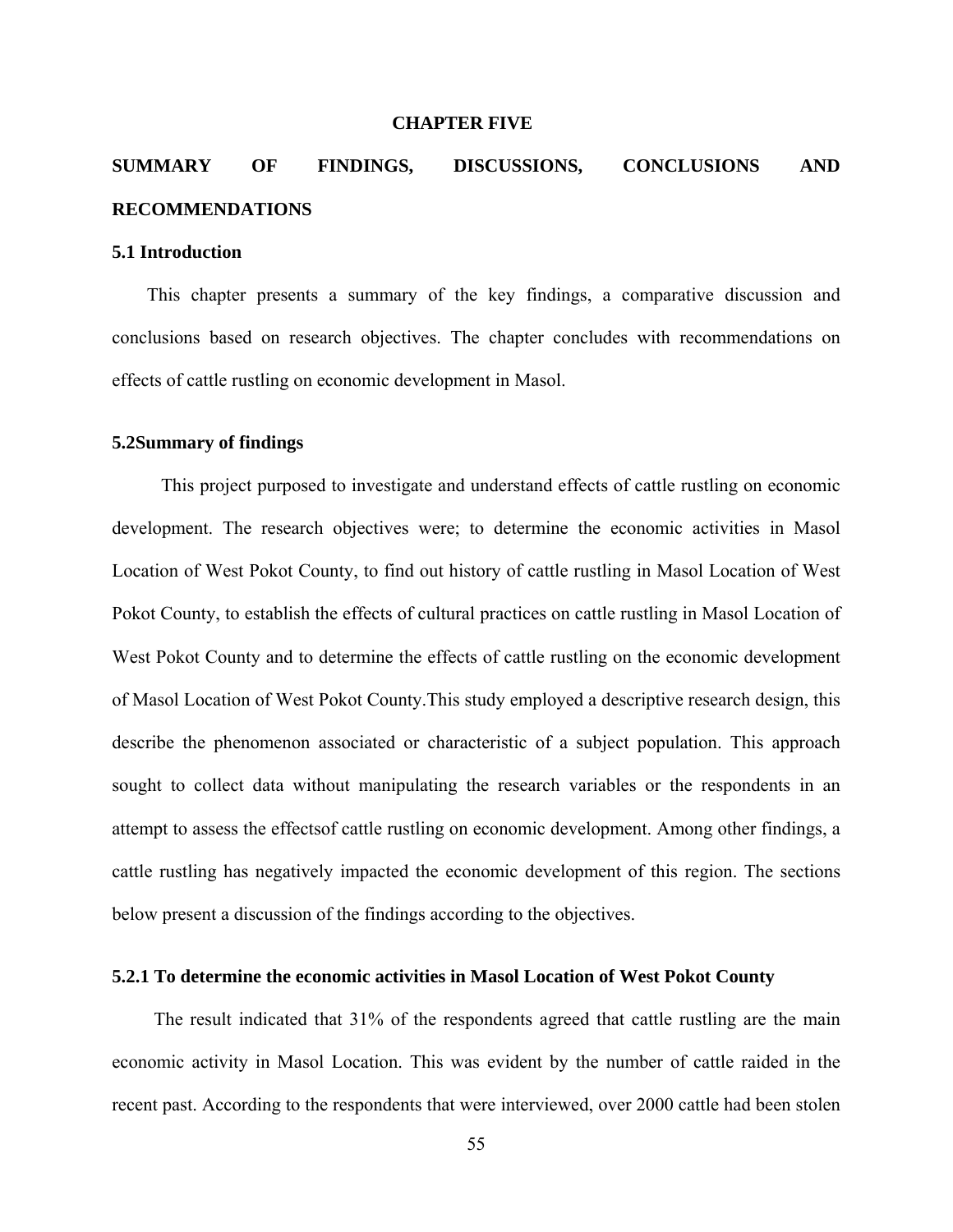by neighboring communities and sold to other Counties. On the other hand, 15.4% were undecided; however, their uncertainty was attributed to working in far areas and thus having limited access to cattle rustling. Most of those that were numb were professionals who worked in urban areas that were less hit by cattle rustling. On the sharp contrary, it was apparent that cattle rustling were not the main economic activity in this region as supported by 54% of the respondents that were for this idea. They attributed this to engagement in farming through irrigation and business activities. The study sought to establish if crop farming was a supplementary economic activity in Masol Location. The study reveals that 47.4% agreed while 42.3% disagreed. It was apparent that through irrigation schemes that were introduced by nongovernmental organizations and the government of Kenya, crop farming offered a supplementary activity for the residents. On the contrary, a reasonable percentage disagreed and attributed this to their pastoralist nature.Majority of the respondents disagreed that cattle rustling have contributed immensely on the development of Masol community as shown by 55% of the respondents. They sited this to loss of lives during a raid operations and loss of property as well. The respondents detested cattle rustling since it made them live in constant fears of rearing large herds of cattle because it be stolen any time by cattle rustlers. This fact slowed down development.

#### **5.2.2History of Cattle Rustling In Masol Location of West Pokot County**

The second objective was mandated to establish the history of cattle rustling in Masol.The study reveal that majority of the respondents disagreed with the ideas that cattle rustling is as old as the creation of earth. This idea was disputed by 48% of the respondents. They sited those cattle rustling was as a result of inequality in the post-independence era. In reference to Umar, Abdi, (2004), for many years, the pastoral communities have been sidelined by the Government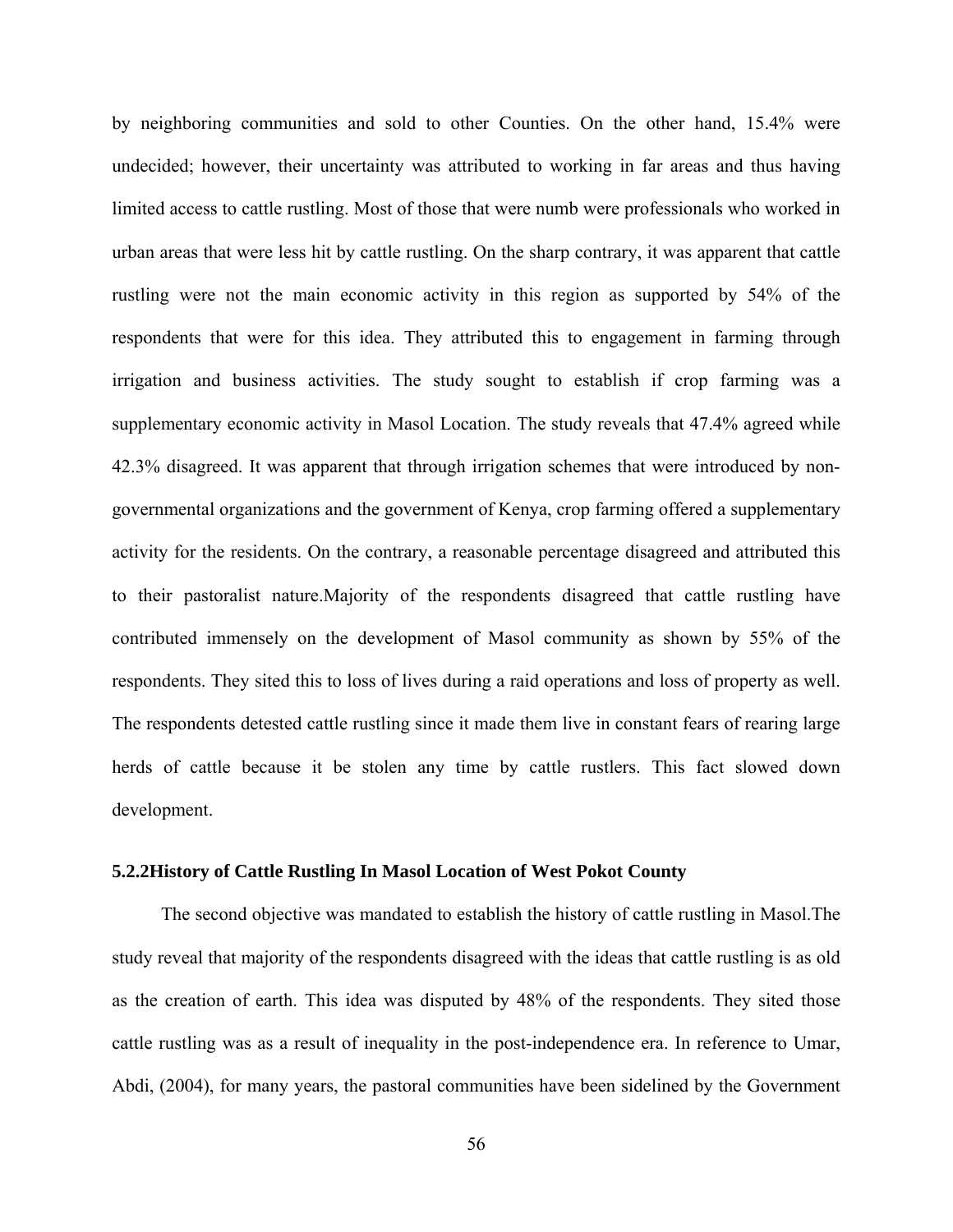from the mainstream of the countries socio-economic and political fronts. Pastoralist areas are the least developed and the infrastructure is poorly developed in these areas which are majorly ASALs. There are few schools, health facilities and poor telecommunication services. Indeed, the disparity in the economic and living standards between most of the pastoralists and the rest of the country is extremely wide. It was necessary to find out if the colonial government imposed the idea of cattle rustling. The study reveals that the colonial government imposed the idea as supported by 58.3%. In reference to Chemisto, (2010), this may be attributed to the fact that at the advent of colonialism, many pastoralist communities were unwilling to adopt new cultures and changes that the white man brought, and consequently, they were transferred to the unproductive regions of the country. Further, the pastoral communities, due to their deep culture and their nomadic way of living, failed to obtain the white man's education. Lack of western education among the pastoralist communities partly explains their failure to actively participate in the political governance of the country at independence and after. It was imported to find out whether a cattle rustling was culturally accepted practice in Masol Location. The study revealed that indeed it was accepted to engage in cattle rustling as supported by 72% of the respondents that were for this idea. They attributed the practice of celebration and blessing of warriors as a ritual that encouraged cattle rustling. Majority of the respondents agreed that cattle rustling were initiated in the post-independence Kenya as vehemently supported by 80% of the respondents. In reference to Umar, Abdi, (2004), the statement of Session Paper No. 10 of 1965 governed the allocation of the state's resources for over 40 years. This development policy document gave resource allocation preference to the so-called high potential areas (which cover only 20% of Kenya's total land coverage) while consciously ignoring and marginalizing the ASALs in the developmental agenda of the state. The extent of the marginalization has been clearly illustrated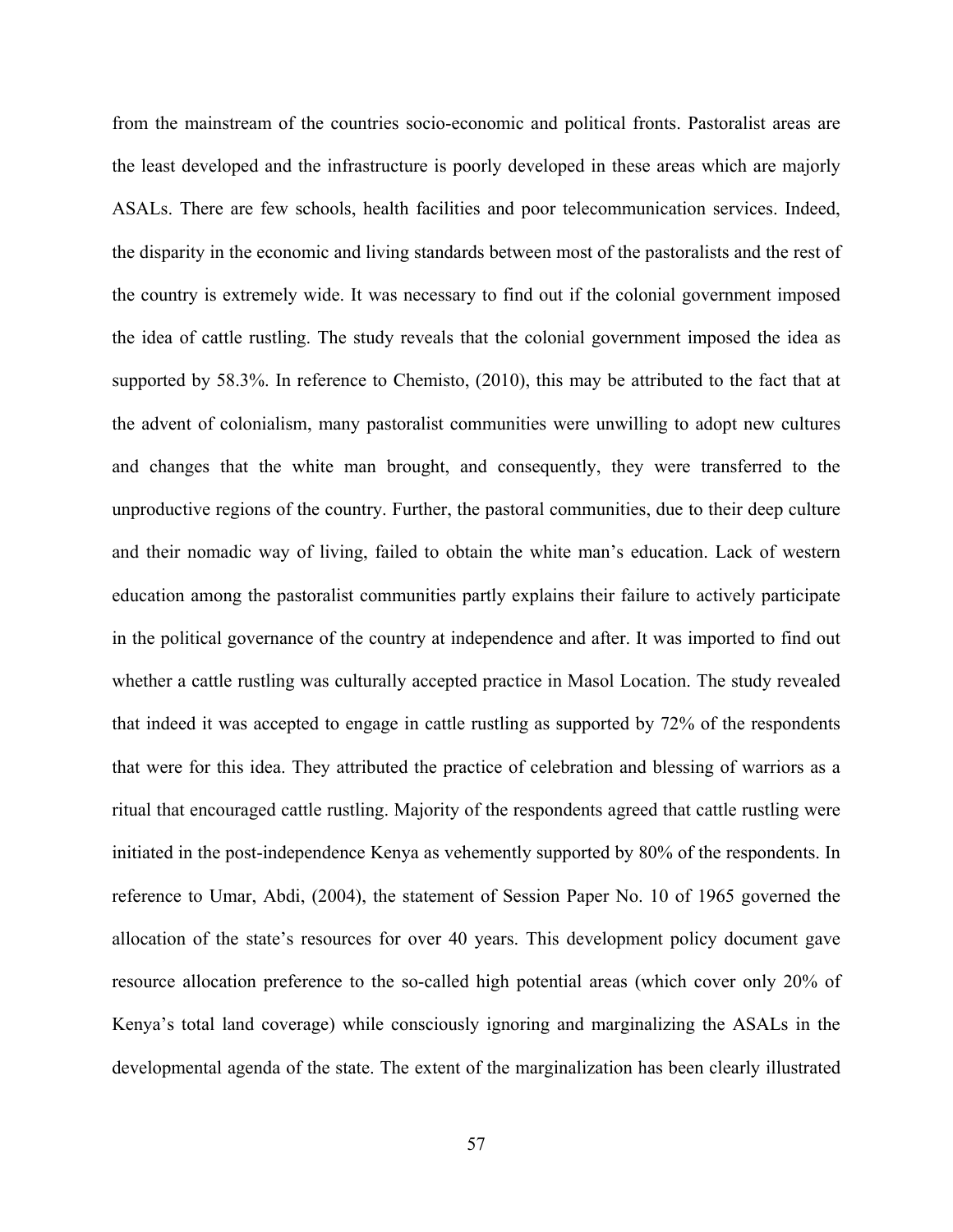in a document prepared by the Ministry of State for the Development of Northern Kenya and other Arid and Semi-Arid Areas. The table below validates these statements.

# **5.2.3Effects of Cultural Practices on Cattle Rustling In Masol Location of West Pokot County**

The third objective was to establish the effects of cultural practices on cattle rustling in Masol location. The study below reveals that cattle rustling are a show of might to the enemy community. This statement is supported by 74.2%. This statement can be supported by Chemisto, (2010) who agued that to many pastoralists, cattle is seen as a valuable asset, a wealth reserve and a sacrificial gift and a pastoralist can do all it takes to protect and seek for more cattle. Traditionally, having large herds of livestock was seen as a source of a secure livelihood base and a sign of prestige. A very high premium is placed on the ownership of cattle, which is an integral part of the pastoralists' culture. High pressure is therefore placed on pastoral communities as culture demands that a successful member of community is one who has the biggest herd of cattle. The study revealed that 74.1% agreed that elders bless warriors when they participate in cattle rustling. In regard to this statement, Kothari, (1990) argued that, the traditional basis of cattle raiding was solely for purposes of, inter alia, obtaining cattle to be used as dowry payment, as a rite of passage or as a show of heroism and social power and prestige. The same was closely monitored by elders to ensure that no excesses were committed. The raids used to be conducted within well accepted rules of engagement, and the practice was acceptable to the participating communities. Retaliatory attacks also followed the said acceptable rules. However, there has been experienced a total transformation of this traditional practice, to well organized banditry attacks where livestock is often raided for commercial purposes and where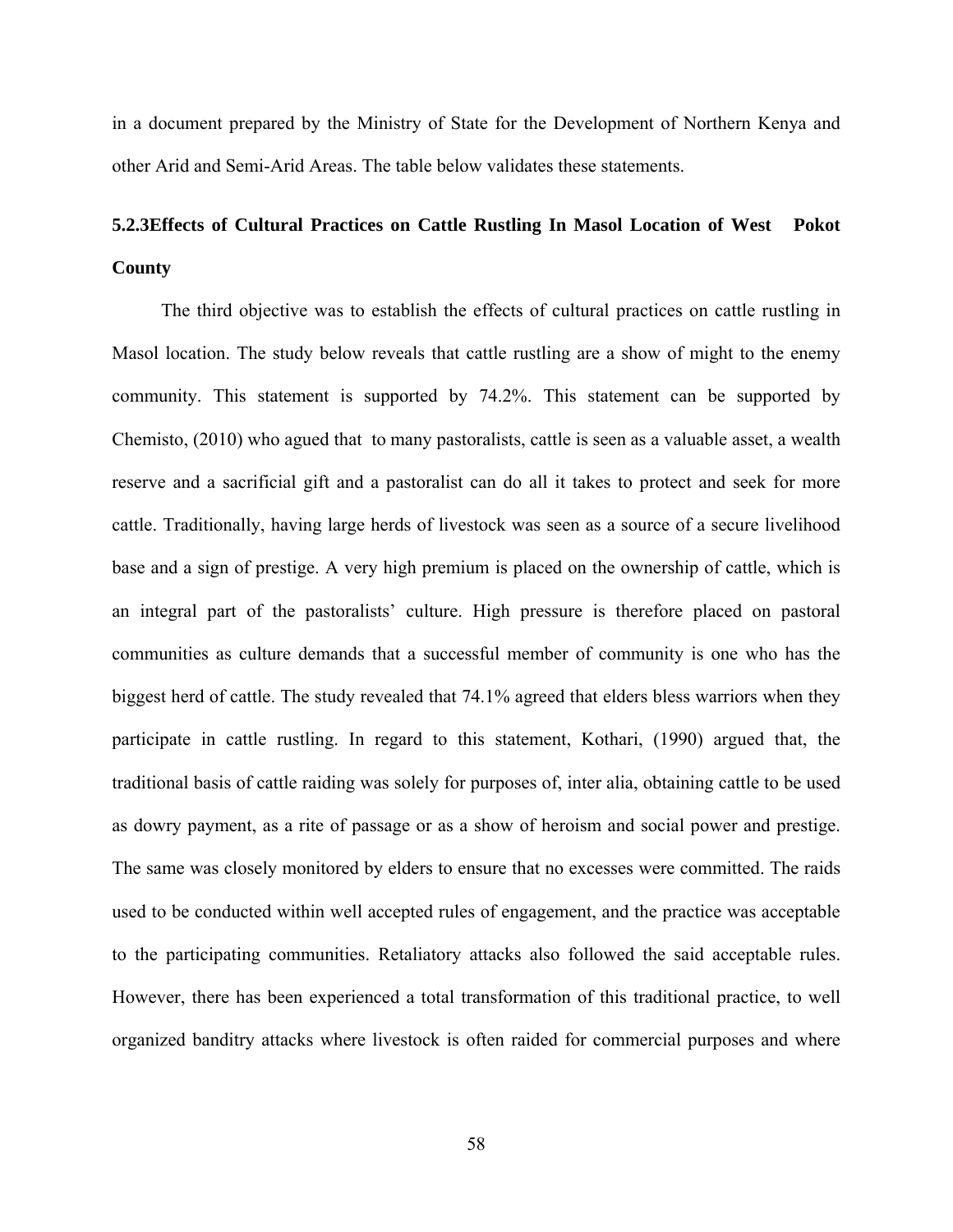the practice is more often than not, characterized with human rights violations such as killings, rape and torture.

#### **5.2.4 Effects of Cattle Rustling On Economic Development**

The fourth objective of the study was to establish effects of cattle rustling on the economic development of Masol Location of West Pokot County. The study revealed that, 78.3% agreed, 7.4% were undecided while 14.2% disagreed that superior communities become wealthy through cattle rustling. The study established that, these communities perceive livestock as a precious wealth that anyone in possession of it is a wealthy person. The pastoralists engage in rustling as a way of increasing their wealth or as conduits for unscrupulous businessmen out to make a quick kill from the miseries and hardships of the pastoralist. In reference to Satya, Ali Chemisto, (2010), the increasing commercialization of livestock theft has led to further tension and conflict amongst the pastoralist communities. The sad reality of the commercialization of cattle-rustling is that while the pastoralists go for each other's necks (in order to satisfy the demand of the livestock buying middlemen), the meat-loving urbanite Kenyans are the unsuspecting collaborators of these crooked businessmen. Most urbanite Kenyans offer a ready market for conflict nyamachoma as they go about ordering the choicest cuts of meat in their fun-filled weekend engagements in Nairobi, Nanyuki, Isiolo, Nyeri and other major towns unaware of the fact that they could be feasting on meat for which some other Kenyan living in the ASALs has paid for dearly. The study indicated that 68% of the respondents agreed to the idea that cattle rustling results to poverty. On the other hand, 6.3% were undecided while 26.3% disagreed with this idea. It was apparent therefore those cattle rustling results to poverty as supported by the majority. They attributed this to loss of lives and living in constant fear of the next raid. Productive age is killed since they are the one used in executing the raids. This hinders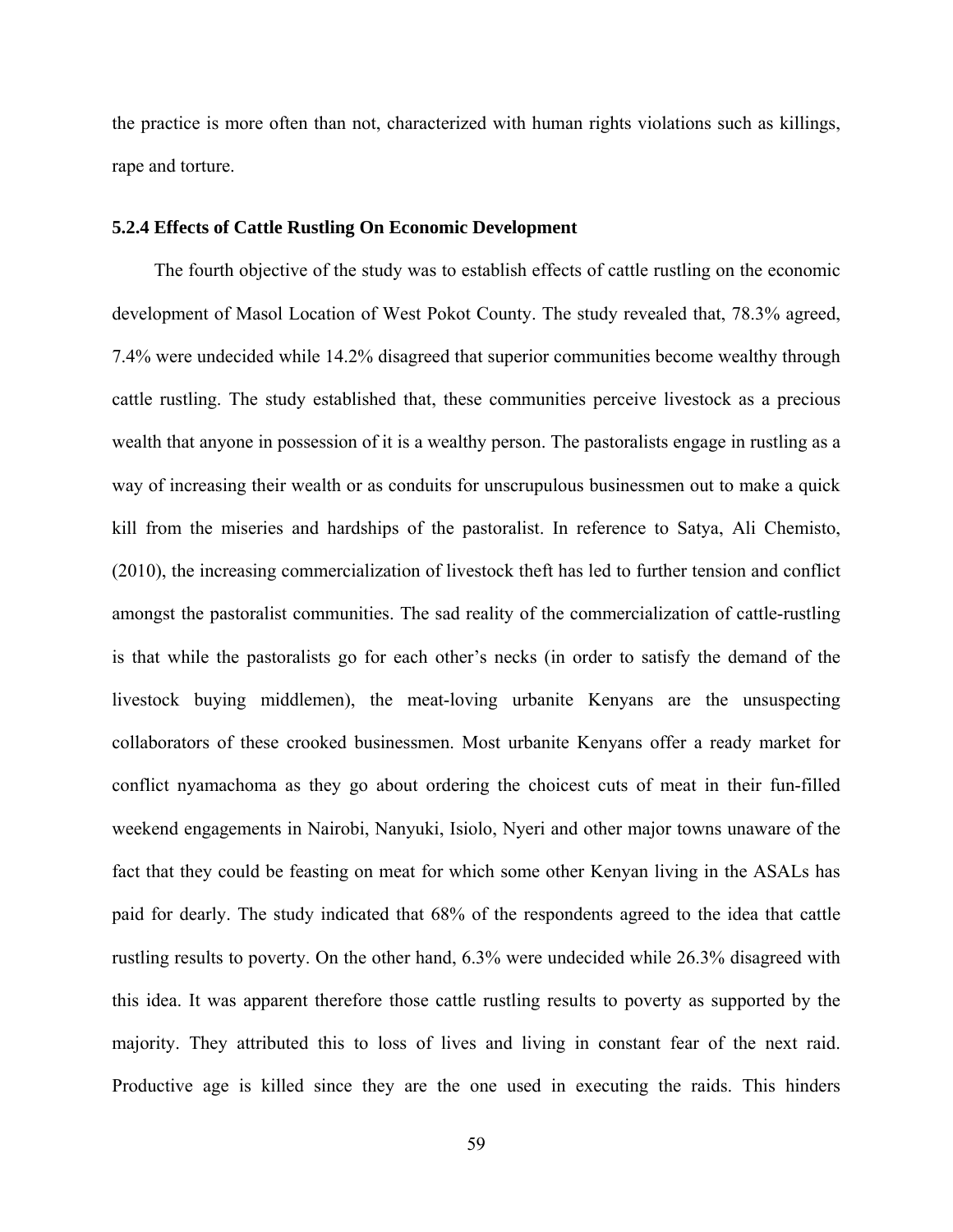development of this area. This idea is supported by Weiss, (2004), brute force meted out on the pastoralists by the colonial government only led to the resistance from the pastoralists to colonial domination and influence, and in return, hampered the development of the new colonial economy that was taking root in other parts of the country. Unfortunately, the independent Kenyan Government seems to have borrowed a leaf from their colonial predecessors in that they adopted the same heavy-handed approach to the issue of cattle-rustling among the pastoralist communities. Since independence, state security agents have contributed to the continued repression of the pastoralist communities by perpetrating serious human right violations among the communities during their so-called 'state-operations' in the ASALs. Oftentimes, these violations are carried under the terms of collective punishment where everyone the young, the old, the pastoralists and the men suffer in equal for committing real or imagined transgressions against the state. This blanket approach by state-security agents to security concerns in the ASALs has increased tension and animosity between the security agents and members of the communities, thereby impeding the likelihood of there being any effective collaboration in efforts aimed at curbing livestock theft. The study revealed that, 80% agreed while 18% disagreed that unemployed youths find solace in cattle rustling. As discussed earlier, the increasing commercialization of livestock theft has led to further tension and conflict amongst the pastoralist communities. The meat-loving urbanite Kenyans are the unsuspecting collaborators of these crooked businessmen. Most urbanite Kenyans offer a ready market for conflict meats they go about ordering the choicest cuts of meat in their fun-filled weekend engagements in Nairobi, Nanyuki, Isiolo, Nyeri and other major towns unaware of the fact that they could be feasting on meat for which some other Kenyan living in the ASALs has paid for dearly. The study indicated that cattle rustling have deprived community labor force. This idea is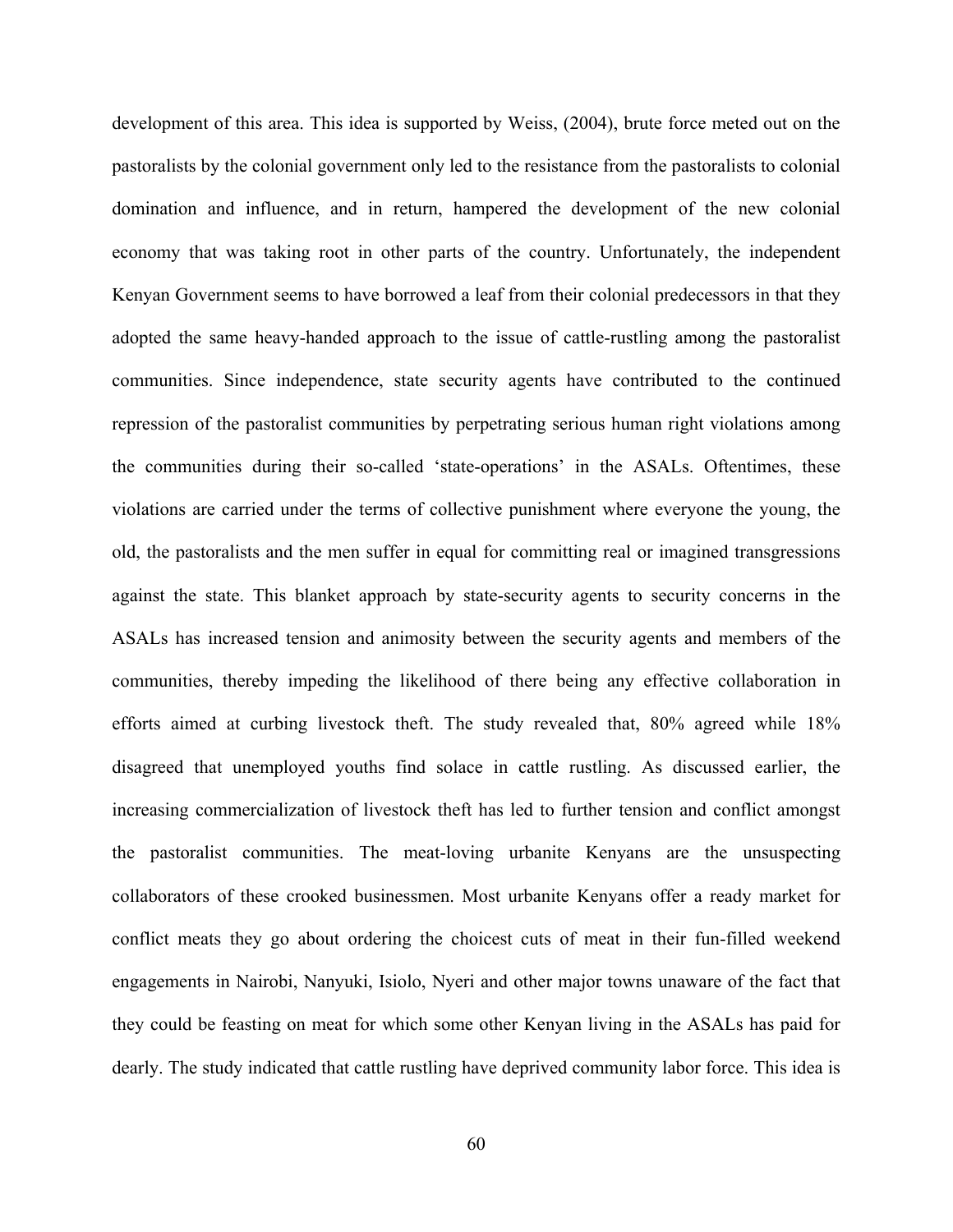supported by 71.4% of the respondents that agreed to this idea. Since time immemorial, the nature of the pastoralists' way of lifestyle demanded that they be armed with some form of weapon for purposes of protection or self-defense both for themselves and their cattle from attacks by wild animals and theft. Bows and arrows were the weapons of choice. However, in the past three decades, there has been an escalation of cattle-rustling attacks, which has been fuelled by the increase in small arms. These illegal arms normally originate from the neighboring countries which have been experiencing internal strife, including Uganda, Somali and Ethiopia. This has led to the formation of heavily armed and militarized groups. This has further led to the rise of criminal gangs who engage in cattle-rustling for purely commercial reasons. All this has resulted to loss of lives of productive age in the area.

### **5.3 Conclusions**

#### **5.3.1 to determine the economic activities in Masol Location of West Pokot County**

The result indicated that cattle's rustling is the main economic activity in Masol Location. This was evident by the number of cattle raided in the recent past. Over 2000 cattle had been stolen by neighboring communities and sold to other Counties. Crop farming was a supplementary economic activity in Masol Location as shown above in the study. It was apparent that through irrigation schemes that were introduced by non governmental organizations and the government of Kenya, crop farming offered a supplementary activity for the residents.Majority of the respondents disagreed that cattle rustling have contributed immensely on the development of Masol community. They cited this to loss of lives during a raid operations and loss of property as well. The respondents detested cattle rustling since it made them live in constant fears of rearing large herds of cattle because it be stolen any time by cattle rustlers. This fact slowed down development.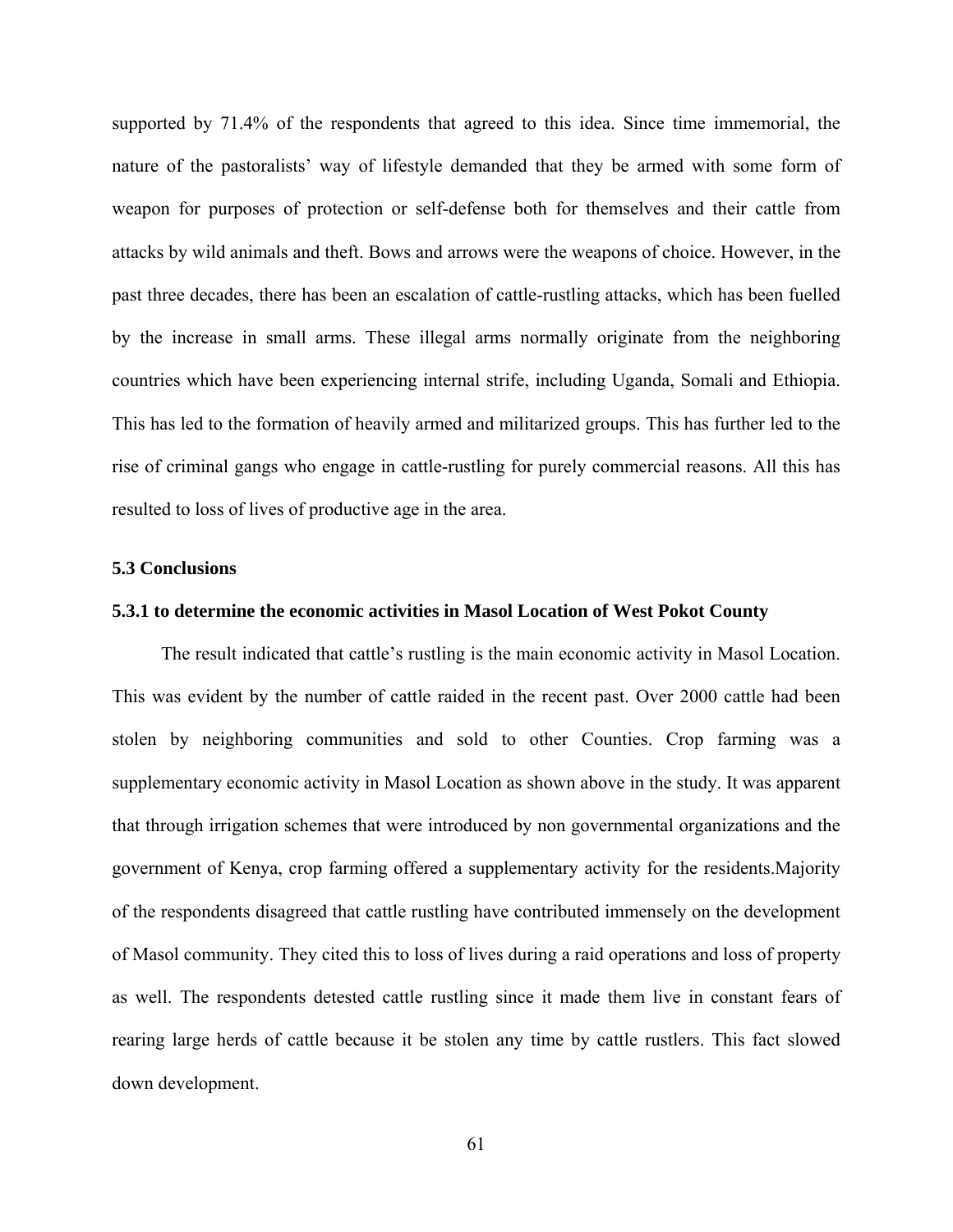#### **5.3.2History of Cattle Rustling In Masol Location of West Pokot County**

The second objective was mandated to establish the history of cattle rustling in Masol. The study reveal that majority of the respondents disagreed with the ideas that cattle rustling is as old as the creation of earth. They cited those cattle rustling was as a result of inequality in the postindependence era. In reference to Umar, Abdi, (2004), for many years, the pastoral communities have been sidelined by the Government from the mainstream of the countries socio-economic and political fronts. Pastoralist areas are the least developed and the infrastructure is poorly developed in these areas which are majorly ASALs. There are few schools, health facilities and poor telecommunication services. Indeed, the disparity in the economic and living standards between most of the pastoralists and the rest of the country is extremely wide. It was necessary to find out if the colonial government imposed the idea of cattle rustling. The study reveals that the colonial government imposed the idea. In reference to Chemisto, (2010), this may be attributed to the fact that at the advent of colonialism, many pastoralist communities were unwilling to adopt new cultures and changes that the white man brought, and consequently, they were transferred to the unproductive regions of the country. Further, the pastoral communities, due to their deep culture and their nomadic way of living, failed to obtain the white man's education. Lack of western education among the pastoralist communities partly explains their failure to actively participate in the political governance of the country at independence and after. It was imported to find out whether a cattle rustling was culturally accepted practice in Masol Location. The study revealed that indeed it was accepted to engage in cattle rustling. They attributed the practice of celebration and blessing of warriors as a ritual that encouraged cattle rustling. Majority of the respondents agreed that cattle rustling were initiated in the post-independence Kenya. In reference to Umar, Abdi, (2004), the statement of Session Paper No. 10 of 1965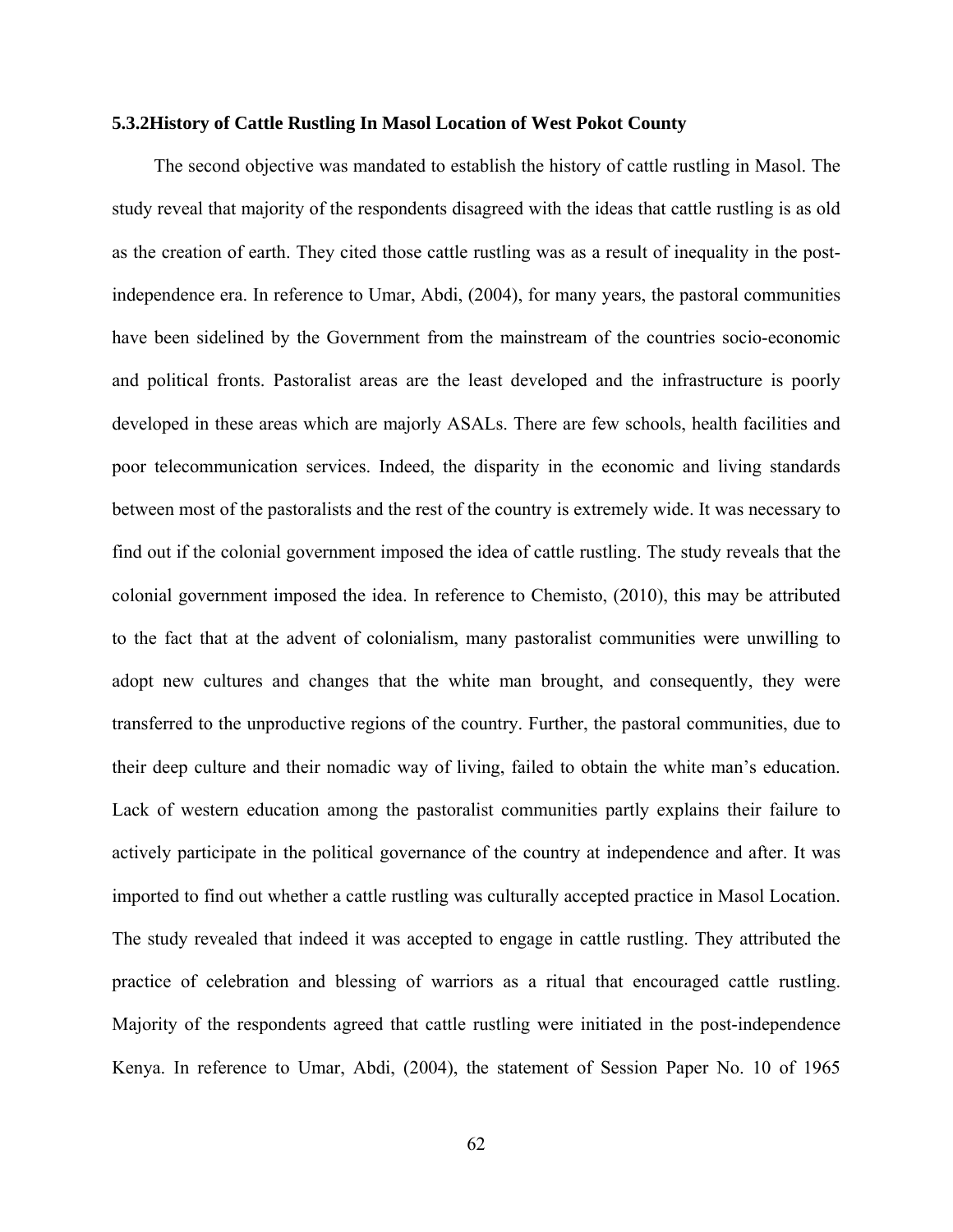governed the allocation of the state's resources for over 40 years. This development policy document gave resource allocation preference to the so-called high potential areas (which cover only 20% of Kenya's total land coverage) while consciously ignoring and marginalizing the ASALs in the developmental agenda of the state. The extent of the marginalization has been clearly illustrated in a document prepared by the Ministry of State for the Development of Northern Kenya and other Arid and Semi-Arid Areas.

# **5.3.3. Effects of Cultural Practices on Cattle Rustling In Masol Location of West Pokot County**

The third objective was to establish the effects of cultural practices on cattle rustling in Masol location. The study below reveals that cattle rustling are a show of might to the enemy community. This statement can be supported by Chemisto, (2010) who agued that to many pastoralists, cattle is seen as a valuable asset, a wealth reserve and a sacrificial gift and a pastoralist can do all it takes to protect and seek for more cattle. Traditionally, having large herds of livestock was seen as a source of a secure livelihood base and a sign of prestige. A very high premium is placed on the ownership of cattle, which is an integral part of the pastoralists' culture. High pressure is therefore placed on pastoral communities as culture demands that a successful member of community is one who has the biggest herd of cattle. The study revealed that elders bless warriors when they participate in cattle rustling. In regard to this statement, Kothari, (1990) argued that, the traditional basis of cattle raiding was solely for purposes of, inter alia, obtaining cattle to be used as dowry payment, as a rite of passage or as a show of heroism and social power and prestige. The same was closely monitored by elders to ensure that no excesses were committed. The raids used to be conducted within well accepted rules of engagement, and the practice was acceptable to the participating communities. Retaliatory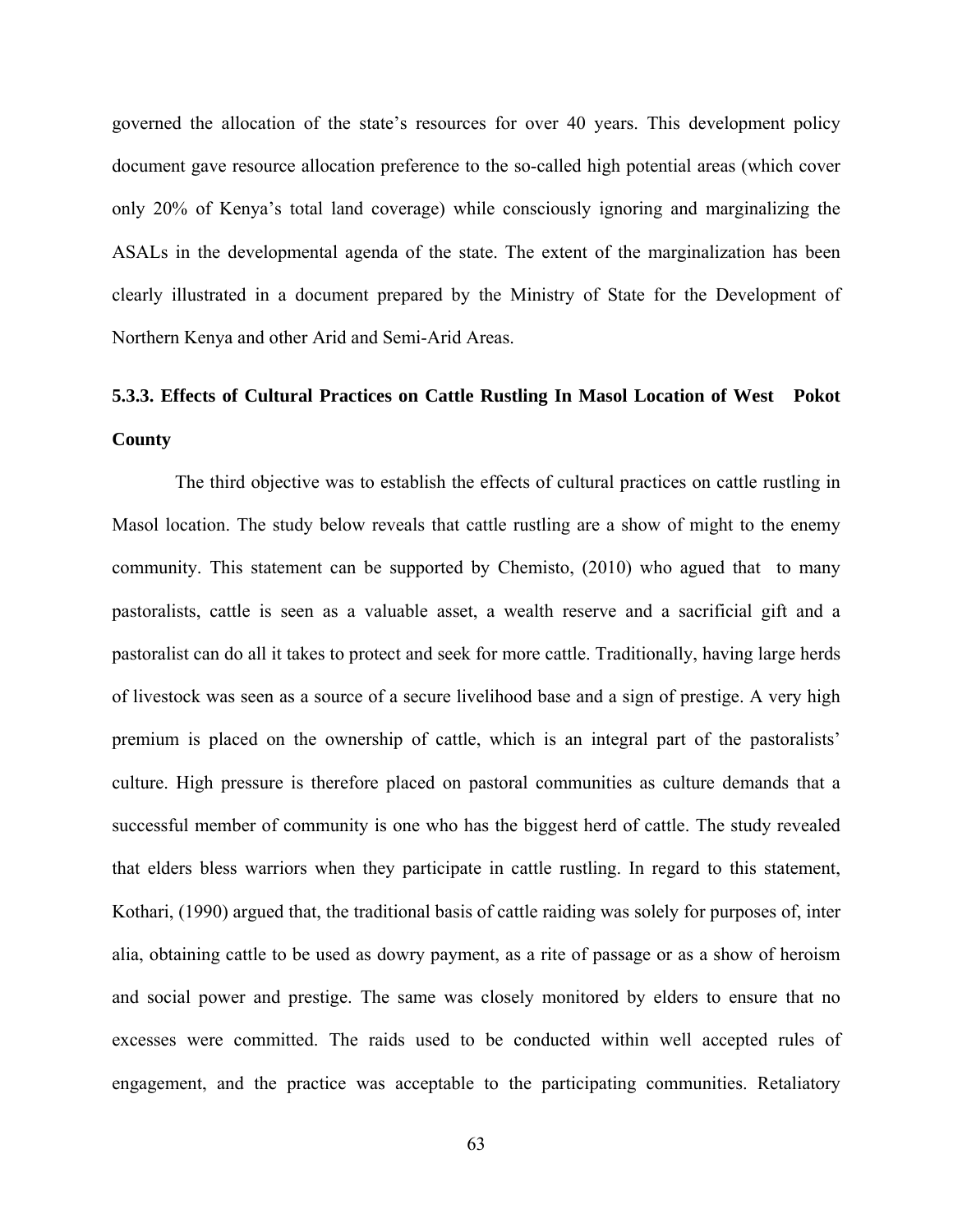attacks also followed the said acceptable rules. However, there has been experienced a total transformation of this traditional practice, to well organized banditry attacks where livestock is often raided for commercial purposes and where the practice is more often than not, characterized with human rights violations such as killings, rape and torture.

#### **5.3.4 Effects of Cattle Rustling On Economic Development**

The fourth objective of the study was to establish effects of cattle rustling on the economic development of Masol Location of West Pokot County. The study revealed that, that superior communities become wealthy through cattle rustling. The study established that, these communities perceive livestock as a precious wealth that anyone in possession of it is a wealthy person. The pastoralists engage in rustling as a way of increasing their wealth or as conduits for unscrupulous businessmen out to make a quick kill from the miseries and hardships of the pastoralist. In reference to Satya, Ali Chemisto, (2010), the increasing commercialization of livestock theft has led to further tension and conflict amongst the pastoralist communities. The sad reality of the commercialization of cattle-rustling is that while the pastoralists go for each other's necks (in order to satisfy the demand of the livestock buying middlemen), the meatloving urbanite Kenyans are the unsuspecting collaborators of these crooked businessmen. Most urbanite Kenyans offer a ready market for conflict nyamachoma as they go about ordering the choicest cuts of meat in their fun-filled weekend engagements in Nairobi, Nanyuki, Isiolo, Nyeri and other major towns unaware of the fact that they could be feasting on meat for which some other Kenyan living in the ASALs has paid for dearly. The study indicated that cattle rustling results to poverty. It was apparent therefore those cattle rustling results to poverty as supported by the majority. They attributed this to loss of lives and living in constant fear of the next raid. Productive age is killed since they are the one used in executing the raids. This hinders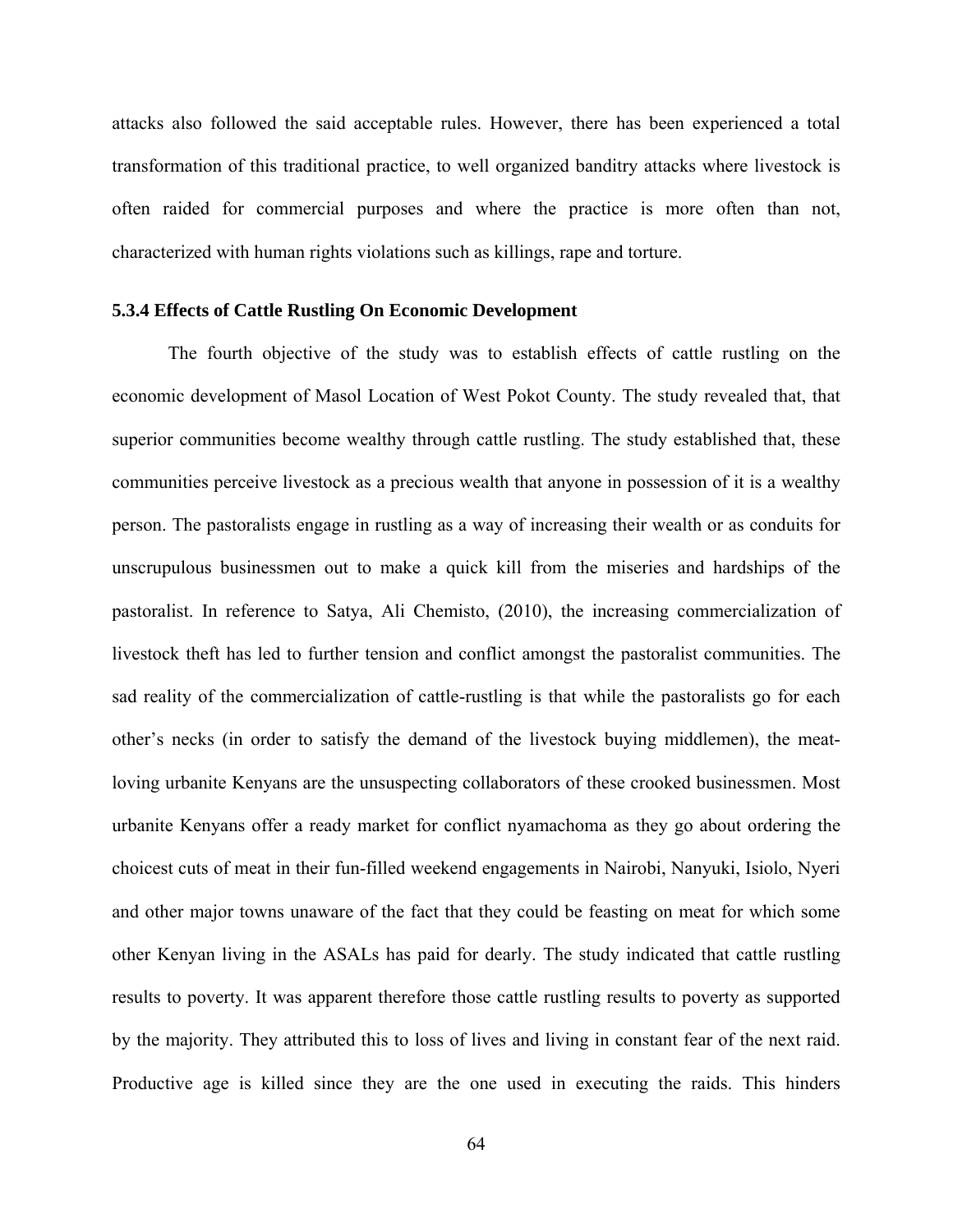development of this area. This idea is supported by Weiss, (2004), brute force meted out on the pastoralists by the colonial government only led to the resistance from the pastoralists to colonial domination and influence, and in return, hampered the development of the new colonial economy that was taking root in other parts of the country. Unfortunately, the independent Kenyan Government seems to have borrowed a leaf from their colonial predecessors in that they adopted the same heavy-handed approach to the issue of cattle-rustling among the pastoralist communities. Since independence, state security agents have contributed to the continued repression of the pastoralist communities by perpetrating serious human right violations among the communities during their so-called 'state-operations' in the ASALs. Oftentimes, these violations are carried under the terms of collective punishment where everyone the young, the old, the pastoralists and the men suffer in equal for committing real or imagined transgressions against the state. This blanket approach by state-security agents to security concerns in the ASALs has increased tension and animosity between the security agents and members of the communities, thereby impeding the likelihood of there being any effective collaboration in efforts aimed at curbing livestock theft. The study revealed that, unemployed youths find solace in cattle rustling. As discussed earlier, the increasing commercialization of livestock theft has led to further tension and conflict amongst the pastoralist communities. The meat-loving urbanite Kenyans are the unsuspecting collaborators of these crooked businessmen.

#### **5.4 Recommendations**

- 1. The researcher recommends that pastoral communities should be enabled to diversify their activities into other economic activities so as to divert attention from rustling.
- 2. The government should tap on the available resources like water by introducing irrigation mechanisms to encourage farming hence forget sole dependence on cattle.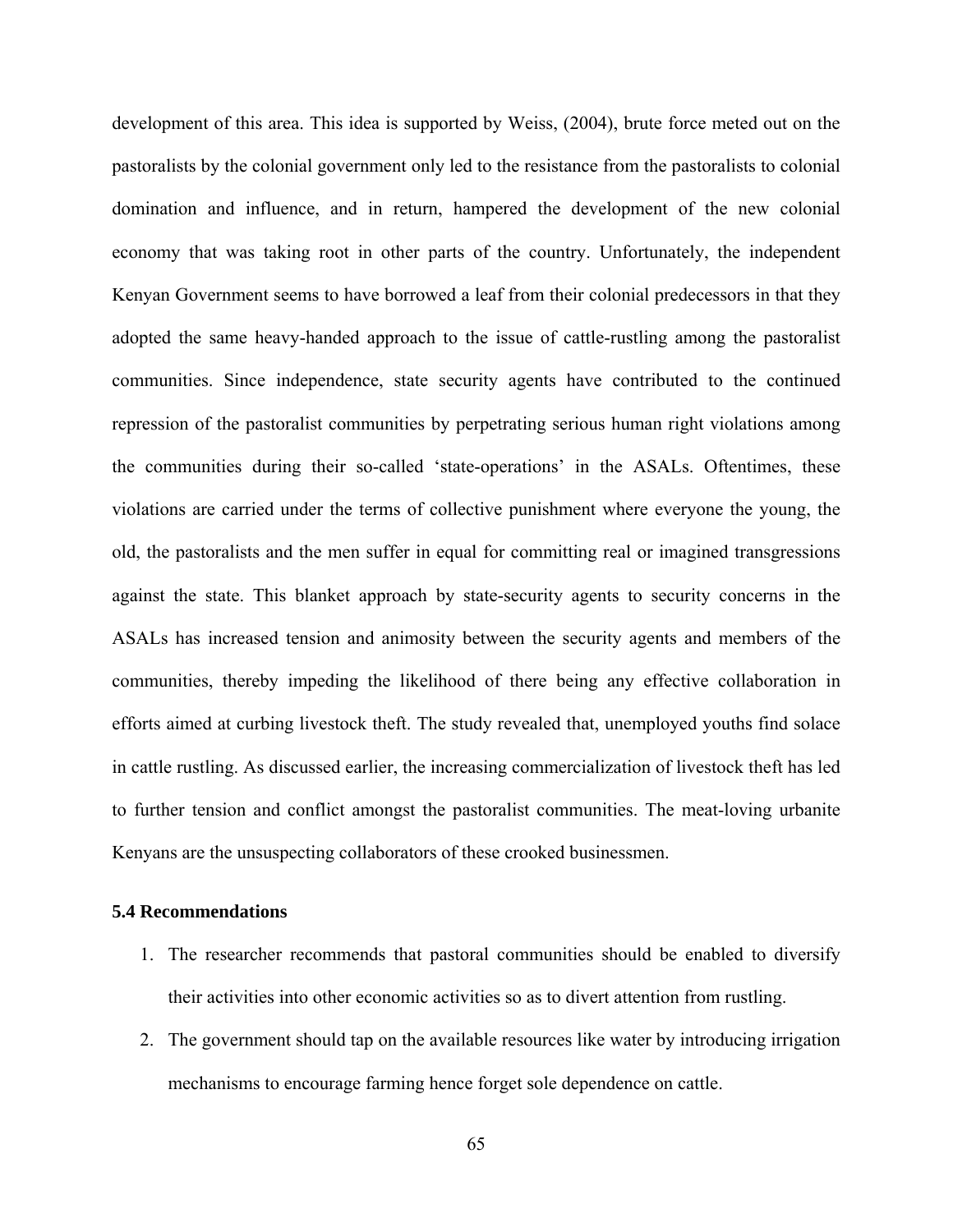3. Formal education should be emphasized in a bid to encourage formal employment.

### **5.5 Suggestions for Further research**

Further study should be conducted in the following areas;

- 1. The effects of cattle rustling on population growth
- 2. The impact of formal education in reduction of cattle rustling

### **5.6 Contribution of the Study to the Body of Knowledge**

The significance of this study is to enable the community and researchers understand how cattle rustling affect economic development. It will also inform the government and other service providers to implement and find other adequate ways of curbing cattle rustling practice that has robbed the country its labor force.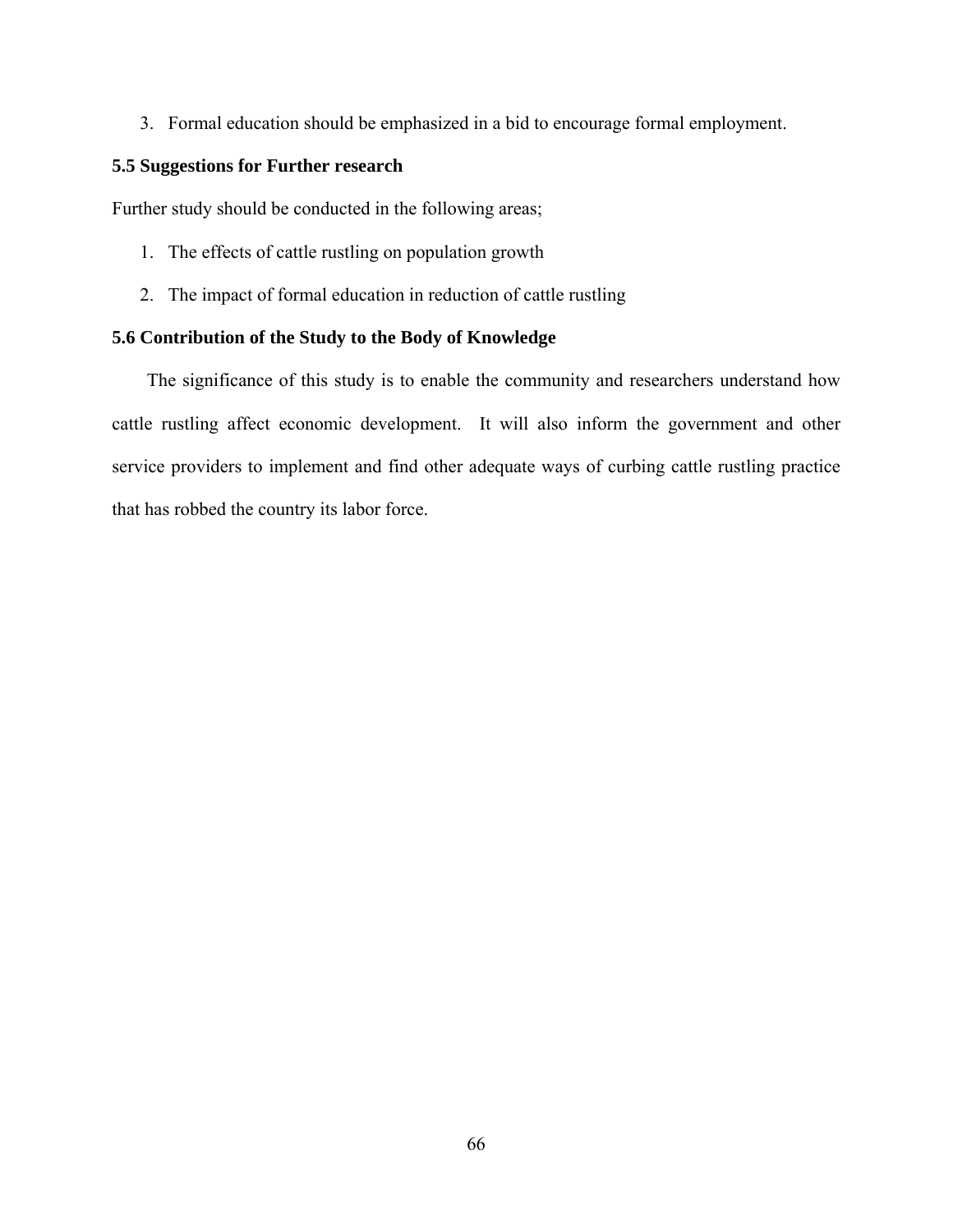#### **REFERENCES**

- Adano W. R. and Witsenburg, K. 2004. Surviving Pastoral Decline: Pastoral Sedendarisation– Natural Resource Management and Livelihood Diversification in Marsabit District, Northern Kenya., Amsterdam: University of Amsterdam, Vol. 1 & 2.
- Burton, J. 1968. Systems, States, Diplomacy and Rules. Cambridge: Cambridge University Press.
- Cheserek G.J., 2007. Resource use conflicts between pastoral and agro-pastoral communities in Kenya. A Case study of Pokot and Marakwet.
- Clark, M. (2002) "In Search of Human Nature," London: ronnhedge Publisher
- Hendrickson, D, J Armon, and R Mearns. 1996. Livestock raiding among the pastoral Turkana of Kenya: Redistribution, predation and the links to famine. Institute of Development Studies Bulletin 27 (3): 17–30.
- Joshia O. Osamba (2005), the Sociology of Insecurity: Cattle-rustling and Banditry in North
- Kenya Human Rights Commission [KHRC]. 1998. Killing the Vote: State Sponsored Violence and Flawed Elections in Kenya. Nairobi: KHRC Report.
- Kenya Human Rights Commission [KHRC].2001. Raiding Democracy: The Slaughter of the Marakwet in the Kerio Valley. Nairobi: KHRC.
- Kimenju, J, Singo, M. &Wairagu, F. 2003. Terrorized Citizens: Profiling Small Arms and Insecurity in the North Rift region of Kenya. Nairobi: SRIC.
- Kipkorir B.E. and Welbourn F.B. 1973. The Marakwet of Kenya: A Preliminary Study. Nairobi: E.A.L.Bureau.
- Kothari, R.C. 1990. Research Methodology: Methods and Techniques. 2nd Edition. New Delhi: Wishwa Prakashan.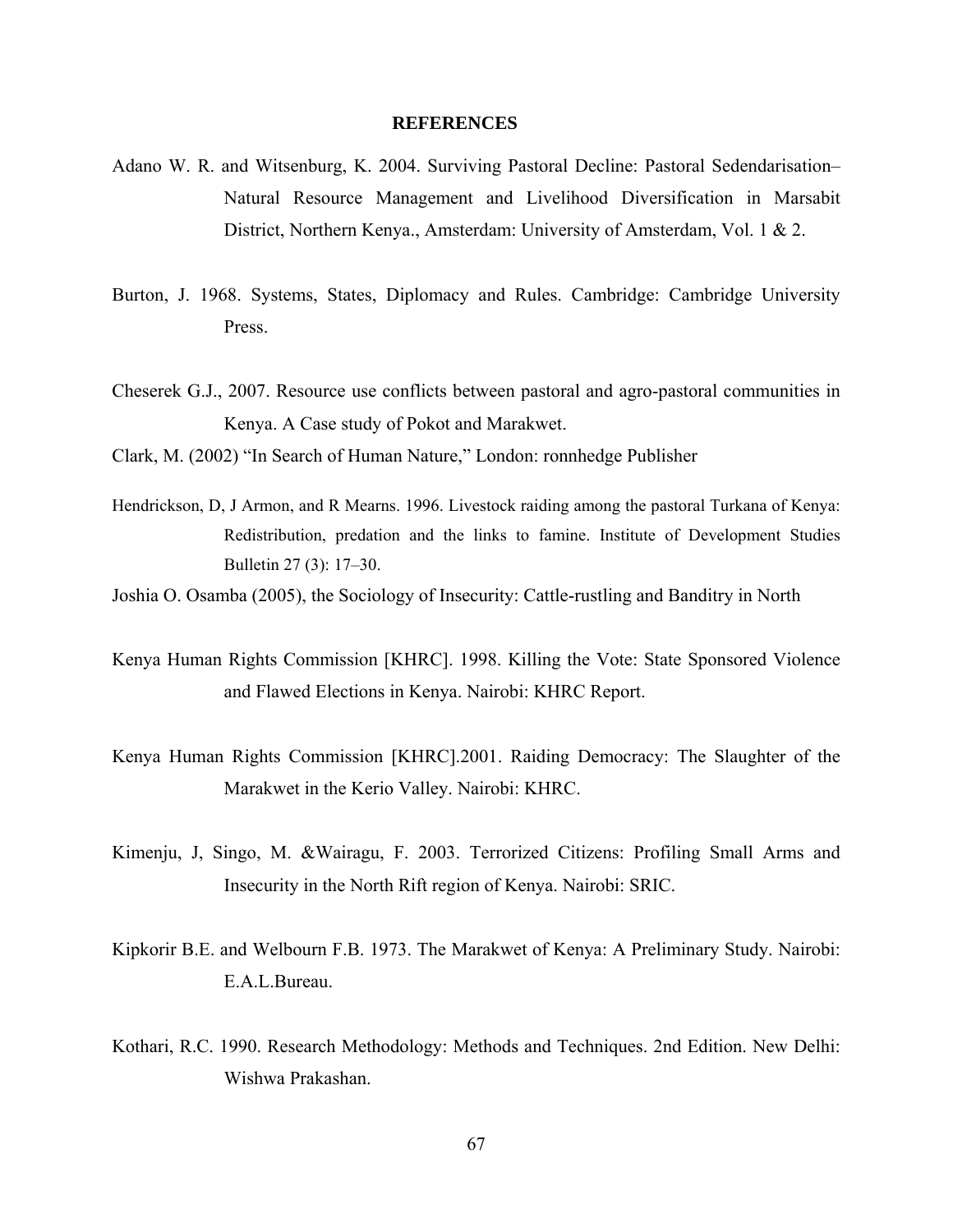- Macmillan Muchai, Augusta, (2005), Disarmament and Destruction of Firearms not a Panacea to Insecurity in Kenya, 22 April 2010, Project Head, Pastoralist Security Programme (PSP), ISS Nairobi.
- Markakis, J. (ed) (1993). Conflict and the decline of pastoralism in the Horn of Africa. London:Macmillan
- Markakis, J. (ed) 1993. Conflict and the decline of pastoralism in the Horn of Africa. London:
- Mohamud Adan and Ruto Pkalya, Closed to Progress, An Assessment of the Socio-Economic
- Mohamud Alan and Ruto Pkalya, (2006), Closed to Progress, An Assessment of the Socio-Economic Impact of Conflict on Pastoral and Semi-Pastoral Economies in Kenya and Uganda, A Publication of Practical Action, May 2005.Mount Elgon region.
- Moran, Emilio F. (2006). People and Nature: An Introduction to Human Ecological Relations. Malden, Massachusetts: Blackwell Publishing. p. 123.
- Mkutu, K. 2006. Small arms and light weapons among pastoralist groups in the Kenya-Uganda border area. African Affairs 106 (422): 47–70
- Mugenda, O.M. and Mugenda, A.G. 1999. Research Methods: Qualitative and Quantitative Approaches. Nairobi: ACTS Press.
- Nunow A.A. 2000. Pastoralists and Markets: Livestock Commercialization and Food Security in North-eastern Kenya., University of Amsterdam.
- Ocan, C.M. n.d., Pastoral crisis in North-Eastern Uganda: The changing significance of raids. Working paper No. 2. Kampala.
- Odegi-Awuondo, C. (1992). Life in the Balance: Ecological Sociology of Turkana Nomads,
- Odegi-Awuondo, C. (1992). Life in the balance: Ecological sociology of Turkana nomads, as discussed by Joshia O. Osamba, The Sociology of Insecurity: Cattle-rustling and Banditry in North-Western
- Osamba O. Joshia, (2006), The Sociology of Insecurity: Cattle-rustling and Banditry in North-Western Kenya.

Paula Palmer (2010), when the Police are the Perpetrators, Cultural Survival. Available at www.

culturalsurvival.org/publications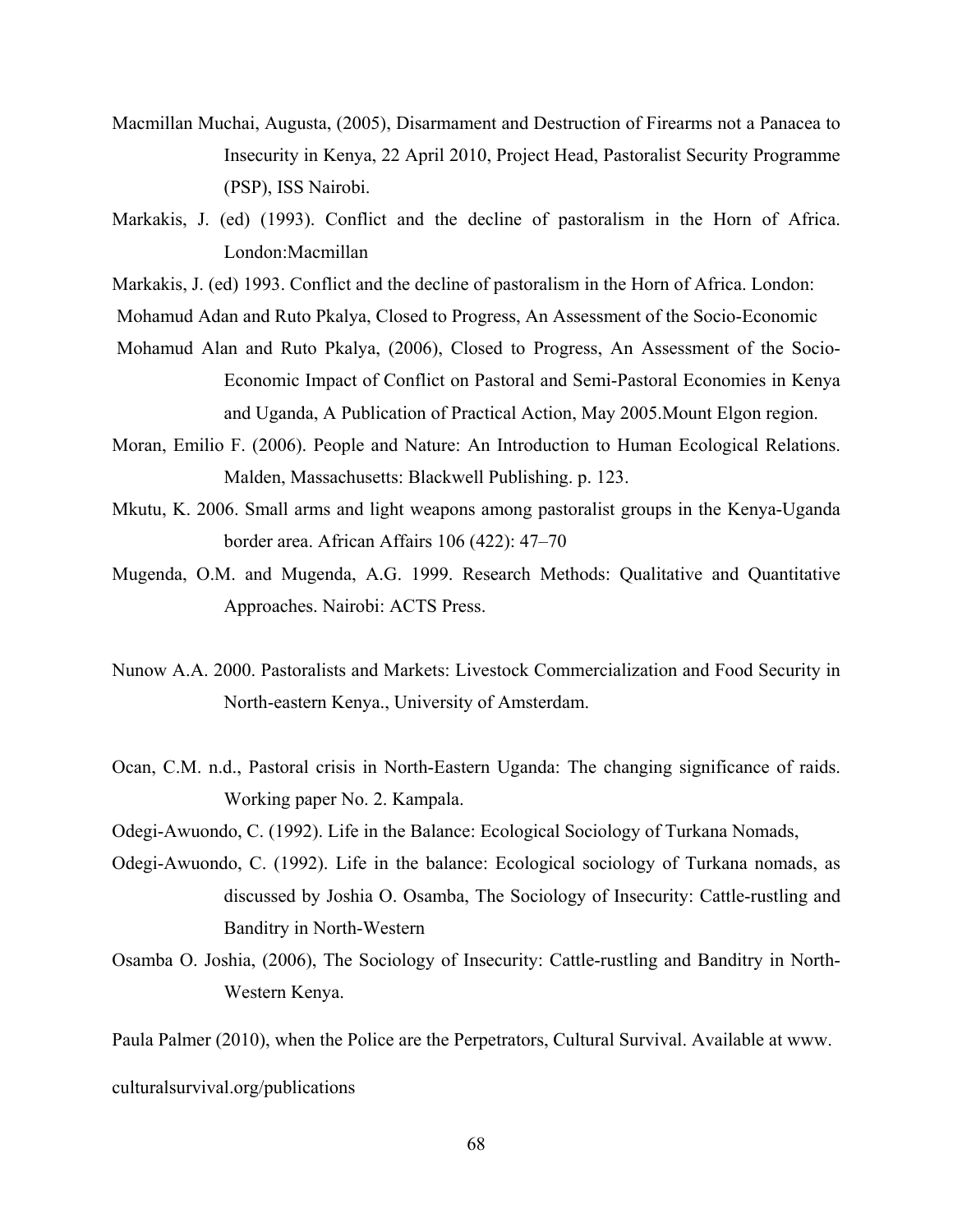- Ruto Pkalya, Mohamud Adan, & Isabella Masinde, 2009, (Ed) Martin Karimi, Conflict in Northern Uganda.
- Rodrik, Dani (2001), The Global Governance of Trade As If Development Really Mattered, October 2001, United Nations Development Programme
- Rodríguez, Francisco; and Rodrik, Dani (1999), Trade Policy and Economic Growth: a skeptic's guide to the cross-national evidence, Centre for Economic Policy Research Discussion Paper No. 2143, May 1999
- Satya, Ali Chemisto, (2010), Understanding Inter-Pastoralists' Conflict in Uganda : The Cattle Raiding
- Umar, Abdi, (2004), Resource Utilisation, Conflict and Insecurity in Pastoral Areas of Kenya, a paper for the USAID Organised Seminar on Conflict Resolution in the Horn of Africa, held at the Methodist Guest House, Nairobi, 27 - 29 March 1997.
- Weiss, T. 2004. Guns in the Borderlands: Reducing the Demand for Small Arms. Pretoria: ISS Monographs No. 95, January.

UNCTAD (1999), TD/B/COM.1/EM.8/2, UNCTAD Background Note, 23 February 1999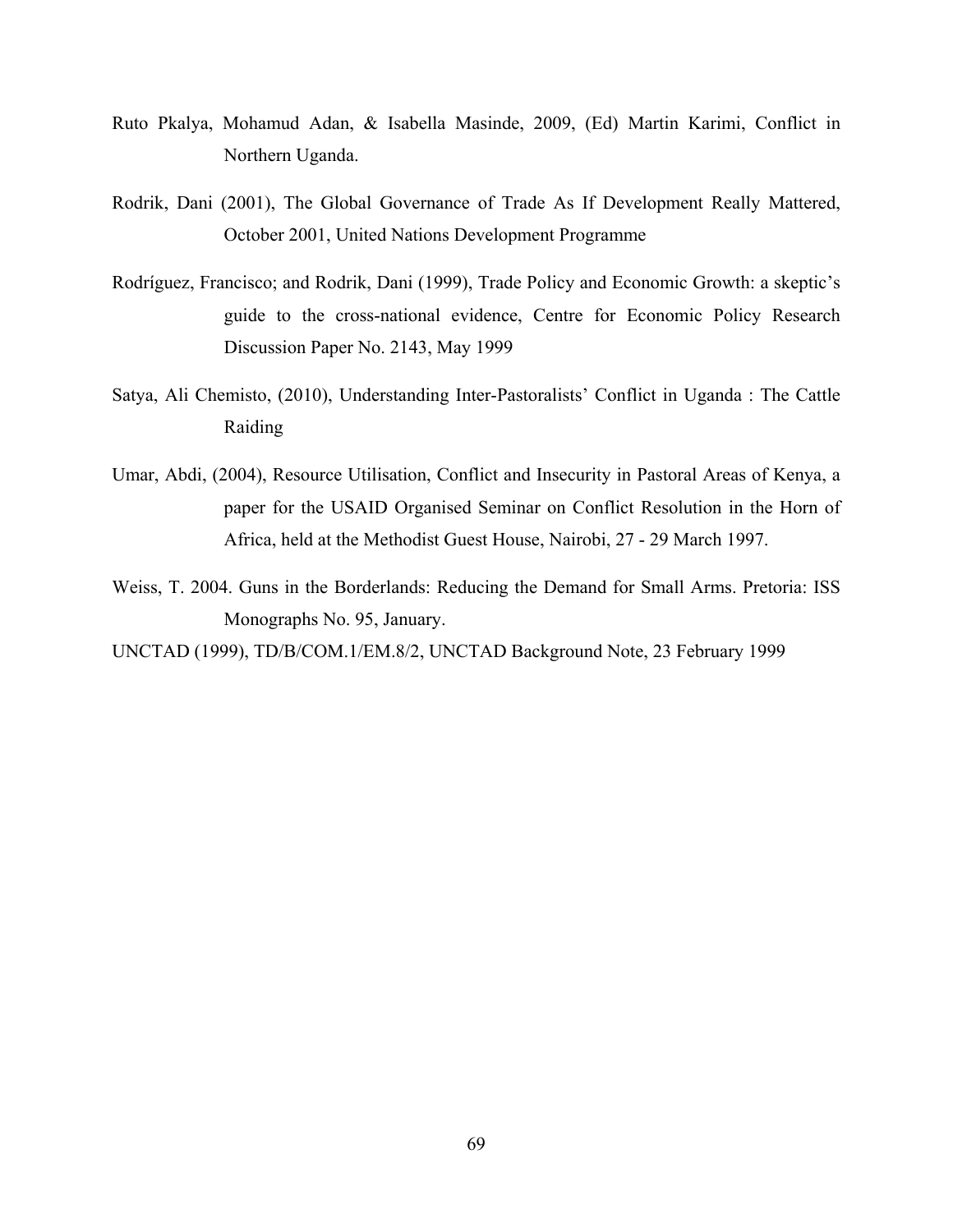#### **APPENDIX A**

#### **Informed Consent Form:**

Focus Group Discussions

Hello. My name is \_\_\_\_\_\_\_\_\_\_\_\_\_\_\_\_\_\_\_\_\_\_\_\_\_\_\_\_\_\_\_\_\_\_\_\_\_\_\_\_\_\_\_\_ I am a master's student at The University of Nairobi, school Education and External Studies.

This is my colleague---------------------------------------------------------- who is assisting me in the discussion group by taking notes. I am collecting information from people living in this area about cattle rustling. This information will be used for academic purposes. The notes will be kept safely and will be considered private and confidential. It will be used for this study only and the notes will be destroyed afterwards. Any report from this discussion group will not use any names or any other information that may identify any.

Thanks

#### **APPENDIX B : QUESTIONNAIRE**

I am a student at UNIVERSITY OF NAIROBI carrying out a research study on **EFFECTS OF CATTLE RUSTLING ON ECONOMIC DEVELOPMENT".** The information requested in this questionnaire is meant for academic purposes only and confidentiality will be upheld. Kindly assist in filling in the questionnaire.

#### **PLEASE NOTE**

a. The Information given on this questionnaire will be held in strict confidence and will be used only for the purpose of the study.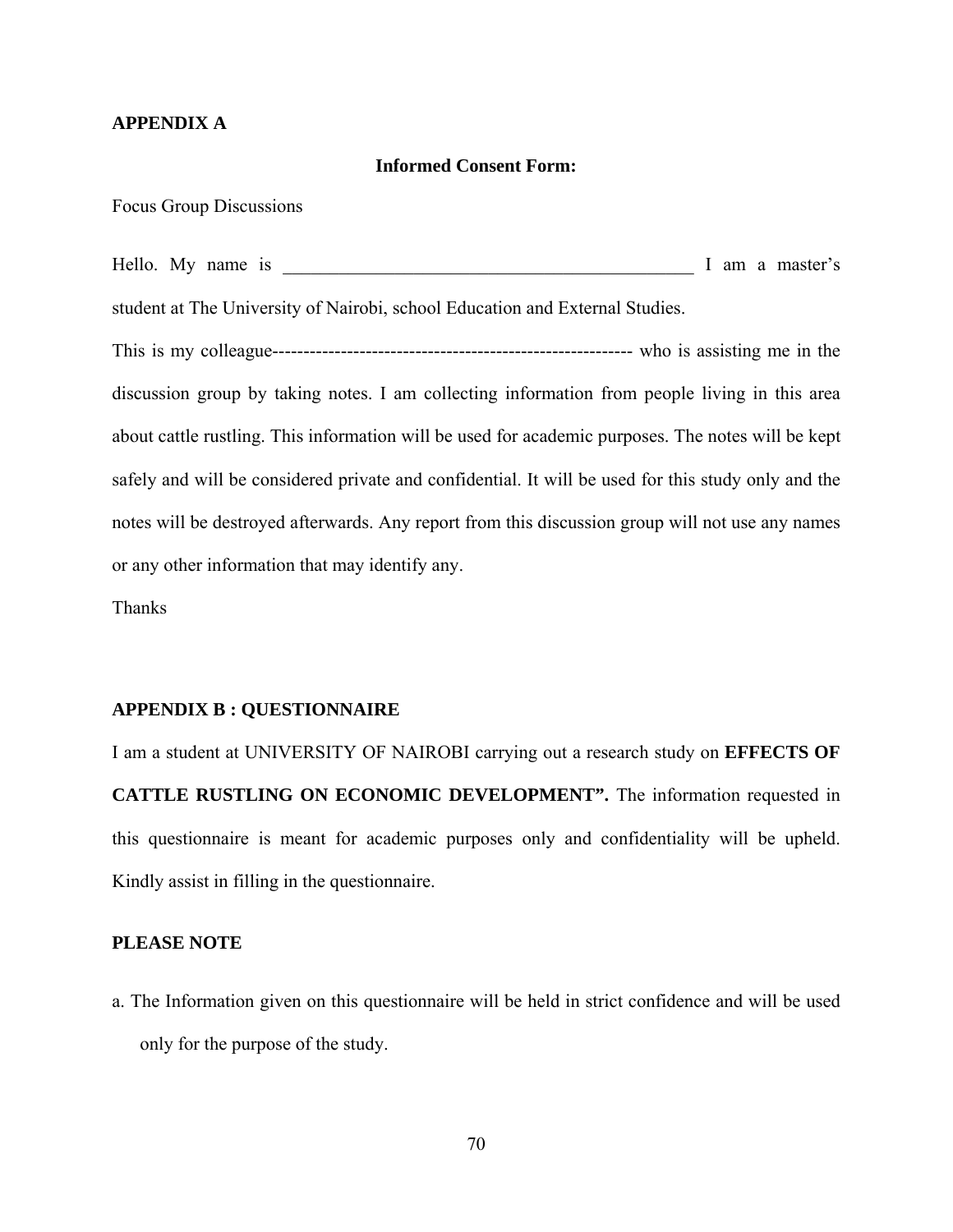b. If any of the questions may not be appropriate to your circumstance, you are under no obligation to answer.

# **SECTION A**

# **DEMOGRAPHIC INFORMATION**

| (Please tick where appropriate) |                                                     |                       |  |
|---------------------------------|-----------------------------------------------------|-----------------------|--|
| 1. What is your gender?         |                                                     |                       |  |
|                                 | Male                                                | Female                |  |
| 2.                              | What is your age bracket?                           |                       |  |
|                                 | $20-30$ years                                       | $30-40$ years         |  |
|                                 | $40-50$ years                                       | above 50 years        |  |
|                                 | 3. Currently what are your academic qualifications? |                       |  |
|                                 | Primary                                             | Secondary Certificate |  |
|                                 | Diploma                                             | Degree                |  |
|                                 | None                                                |                       |  |
|                                 | 4. Marital Status of the respondents                |                       |  |
| Married                         |                                                     |                       |  |
| Divorced                        |                                                     |                       |  |
| Single                          |                                                     |                       |  |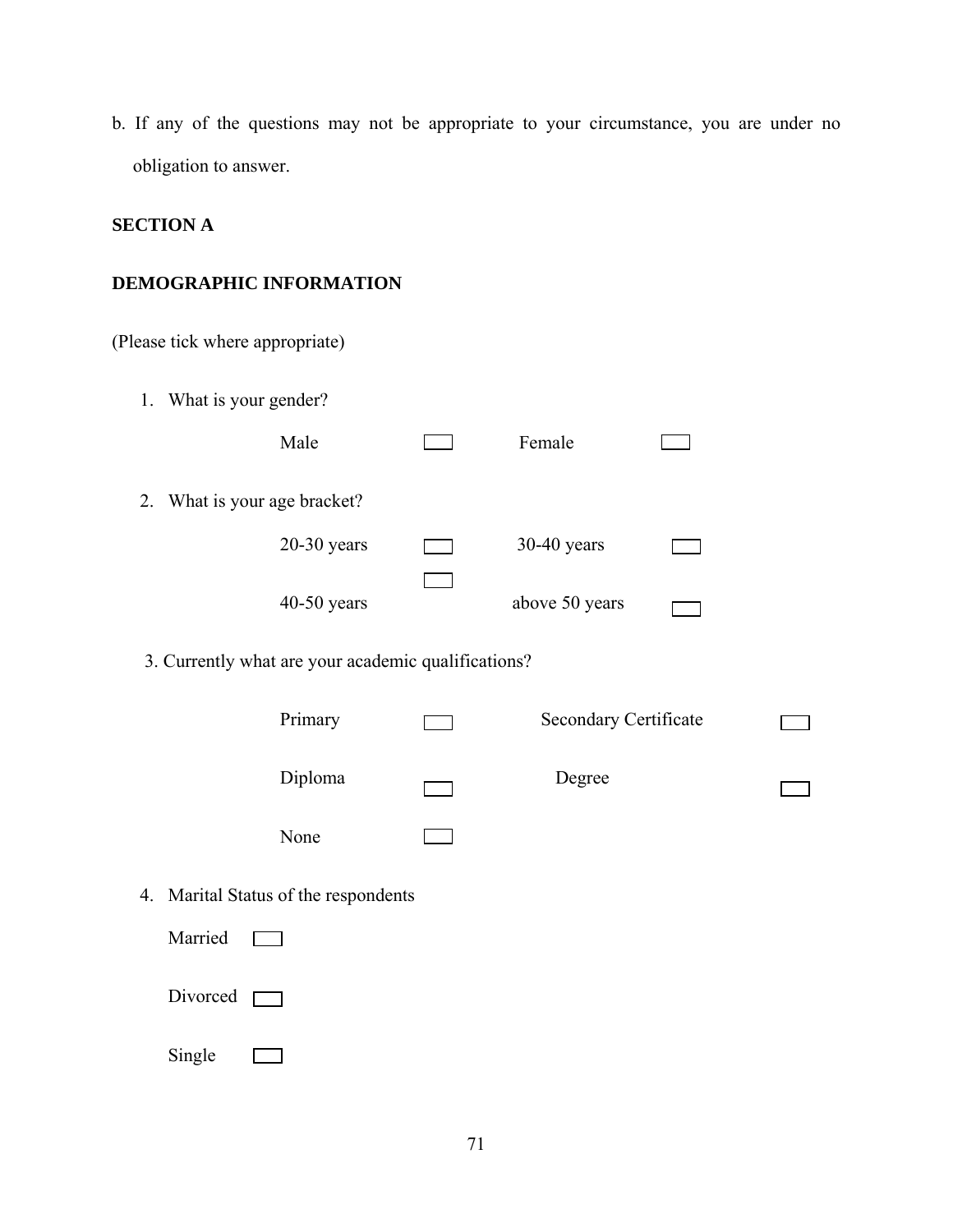| 5.<br>What is your current occupation? |
|----------------------------------------|
|----------------------------------------|

| Herder                      |                          |         |                     |
|-----------------------------|--------------------------|---------|---------------------|
| Farmer                      |                          |         |                     |
| <b>Business person</b>      |                          |         |                     |
| Professional                |                          |         |                     |
| <b>SECTION B</b>            |                          |         |                     |
| <b>Specific information</b> |                          |         |                     |
| <b>KEY</b>                  | <b>SA-strongly agree</b> | A-agree | <b>UD-undecided</b> |

**SD**-strongly disagree

# **1. What extent do you agree with the following statements on the economic activities in**

**D**-disagree

# **Masol location of west Pokot County?**

| <b>Economic Activities</b>                                      |  | A |  | SD |
|-----------------------------------------------------------------|--|---|--|----|
|                                                                 |  |   |  |    |
| Cattle rustling is one of the main economic activity in Masol   |  |   |  |    |
| Crop farming is a supplementary economic activity in Masol      |  |   |  |    |
| The community in Masol depends entirely on the sale of animals  |  |   |  |    |
| Cattle rustling has contributed immensely on the development of |  |   |  |    |

### 2. **To what extent do you agree with the following statements on the history of cattle**

# **rustling in Masol location of West Pokot County?**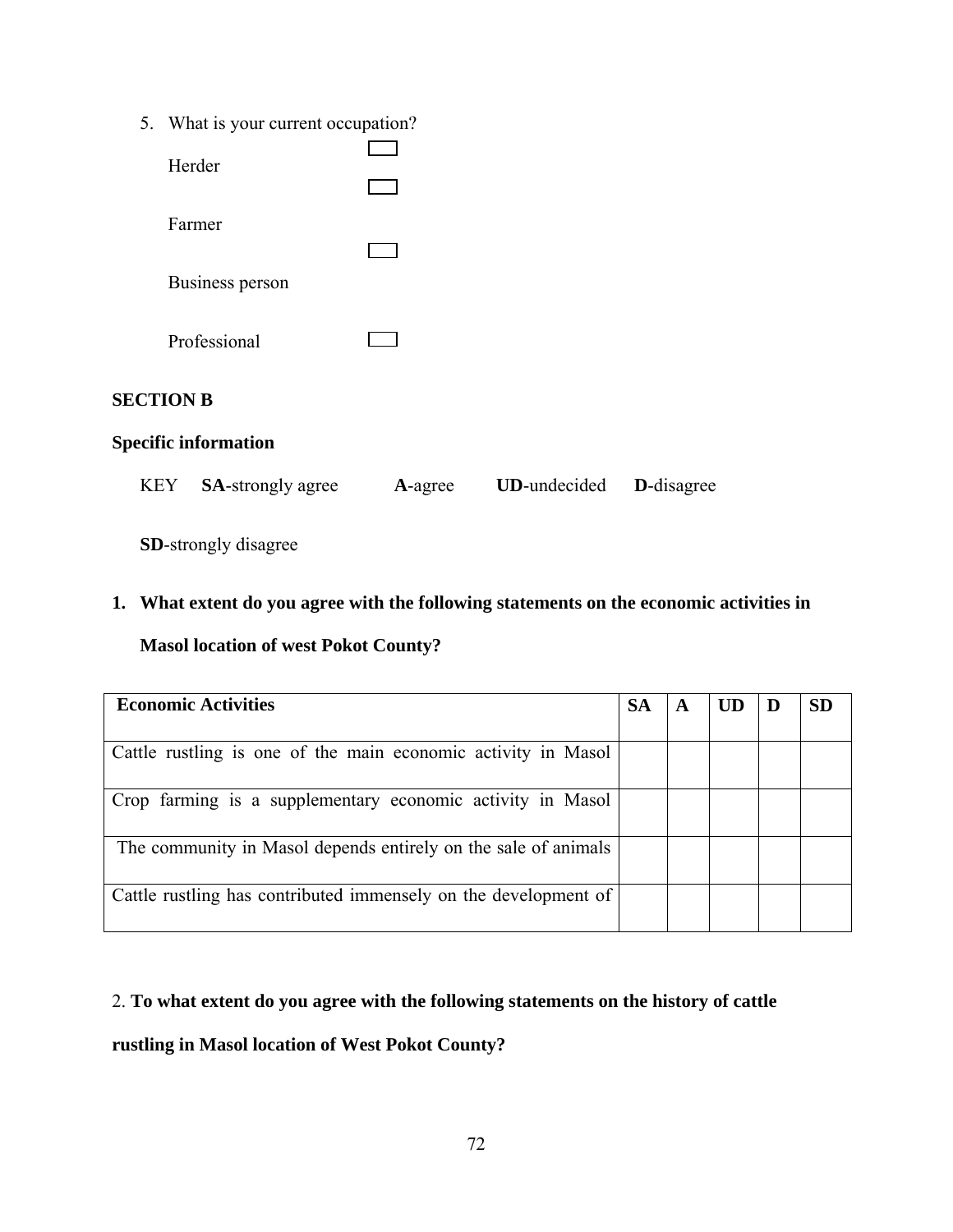| <b>History of Cattle Rustling</b>                  |  | A | UD | Ð | <b>SD</b> |
|----------------------------------------------------|--|---|----|---|-----------|
|                                                    |  |   |    |   |           |
| Cattle rustling is as old as the creation of earth |  |   |    |   |           |
|                                                    |  |   |    |   |           |
| Colonial government imposed idea                   |  |   |    |   |           |
|                                                    |  |   |    |   |           |
| Culturally accepted practice                       |  |   |    |   |           |
|                                                    |  |   |    |   |           |
| Practice initiated by long time ancestors          |  |   |    |   |           |
|                                                    |  |   |    |   |           |
| Initiated in the post-independence Kenya           |  |   |    |   |           |
|                                                    |  |   |    |   |           |

# **3. To what extent do you agree with the following statements on the effects of cultural**

**practices on cattle rustling in Masol Location of West Pokot County?** 

| <b>Effects of cultural practices</b><br><b>SA</b>              |  | A |  | SD |
|----------------------------------------------------------------|--|---|--|----|
|                                                                |  |   |  |    |
| Cattle rustling is a show of might to the enemy community      |  |   |  |    |
| Cattle rustling is culturally accepted rites of passage        |  |   |  |    |
| Elders bless warriors when they participate in cattle rustling |  |   |  |    |
| The community celebrate when there is a successful raid        |  |   |  |    |

# **4. To what extent do you agree with the following statements on the effects of cattle rustling**

**on economic development of Masol location of West Pokot County?** 

| <b>Effects on economic development</b><br><b>SA</b>         |  | A | UD | SD |
|-------------------------------------------------------------|--|---|----|----|
| Superior communities become wealthy through cattle rustling |  |   |    |    |
| Cattle rustling results to poverty                          |  |   |    |    |
| Unemployed youths find solace in cattle rustling            |  |   |    |    |
| Cattle rustling has deprived community labor force          |  |   |    |    |
| Cattle results has slowed economic growth                   |  |   |    |    |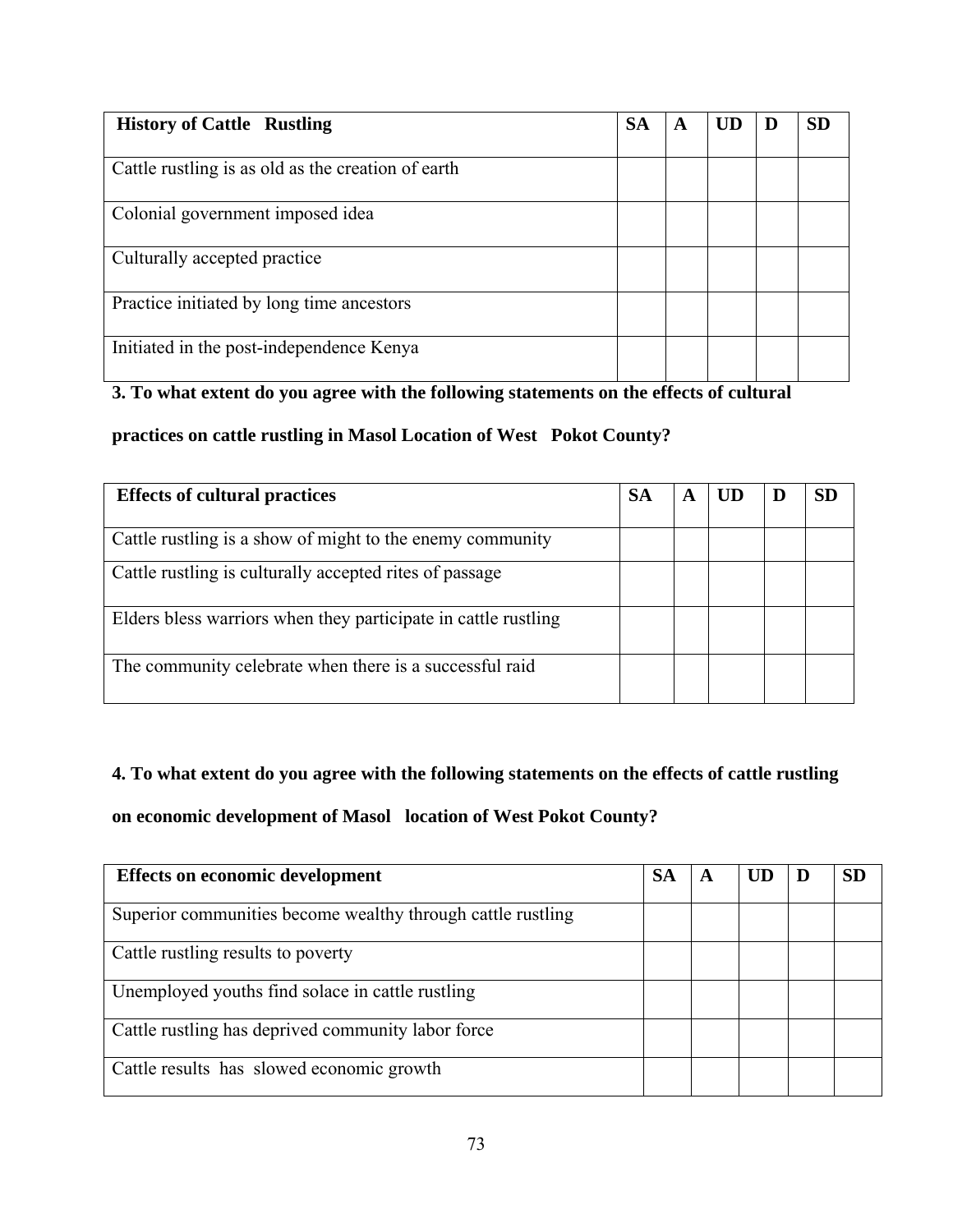### **SECTION C:**

**1. What economic activities are practiced in Masol Location? List them below ……………………………………………………………………. ……………………………………………………………………. ……………………………………………………………………. ……………………………………………………………………. ……………………………………………………………………. ……………………………………………………………………. ……………………………………………………………………. 2. In your opinion, when did Cattle rustling practice start in Masol Location? Give the years: 100 years ago………………...** Yes [ ] No [ ] **50 years ago………………….** Yes [ ] No [ ] **10 years ago………………….** Yes [ ] No [ ] **Others ………………………..Specify…………………………………………… 3. Effects of cultural practices on Cattle rustling i. Do cultural practices affect cattle rustling?** 

 $Yes [ ] No [ ]$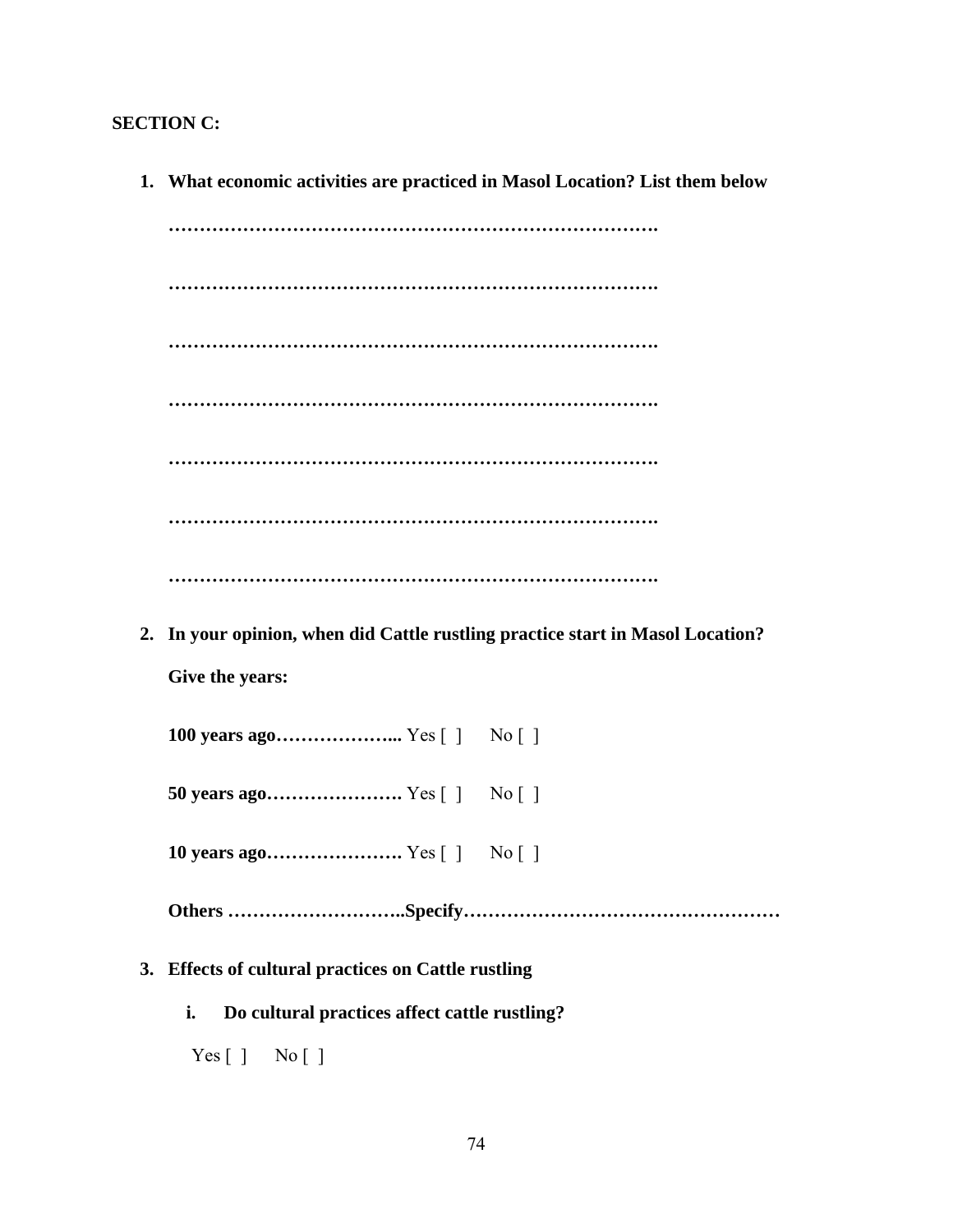**If yes, mention which practices have effect on cattle rustling** 

|    | 4. Do cattle rustling affect economic development of Masol Location? |
|----|----------------------------------------------------------------------|
|    | Yes [ ] No [ ]                                                       |
| i. | If yes, comment?                                                     |
|    |                                                                      |
|    |                                                                      |
|    |                                                                      |
|    |                                                                      |
|    |                                                                      |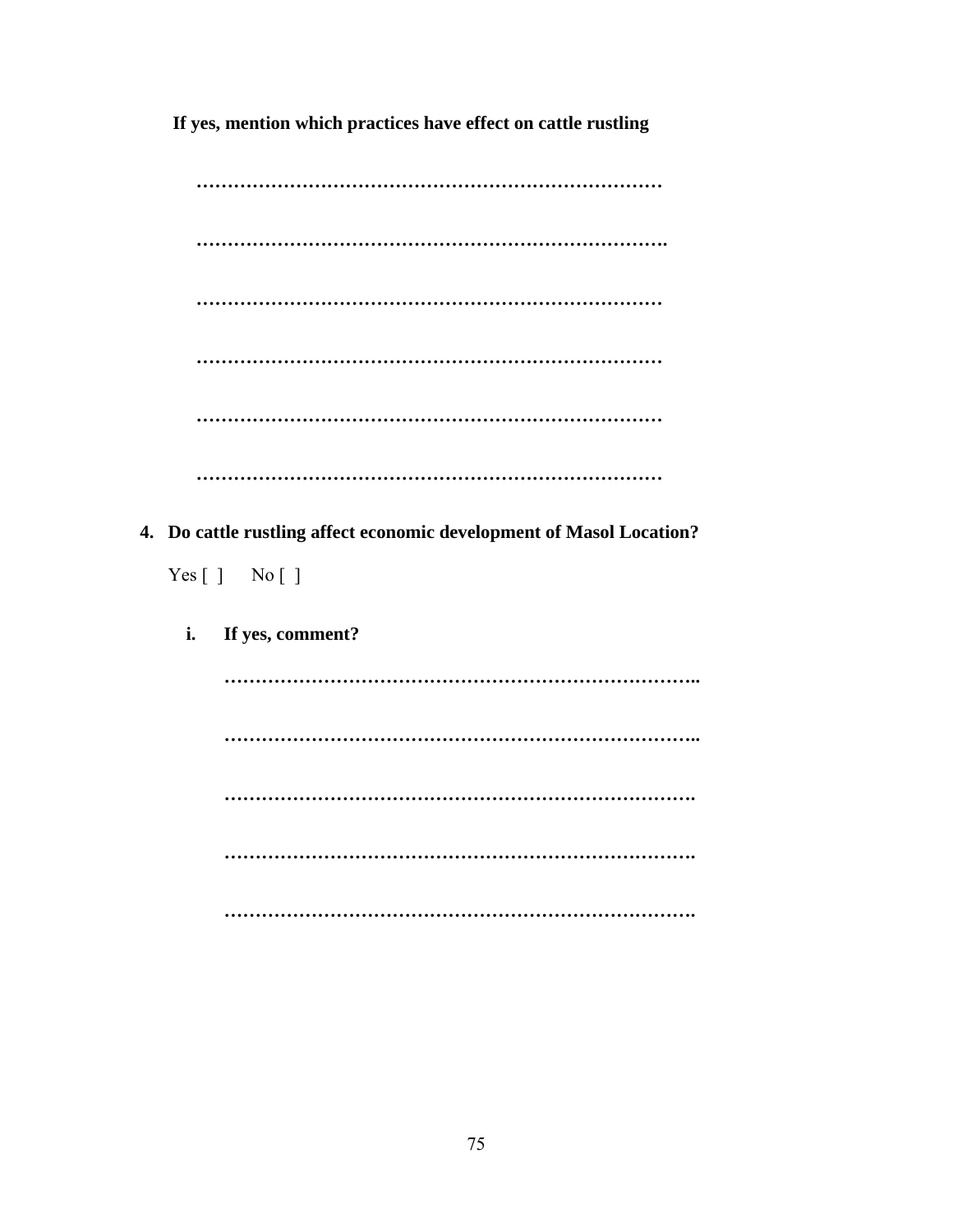### **Section D**

### **Focus group discussion guide**

This will help the researcher gain information on knowledge of cattle rustling and its effects on economic development.

### **Section 1:** General overview

I would like us to begin by focusing on the meaning and significance attached to cattle in this community.

1. Generally *how does the community here view cattle rustling,* what meaning,

Value and importance is attached to the practice?

### *Probe for:*

- $\triangleright$  Is cattle rustling still practiced in this community?
- $\triangleright$  How cattle rustling did started in this community?
- $\triangleright$  In your understanding, why do some PEOPLE choose to participate in cattle rustling while others decide not to participate?
- ¾ In your understanding, why do some **Headers** choose to participate in cattle rustling and others decide not to be part of?
- $\triangleright$  From your general observation, what kind of people support and encourage the practice and what kind of people discourage or don't practice cattle rustling?

### 2. *What are the processes and practices* associated with cattle rustling?

#### *Probe for:*

- $\triangleright$  Who participates in cattle rustling in the community?
- $\triangleright$  How do the community/ family share the stolen animals?